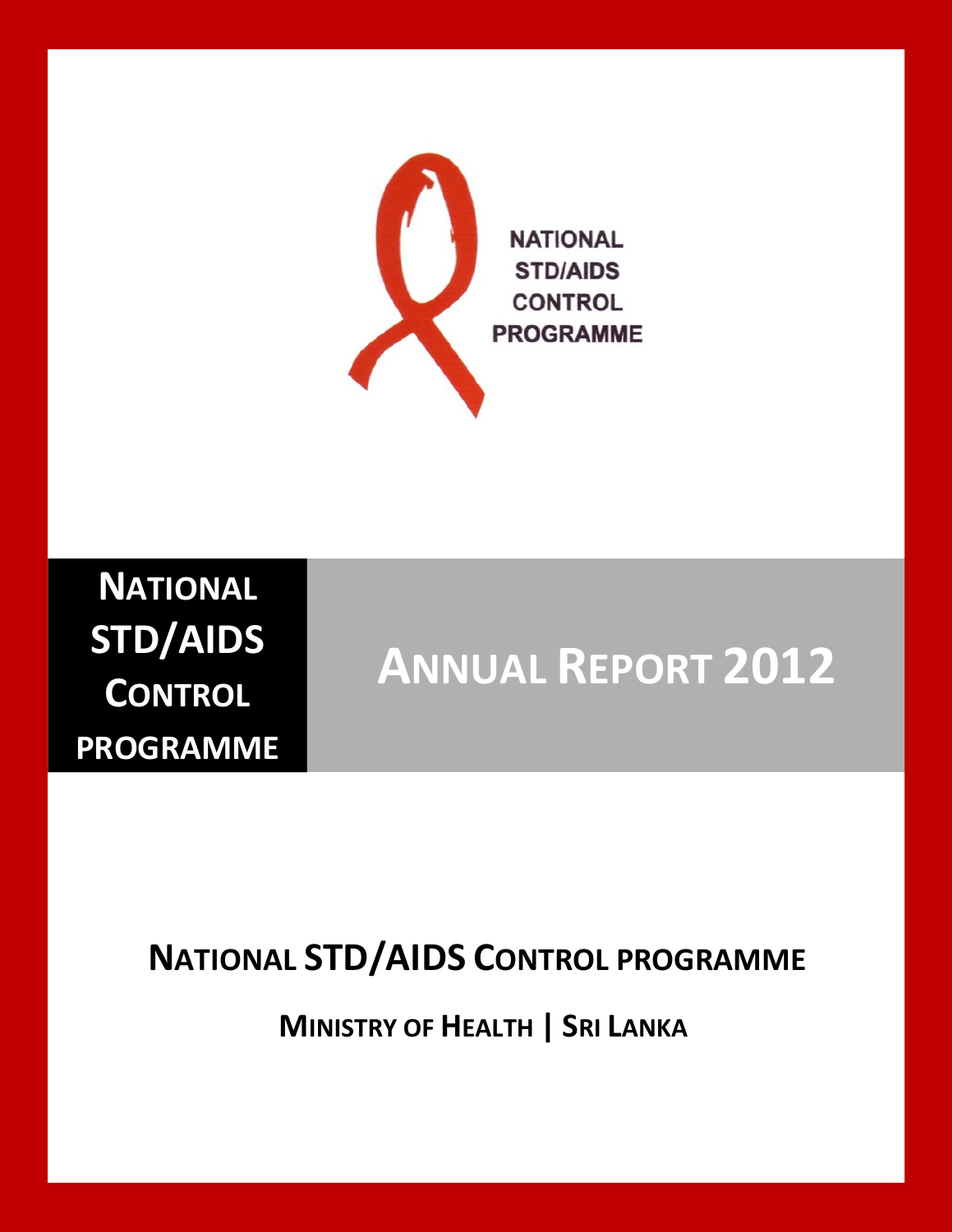ANNUAL REPORT 2012

# **NATIONAL STD/AIDS CONTROL PROGRAMME MINISTRY OF HEALTH,**

**SRI LANKA**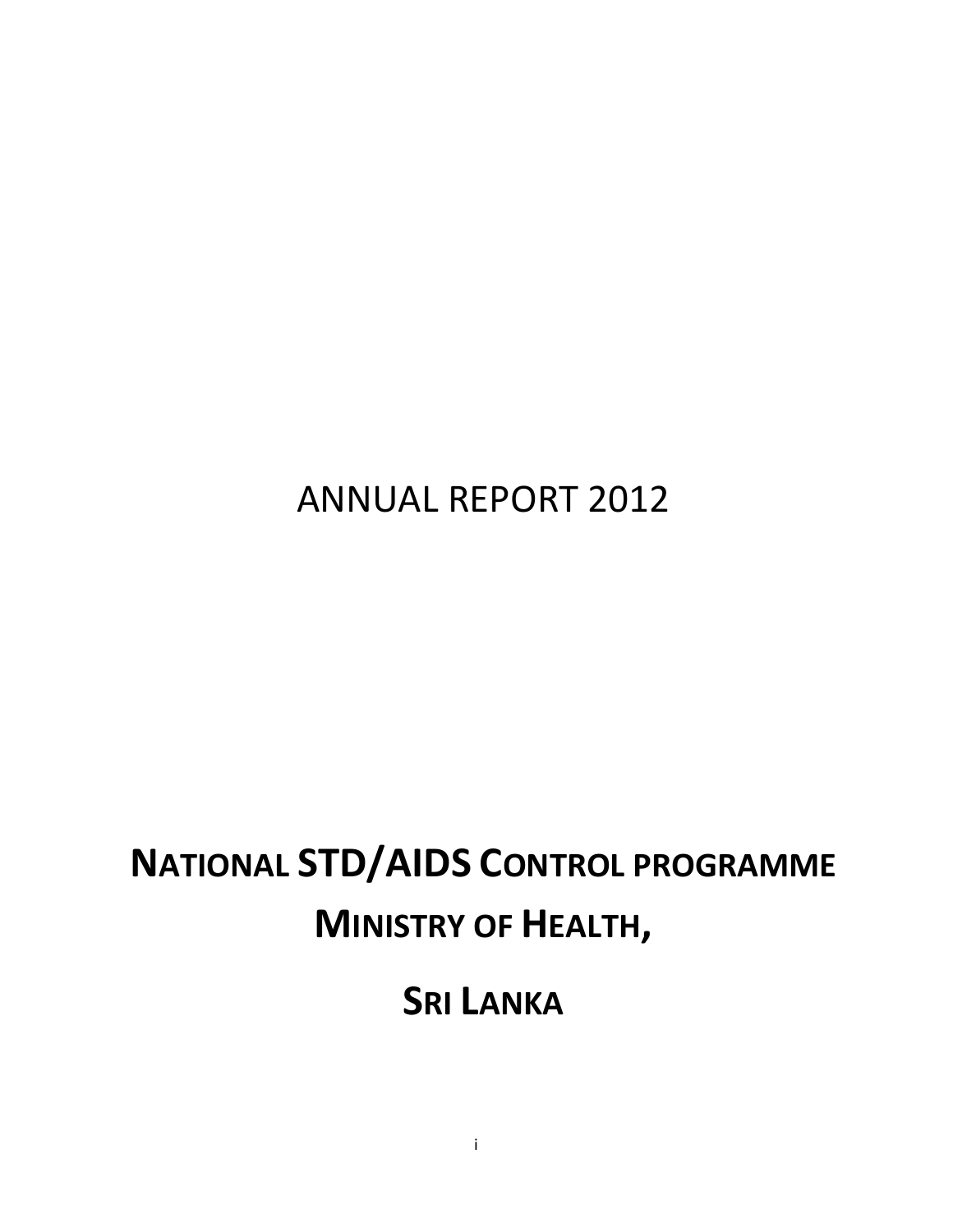### **Contents**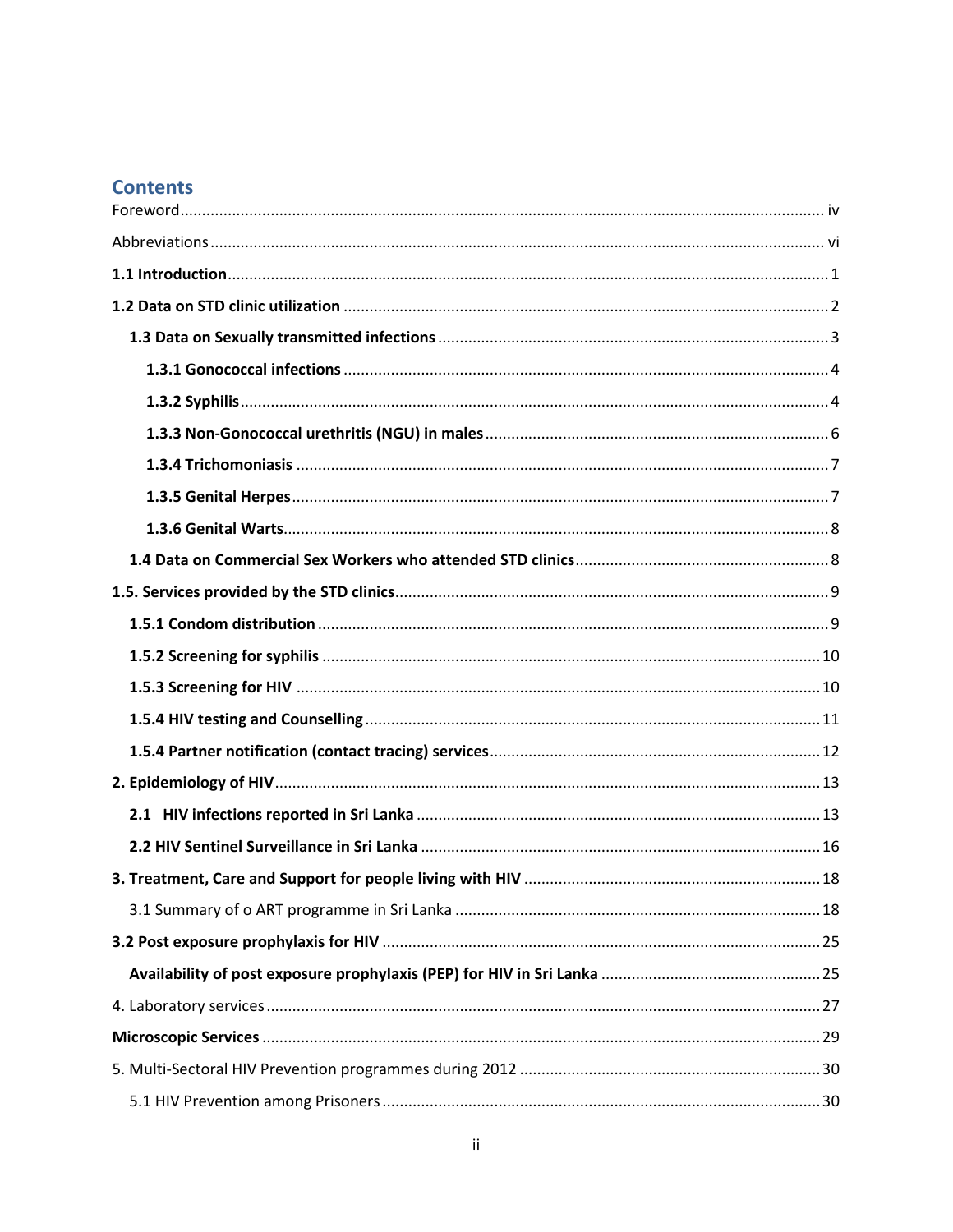Published By

National STD/AIDS Control Programme,

Ministry of Health,

Sri Lanka.

### **ISSN 2345-9018**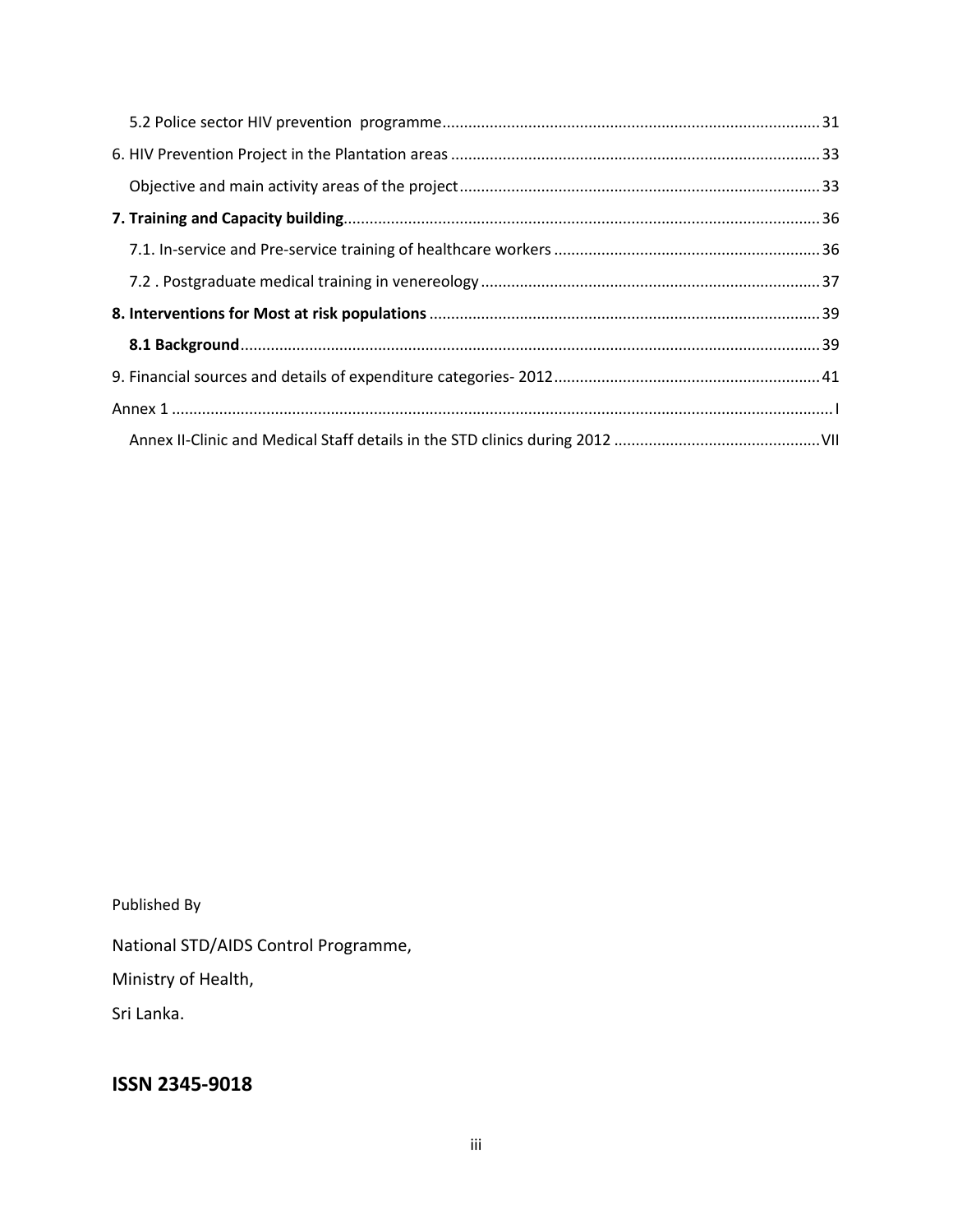### <span id="page-4-0"></span>**Foreword**

The National STD/AIDS Control Programme (NSACP) is the focal point in the Ministry of Health, Sri Lanka, that is responsible for prevention and control of sexually transmitted infections (STI) including HIV. NSACP steers the national response to HIV epidemic with the involvement of several stakeholders.

Strategic Information collection and dissemination among all stakeholders is a key function of the NSACP. This report presents data collected and collated primarily from the STID clinics distributed island wide to describe the epidemiology of STI and HIV and to document programmatic efforts to control STI and HIV infection in Sri Lanka during the year 2012 to be used for future planning and monitoring & evaluation of programs. Regularly key information on STI/HIV/AIDS is disseminated via the NSACP website [www.aidscontrol.gov.lk.](http://www.aidscontrol.gov.lk/) This will be further facilitated by publication of this annual report.

I wish to thank the staff of all STD clinics who have submitted data regularly and the staff of NSACP who has worked tirelessly to compile this document.

Dr Sisira Liyanage Director National STD/AIDS Control Programme

25.03.2014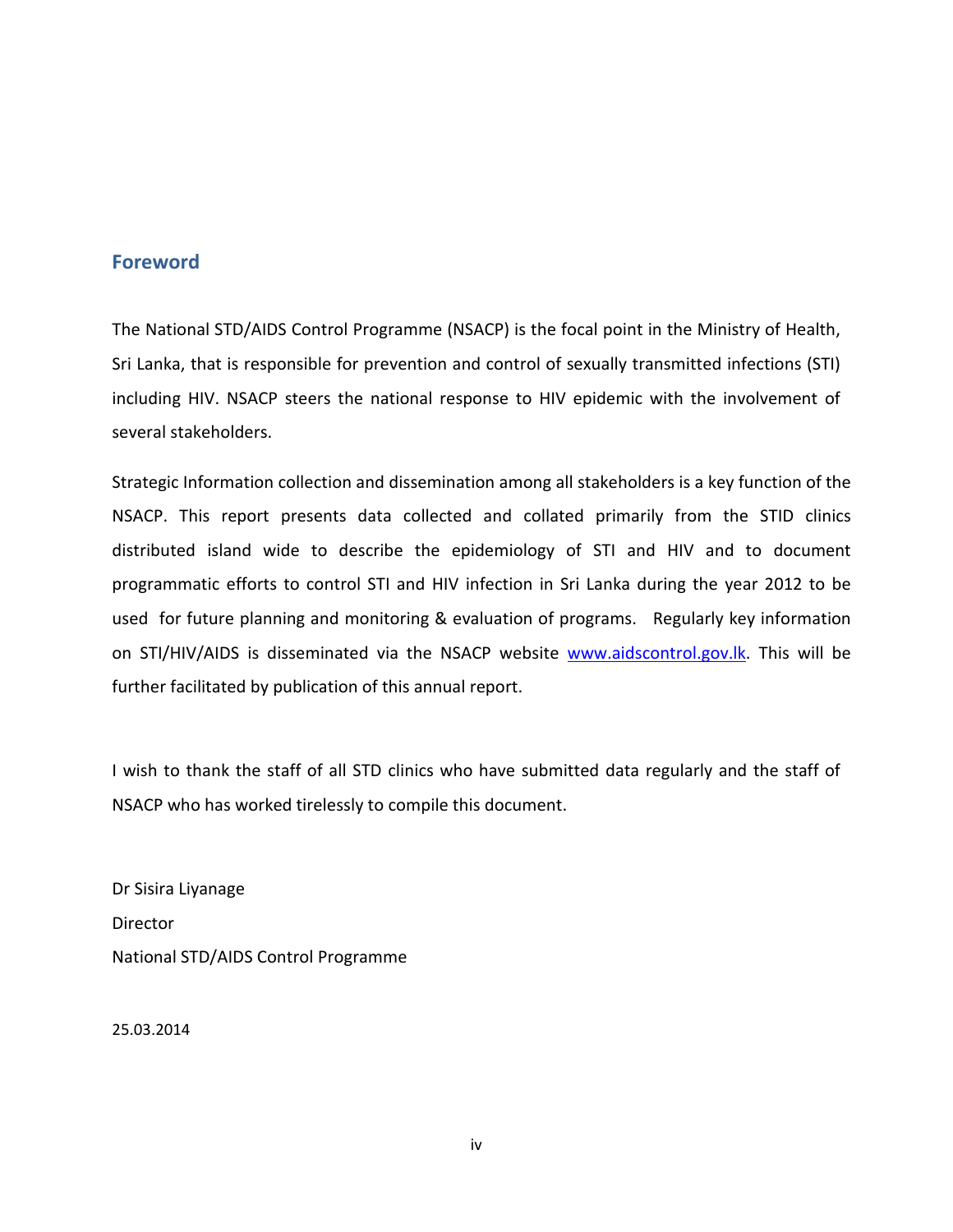### **Acknowledgements**

**Contributors for writing articles:** Dr K.A.M. Ariyaratne (Consultant Venereologist, NSACP) , Dr L.I. Rajapaksa (Consultant Venereologist, NSACP), Dr J. Vidanapathirana (Consultant Community Physician, NSACP), Dr. A.D. Karawita (Consultant Venereologist, Anuradhapura), Dr S. Beneragama (Consultant Epidemiologist, NSACP), Dr J. Elvitigala (Consultant Microbiologist, NSACP), Dr N. Punchihewa (Medical officer, NSACP), Dr C. Malavige (Medical officer, NSACP), Dr P. Weerasinghe (Senior Registrar, NSACP) , Dr S. Mananwatta (Consultant Microbiologist)

**Contributors for GIS maps and graphs:** Dr M.Y.M. Ajwath (Medical officer, Health Informatics, NSACP), Miss Nimali Magammana (Management Assistant, GFATM)

**Edited by:** Dr K. A. M. Ariyaratne (Consultant Venereologist, NSACP)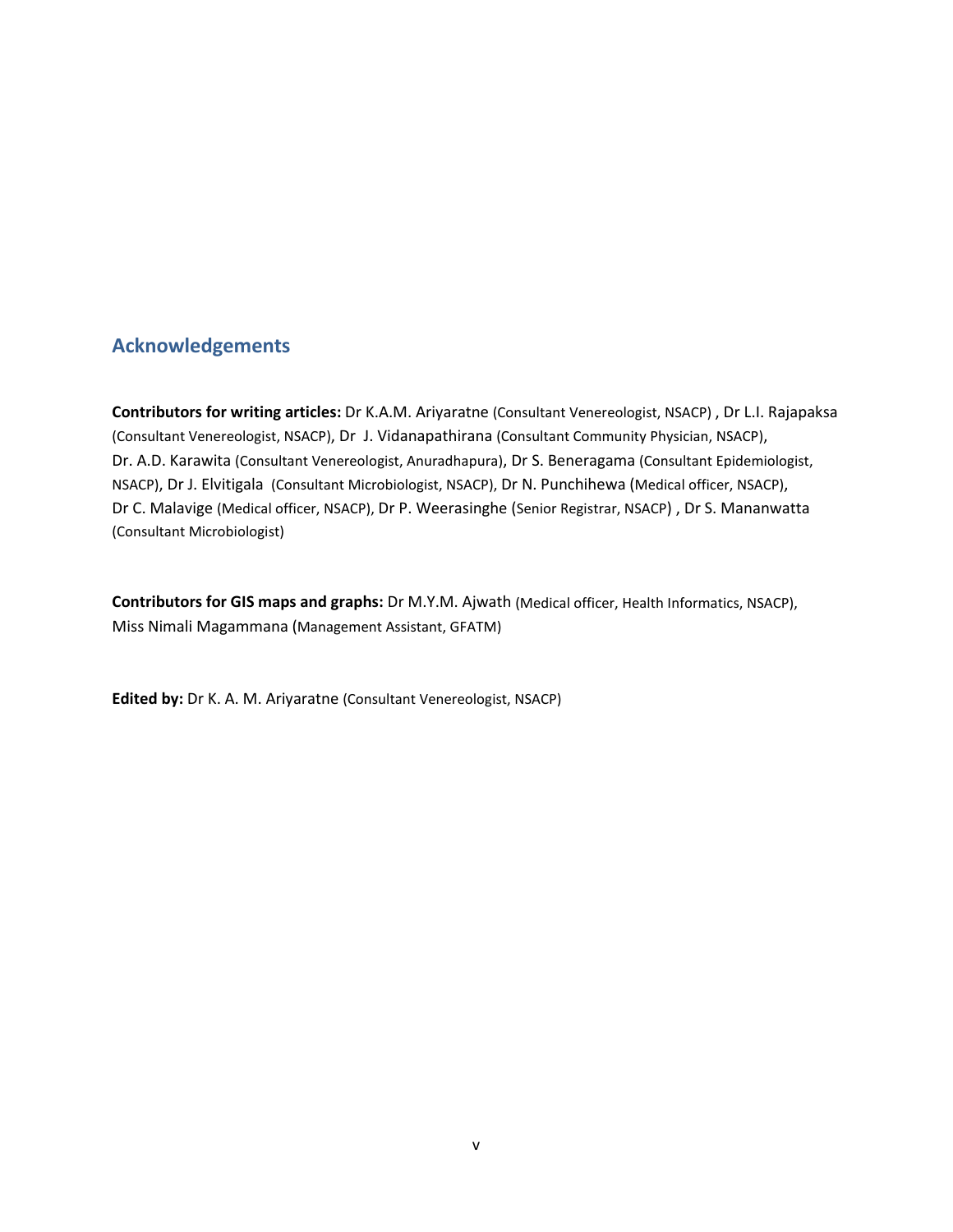### <span id="page-6-0"></span>**Abbreviations**

- ABC abacavir
- ART- antiretroviral treatment
- ARV antiretroviral drugs
- AZT Zidovudine
- BB beach boys
- DU Drug users
- EFV efavirenz
- FSW female sex worker
- FTC emticitabine
- HIV Human Immuno deficiency Virus
- IDU injection drug user
- IDV indinavir
- LPV lopinavir
- MSM men having sex with men
- NGO Nongovernmental organization
- NNRTI Non nucleoside reverse transcriptase inhibitor
- NRTI nucleoside reverse transcriptase inhibitor
- NSACP National STD AIDS Control Programme
- NVP nevirapine
- OI Opportunistic infections
- PI protease inhibitor
- STI Sexually Transmitted Infections
- 3TC lamivudine
- TDF tenofovir
- WHO World Health Organization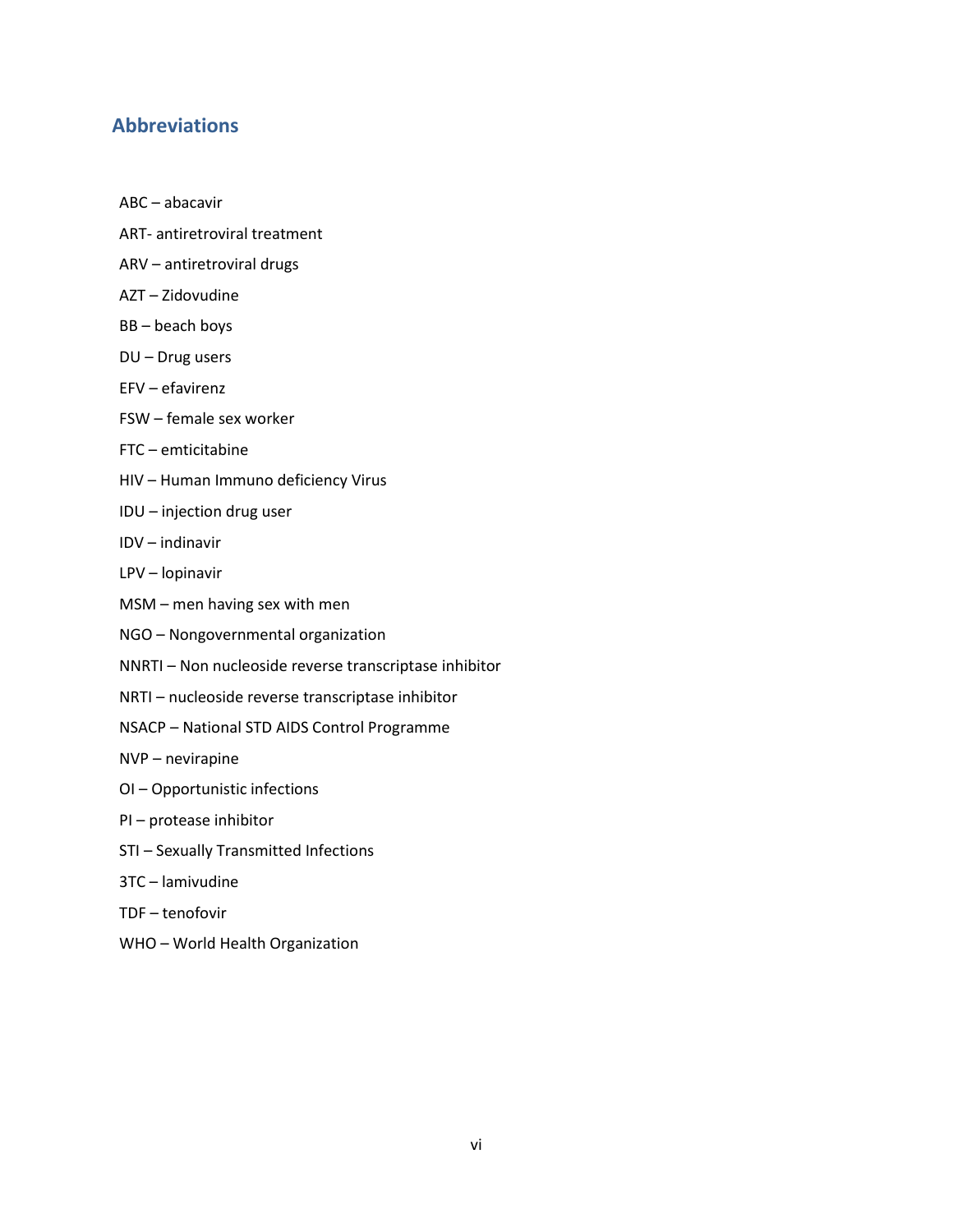### <span id="page-7-0"></span>**1.1 Introduction**

The National STD/AIDS Control Programme (NSACP), Ministry of Health, spearheads the national response to HIV/AIDS in Sri Lanka and coordinates the implementation of HIV/AIDS National Strategic Plan and AIDS Policy. The headquarters of the NSACP is situated at 29, De Saram Place Colombo 10, Sri Lanka and provide both preventive and curative services and networks with 29 full-time STD clinics and 23 branch STD clinics (as of end 2012).

Objectives of National STD/AIDS Control Programme

- **Prevention of transmission of sexually transmitted infections (STIs) including HIV**
- $\triangleright$  Provision of care and support for those infected and affected with STIs including HIV

The main components of the NSACP are; targeted interventions for prevention of STI/HIV among the key populations and also general population including youth and women, provision of treatment, care and support for those infected and affected with HIV, comprehensive care for STIs, provision of laboratory services, creating awareness and behaviour change communication, counseling and testing for HIV, prevention of mother to child transmission of HIV and syphilis, surveillance, research, monitoring and evaluation of STI and HIV services.



| Ampara             |
|--------------------|
| Anuradhapura       |
| <b>Badulla</b>     |
| Balapitiya         |
| <b>Batticaloa</b>  |
| Chilaw             |
| Colombo            |
| Gampaha            |
| Hambantota         |
| Jaffna             |
| Kalmunai           |
| Kalubowila         |
| Kalutara           |
| Kandy              |
| Kegalle            |
| Kurunegala         |
| Mahamodara         |
| Mannar             |
| <b>Matale</b>      |
| Matara             |
| Monaragala         |
| Negambo            |
| Nuwaraeliya        |
| Polonnaruwa        |
| Ragama             |
| Ratnapura          |
| <b>Trincomalee</b> |
| Vavuniya           |
| Wathupitiwala      |

### **STD clinics in Sri Lanka**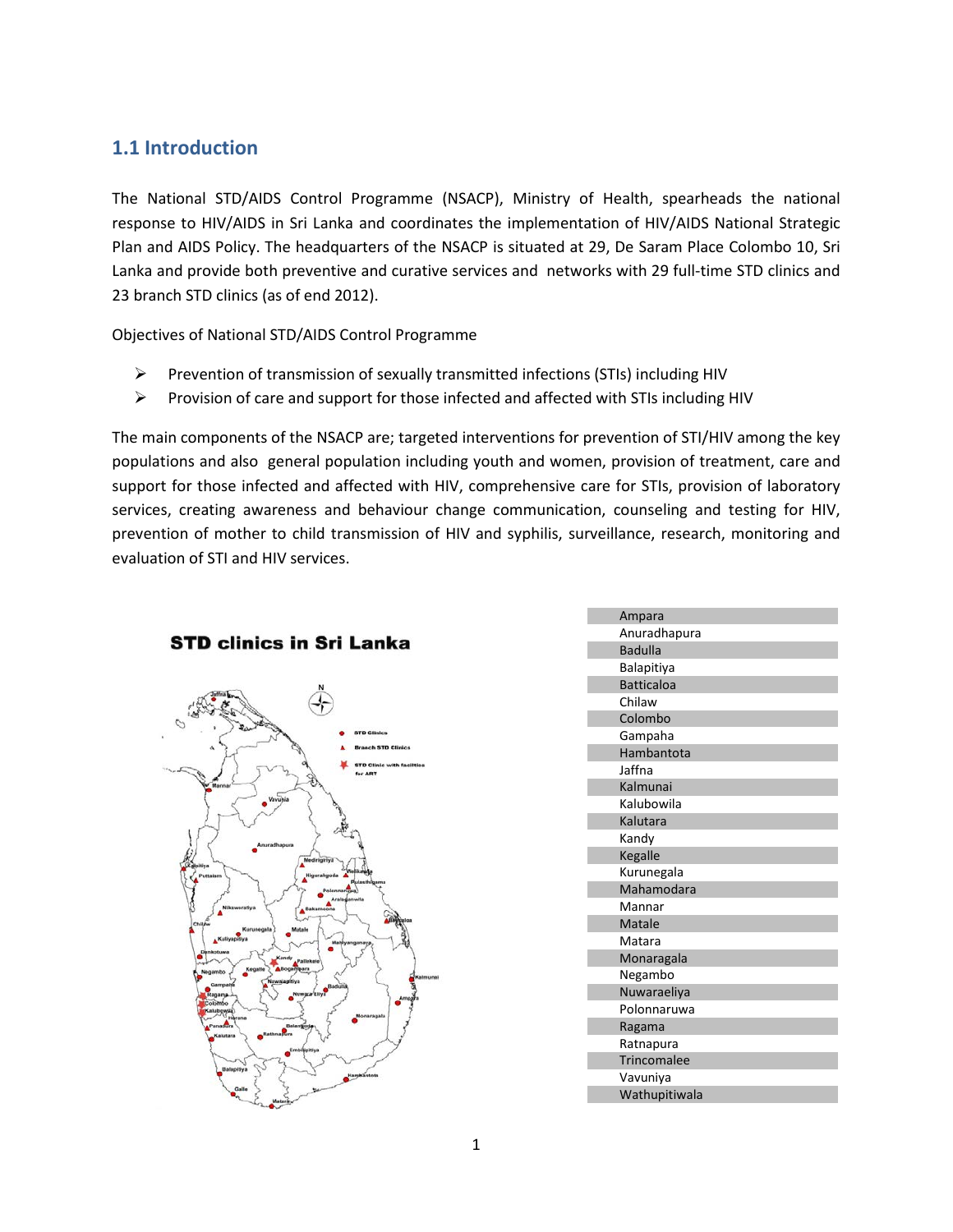### <span id="page-8-0"></span>**1.2 Data on STD clinic utilization**

Various categories of people, including most at risk populations such as sex workers, MSM, drug users, clients of sex workers and also the general population including youth seek services from STD clinics. There are also referrals by clinicians in other specialities (neurology, gynaecology & obstetrics, ENT, dermatology etc). Preventive & curative services are provided free of charge by trained staff maintaining confidentiality of information.





The figure 1.1 shows number of newly registered patients in each STD clinic during 2012.Colombo central STD clinic had over 3500 newly registered patients whereas Kalubowila, Kurunagala clinics had over 1000 new clinic attendees. Nearly half of the STD clinics provided services to over 500 new clients during this period.



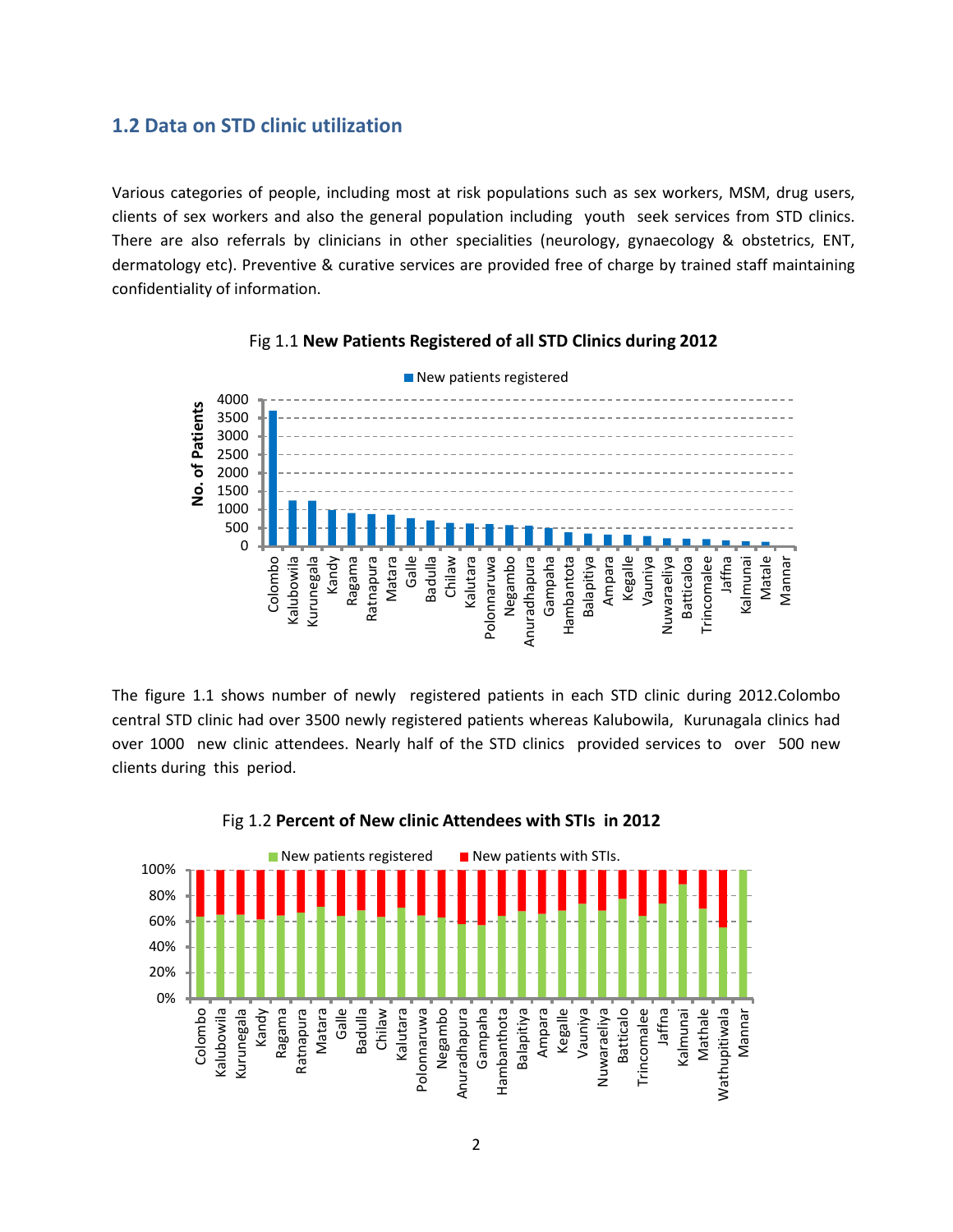The figure given above (Fig 1.2) indicates the proportion of newly attended clinic attendees who had at least one sexually transmitted infections(STI). In almost all clinics, over 60-70% of new clinic attendees had multiple STIs during the year 2012.



### Fig 1.3 **Clinic Visits by STD Patients and by Others clients in 2012**

<span id="page-9-0"></span>In addition to providing clinical services, STD clinics carry out pre-employment HIV screening as a requirement of the designate country, testing for syphilis as a medical requirement for confirmation in government services ( this was a strategy initiated three decades ago to prevent the spread of syphilis in the country) and antenatal screening for syphilis. The figure 1.3, shows the profile of visits made by clients other than STD patients and the visits by STD patients.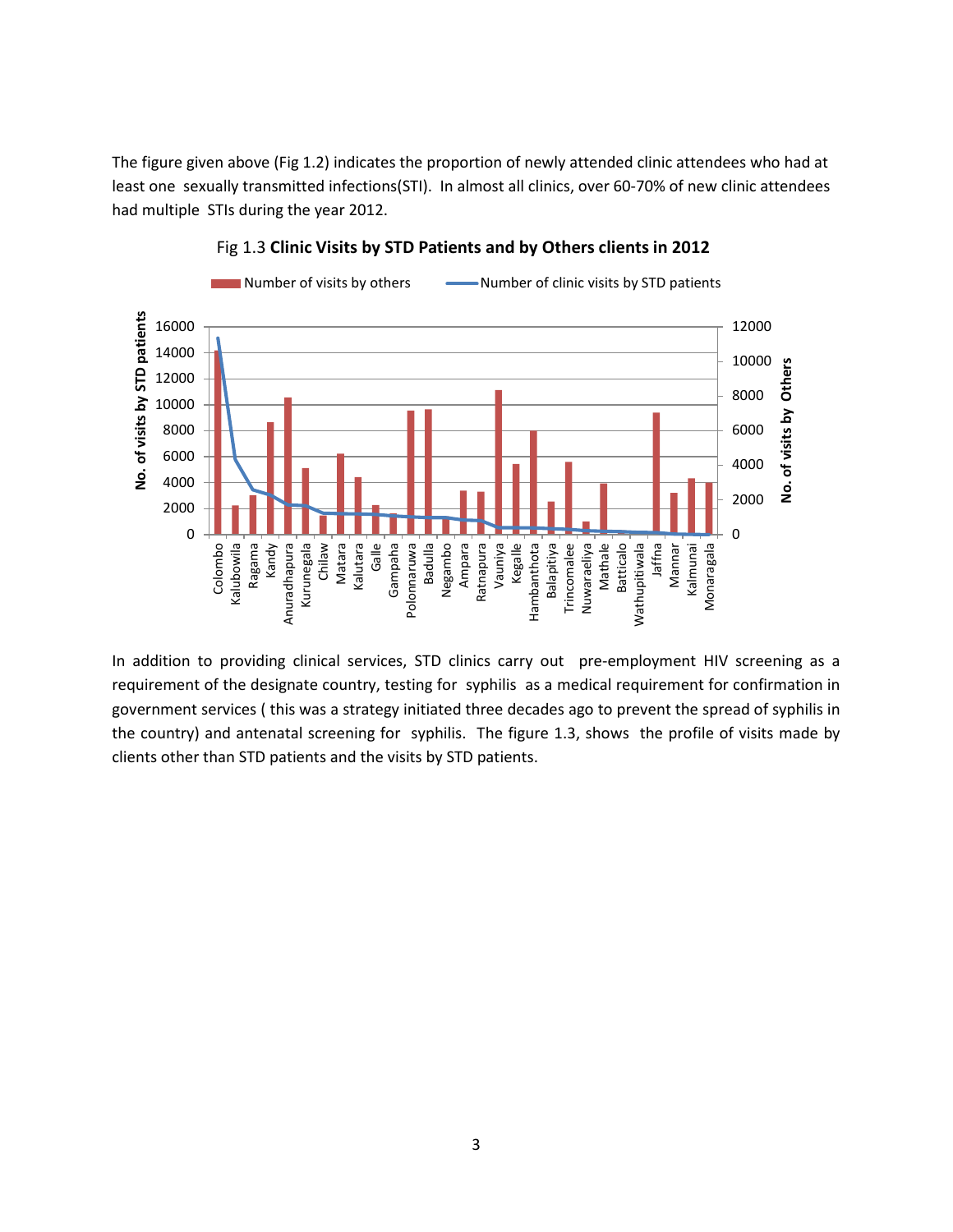### **1.3 Data on Sexually transmitted infections**

#### <span id="page-10-0"></span>**1.3.1 Gonococcal infections**



Age & Sex distribution of Gonorrhoea (including presumptive gonorrhoea) cases are, shown in figure 1.4. The highest number of cases of gonorrhea was diagnosed among males over 25 years of age followed by female over 25 years of age.

#### <span id="page-10-1"></span>**1.3.2 Syphilis**



### Fig 1.5 **Early Syphilis cases in all STD Clinics during 2008-2012 by age and sex**

Early syphilis is infectious syphilis and reflects infections that were acquired recently (exposure has been within 2 years). Overall infections among males over 25 year age group are higher than in other age groups.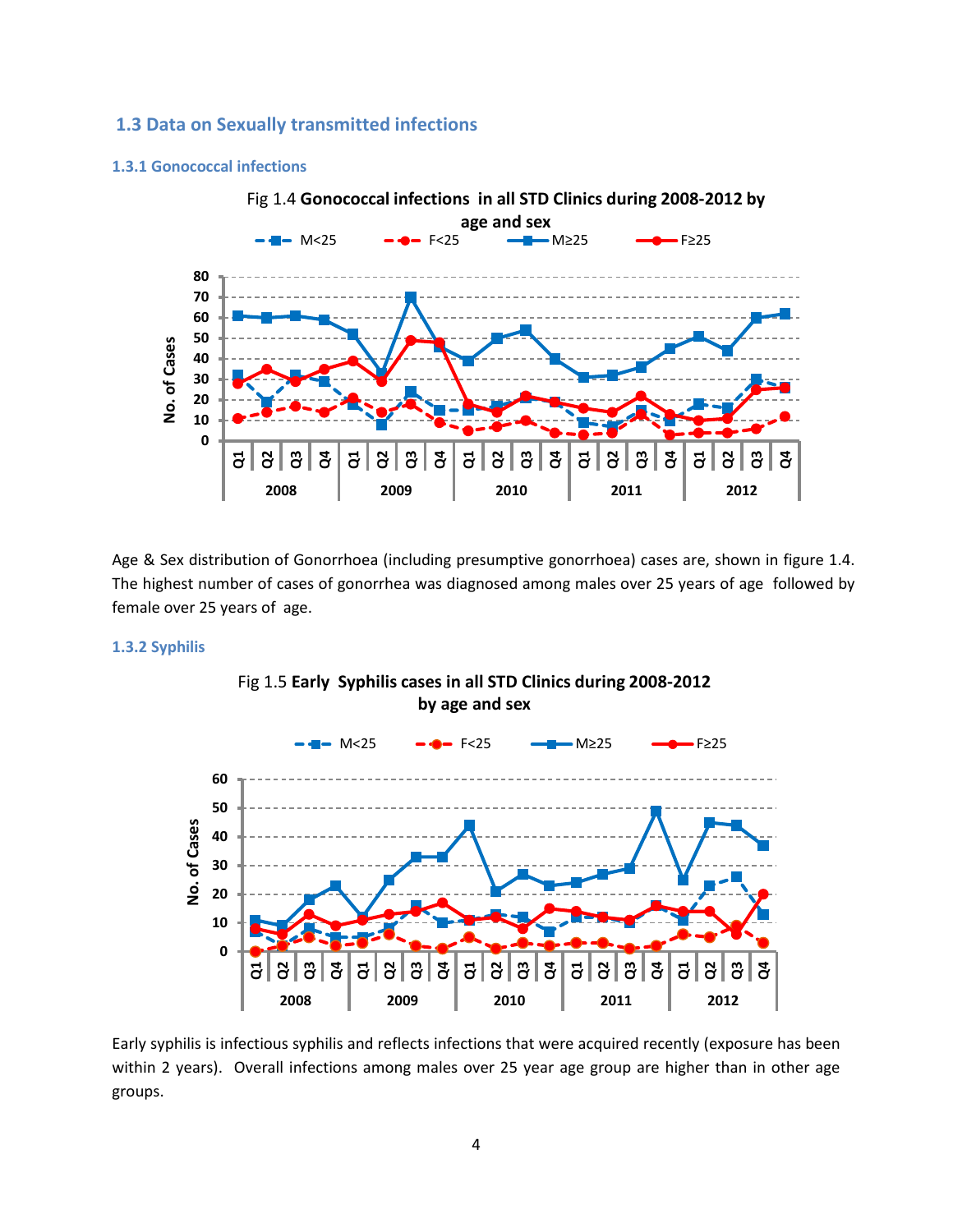

Fig 1.6 **Late Syphilis in all STD Clinics during 2008-2012 by age and sex**

Late syphilis is non-infectious and the reported cases of late syphilis are higher than the reported cases of infectious syphilis. The trend of late syphilis cases among those above 25 years of age has shown a gradual increase (Fig 1.6).



### Fig 1.7 **Early & Late Congenital Syphilis in all STD Clinics during 2012**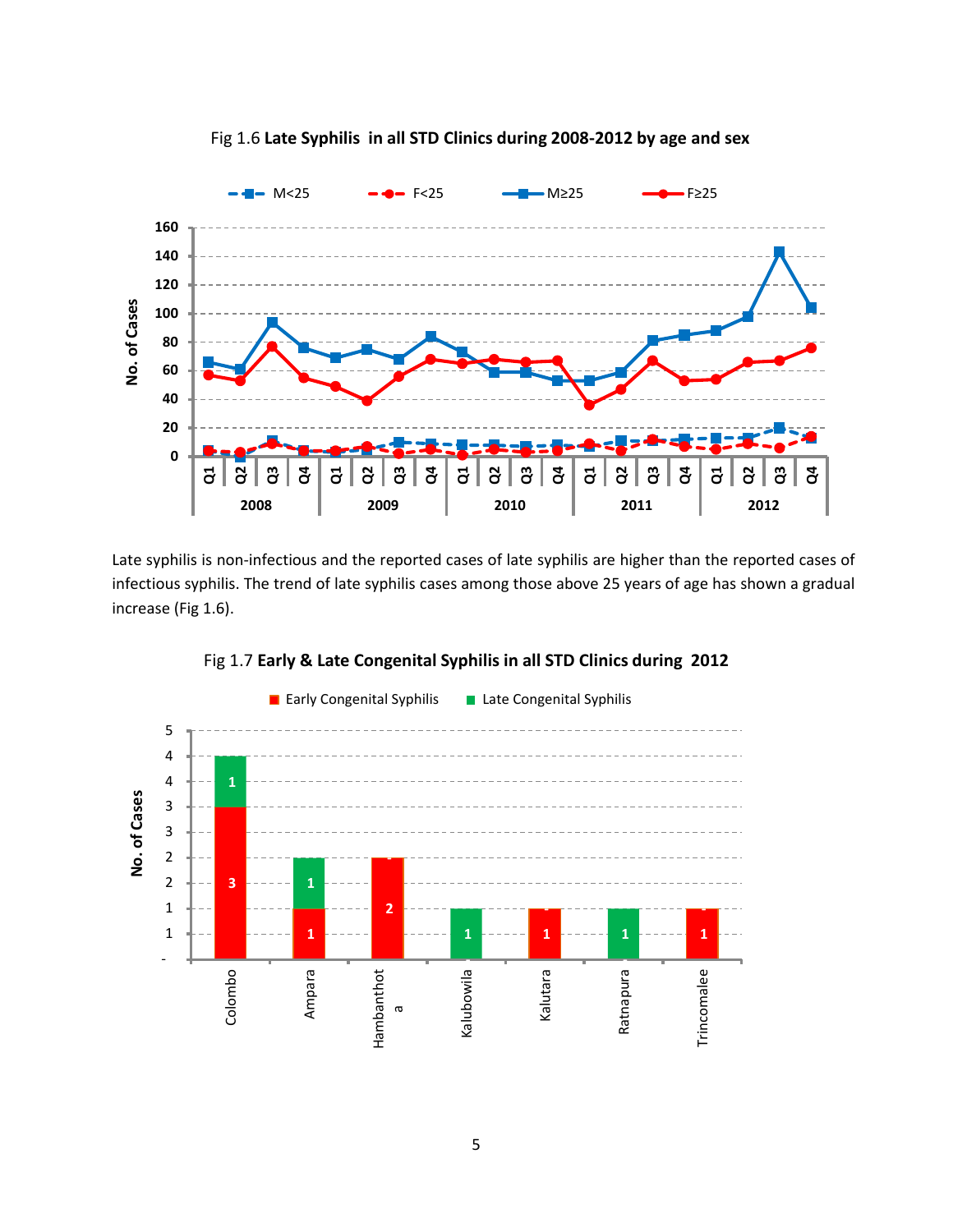The figure 1.7 shows the number of early & late Congenital Syphilis cases reported STD clinics during 2012.Colombo Central clinic reported three cases of confirmed early congenital syphilis and one case of late Congenital Syphilis. Sri Lanka has pledged to eliminate congenital syphilis by 2015.



#### <span id="page-12-0"></span>**1.3.3 Non-Gonococcal urethritis (NGU) in males**

The figure 1.8 shows the trend of male non gonococal urethritis cases reported from all the clinics during last 5 years. The trend had been stable and number of cases in the older age group is higher than younger age group.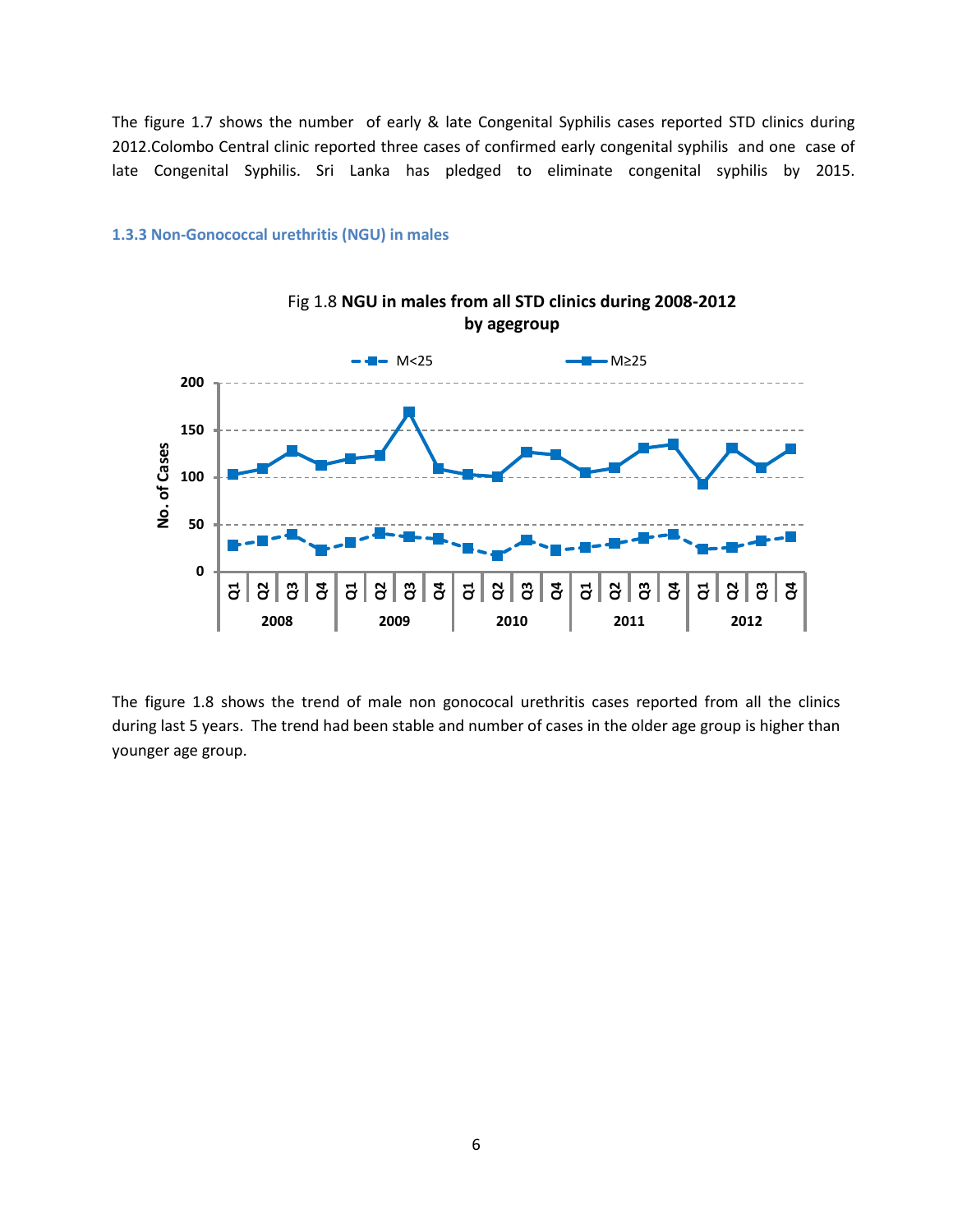#### <span id="page-13-0"></span>**1.3.4 Trichomoniasis**



#### Fig 1.9 **Tricomonasis in all STD Clinics during 2008-2012**

The cases of Trichomoniasis are declining over the period of 2008 to 2012. The highest case load was among females over the age group of 25 years .



#### <span id="page-13-1"></span>**1.3.5 Genital Herpes**

Fig 1.10 **Genital Herpes in all STD Clinics during 2008-2012**

The figure 1.10 shows the number of genital herpes cases from the all STD clinics according to the age & sex for the last five year period (2008 -2012). Genital herpes is the leading STI among males and females for the last several years. The highest number of cases were reported among males and females over 25 years. . However, the trend of males and females in the less than 25 years of age group remains stable over the five year period. More females cases were in this group (<25 years) compared to male.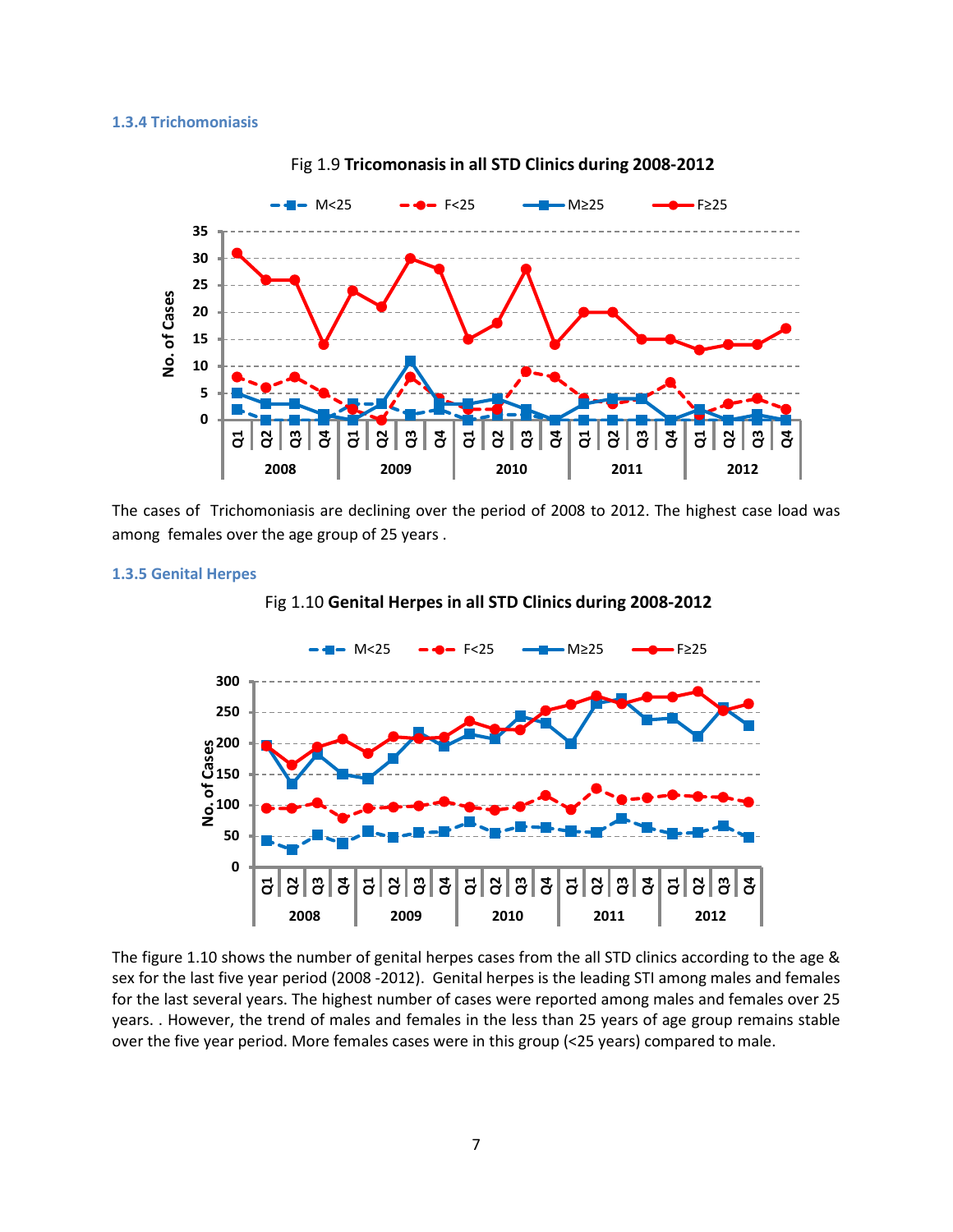<span id="page-14-0"></span>

Fig 1.11 **Genital Warts in all STD Clinics during 2008-2012**

According to the figure 1.11, genital warts were reported more among males over the age group of 25 years during the years 2008-2012. The trend of both males and females is gradually increasing over this period. Both males and females in the age group of<25 years shows a fairly stable trend.

### <span id="page-14-1"></span>**1.4 Data on Commercial Sex Workers who attended STD clinics**

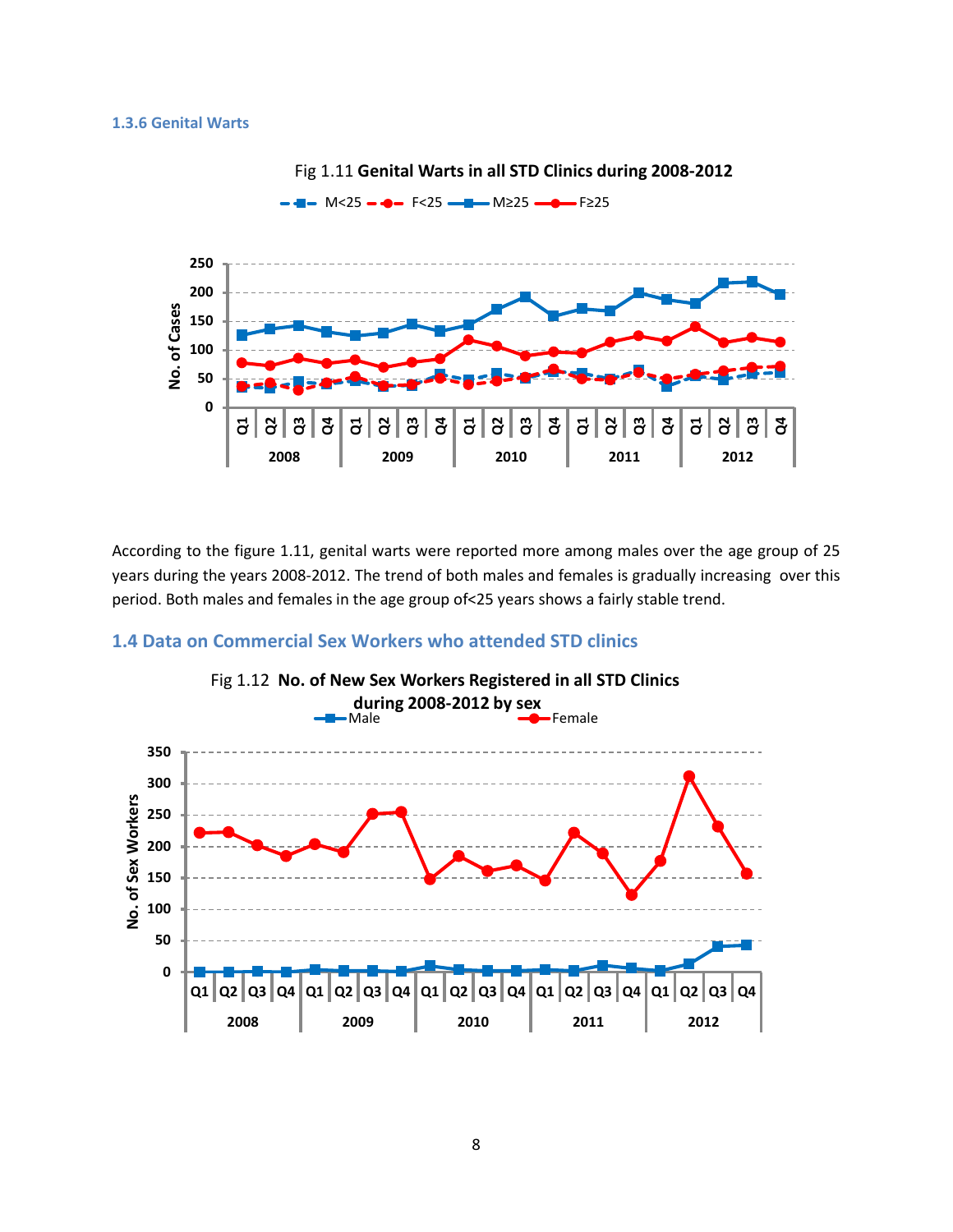This graph shows number of sex workers newly registered in all STD clinics over the last five years. The number of male sex workers is increasing since the beginning of 2012.





This graph shows new sex workers distribution of all STD clinics in 2012. Colombo central STD clinic has highest number of sex workers registered (326) whereas Kalubowila (153) and Negambo (78) reported higher numbers compared to other clinics. Some STD clinics registered very low number of sex workers during 2012.

### <span id="page-15-0"></span>**1.5. Services provided by the STD clinics**

### <span id="page-15-1"></span>**1.5.1 Condom distribution**



### Fig 1.14 **Number of Condom issued of all STD Clinics during 2012 by STD clinic**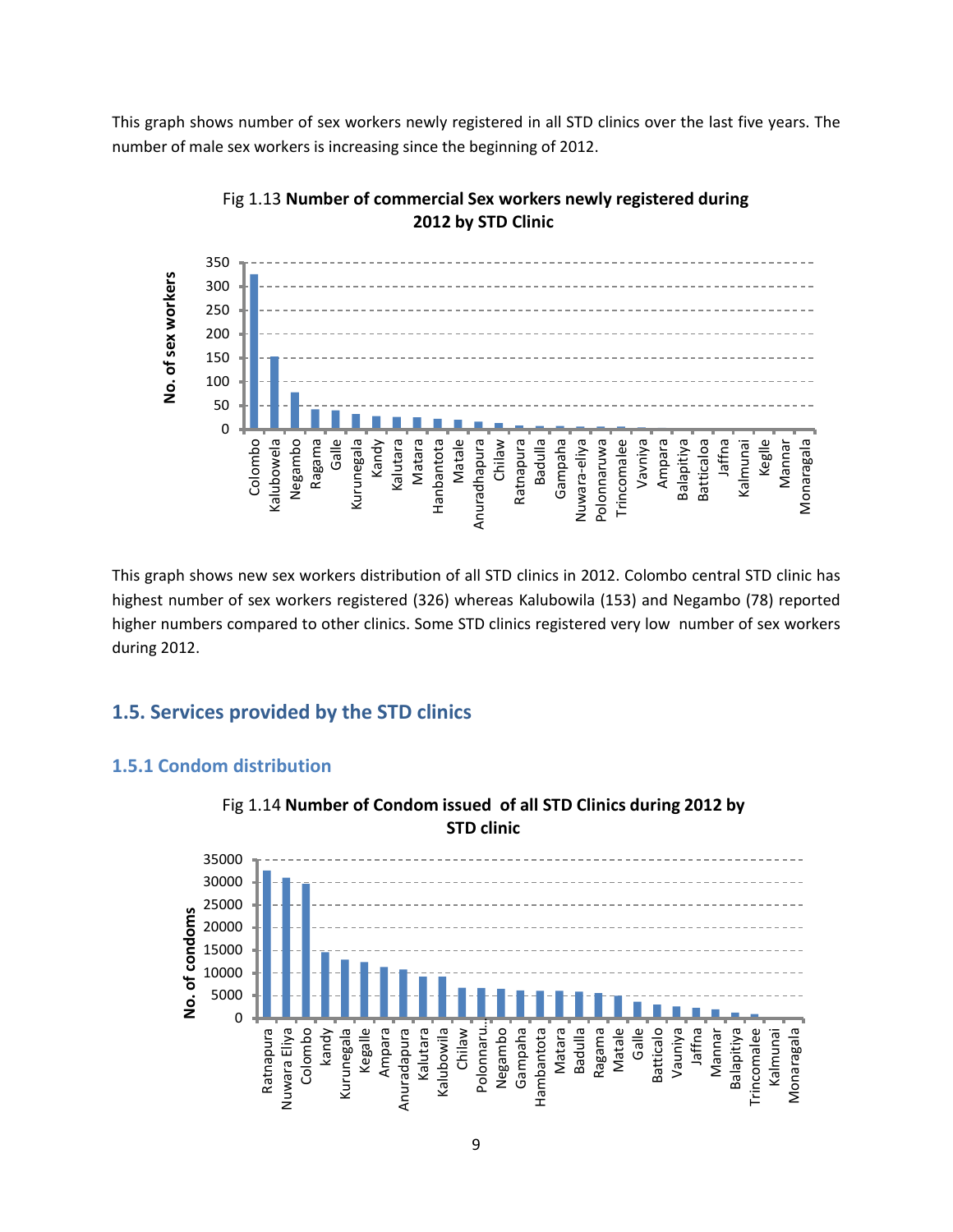The figure 1.14 shows the number of condoms distributed by STD clinics. Rathnapura, Nuwara Eliya and Colombo STD clinics had issues over 30,000 condoms during 2012.



Fig 1.15 **Number and Type of Samples Screened for** 

### <span id="page-16-0"></span>**1.5.2 Screening for syphilis**

The graph 1.15 shows numbers of the blood samples that were screened for Syphilis in all STD clinics during 2008-2012. Majority of these samples were from antenatal mothers.

### <span id="page-16-1"></span>**1.5.3 Screening for HIV**



### Fig 1.16 **Number of Samples Screened for HIV all STD Clinics 2010- 2012 by type of sample**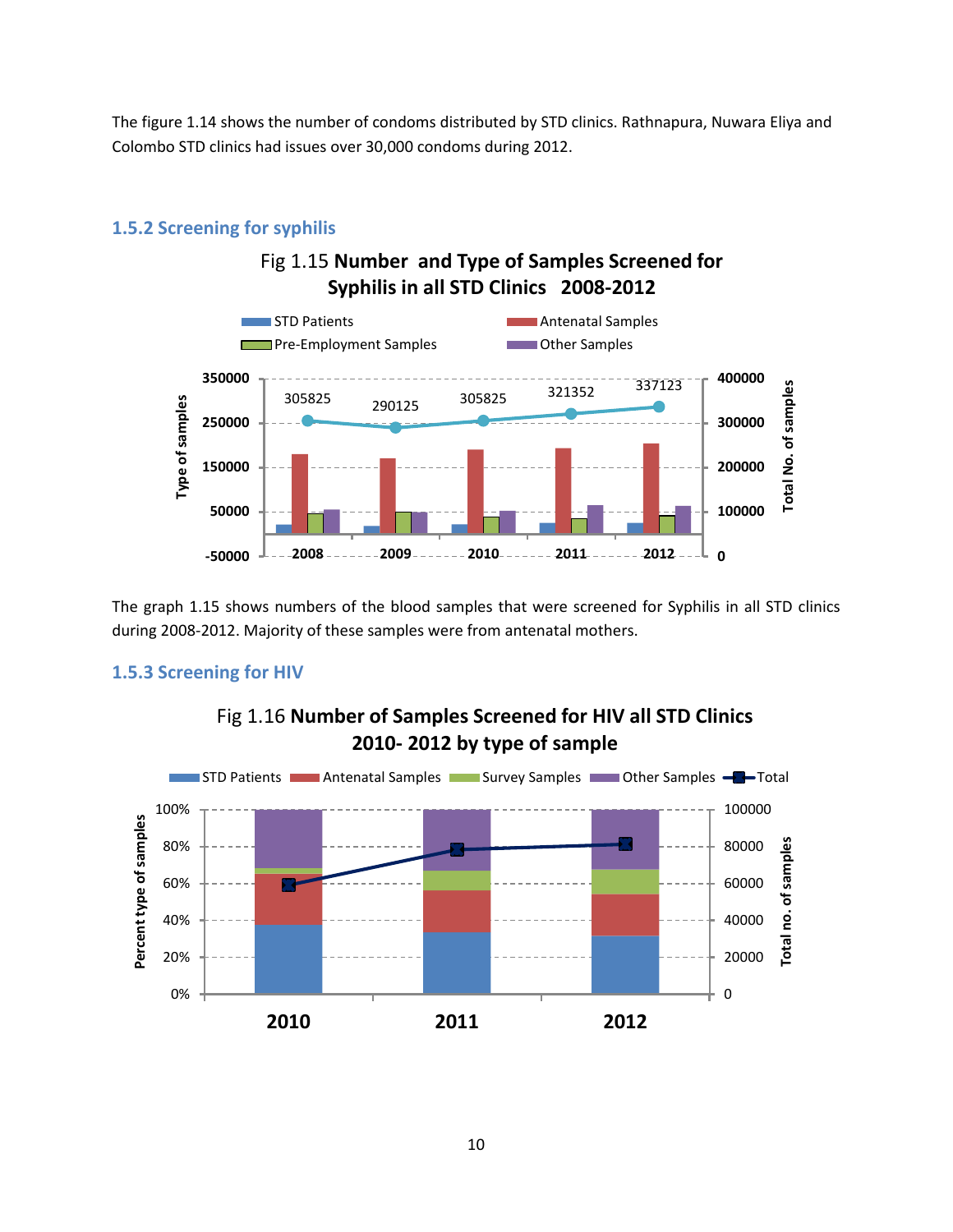The figure 1.16 shows the HIV testing done in all STD clinics since 2010. The total number of HIV tests have increased gradually since 2010. Over 80,000 samples had been tested for HIV during 2012. As indicated by graph, HIV testing is carried out for antenatal, for surveys and other purposes (screening for visa, pre-employment etc) in addition to screening STD clinic attendees.

### <span id="page-17-0"></span>**1.5.4 HIV testing and Counselling**



### Fig 1.18 **HIV Testing and counselling in all STD Clinics in 2010-2012 by type of risk group**

The figure 1.18 shows the number of HIV testing and counseling and number who came to get the results of the HIV test. Only small number of most-at-risk groups came for HIV testing and counselling to STD clinics.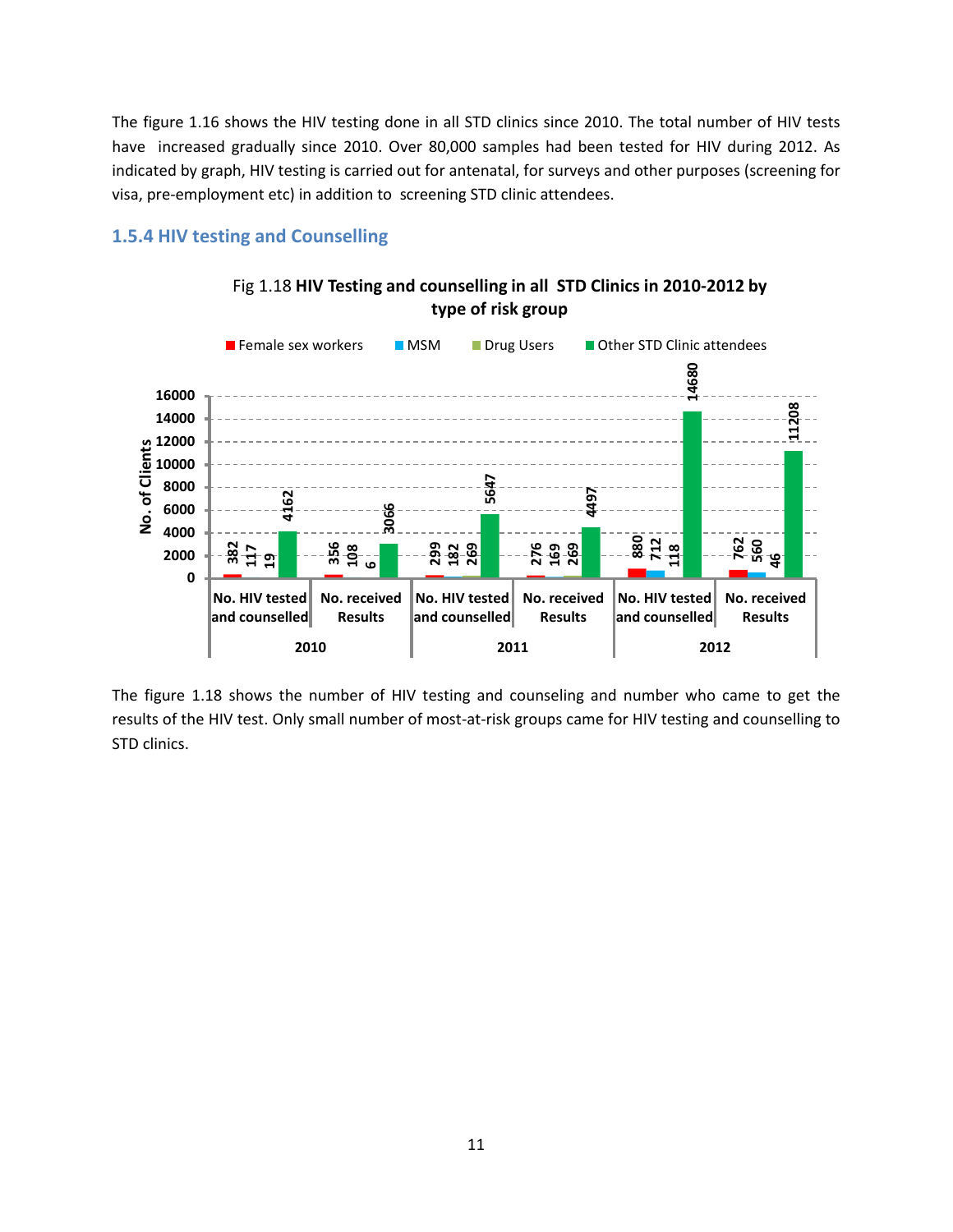

### <span id="page-18-0"></span>**1.5.4 Partner notification (contact tracing) services**

Management of contacts of l STDs is an important duty of the STD clinic staff. The figure 1.19 shows the number of gonococcal infections and the number of contacts treated during 2008-2012.





 $\blacksquare$  Syphillis  $\blacksquare$  Contacts of Syphilis Treated

This table shows the number of syphilis cases and the number of contacts treated in all STD clinics. The number of contacts are less compared to the index cases as some of the index cases are single, difficulty in tracing primary contacts as they are very often sex workers or casual partners.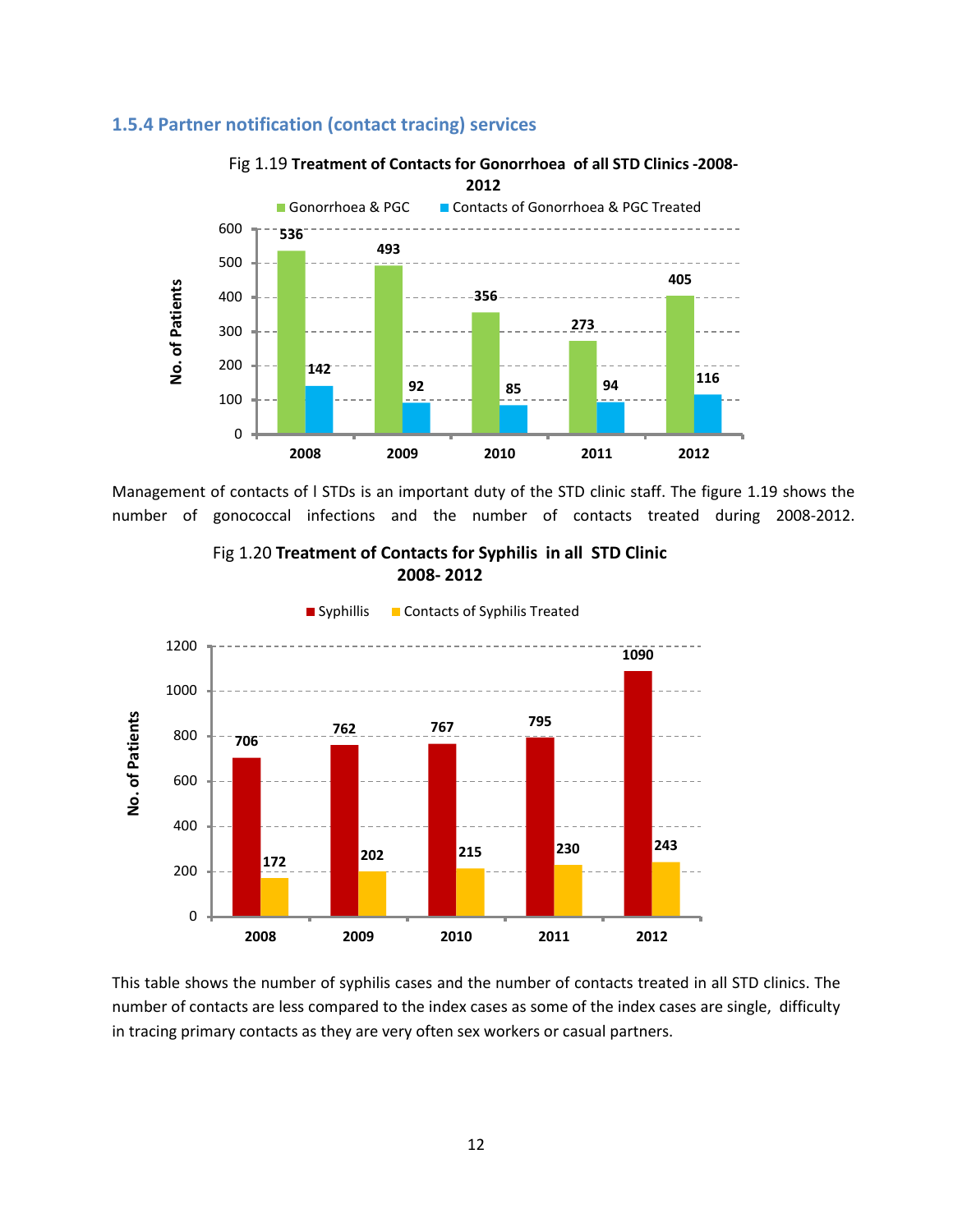### <span id="page-19-0"></span>**2. Epidemiology of HIV**

### <span id="page-19-1"></span>**2.1 HIV infections reported in Sri Lanka**

First Sri Lankan with HIV infection was reported in 1987. By end December 2012, a cumulative total of 1649 confirmed HIV infections were reported by the National STD/AIDS Control Reference Laboratory. Of them 981 were males (59.5%) and, 668 were females (40.5%). Approximately 80% of the reported HIV positives are in the productive age group (18-49 years). Nearly 432 have gone on to develop AIDS and a total of 283 deaths have occurred. Of the total reported number, 58 cases were children infected due to mother to child transmission of HIV.



Fig 2.1 **Annually repoted HIV cases during 1987-2012, by sex**

The figure 2.1 shows the gradual increasing trend of HIV positive infections reported to the NSACP. Some possible reasons for the increasing trend are: increasing new HIV infections, increasing detection of cases due to scaling up of HIV testing and improved reporting.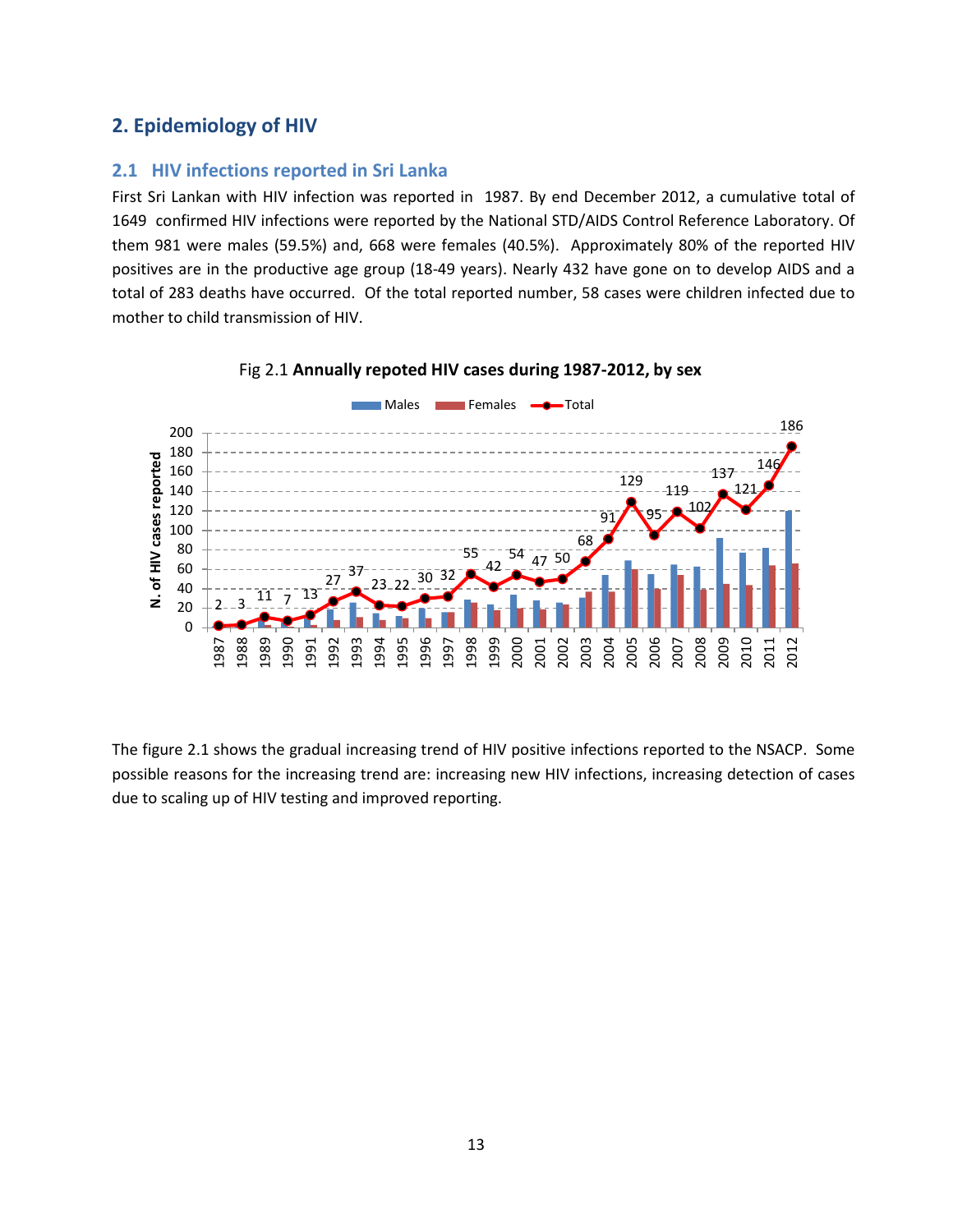

As shown in figure 2.2 increasing trend of diagnosis of AIDS cases and deaths is due to late detection of HIV infections at the advanced stages of infection or patients not presenting for treatment and care although diagnosed in the early stages. This can be minimised by increasing awareness among people to seek HIV testing following high risk behaviors and increasing clinical alertness among health professionals and scaling up HIV testing and counselling services.

| Probable mode of transmission                        | <b>Number</b> | Percentage |
|------------------------------------------------------|---------------|------------|
| Heterosexual                                         | 978           | 80.0       |
| Homo/Bi-sexual                                       | 177           | 14.5       |
| Injecting Drug Use                                   |               | 0.4        |
| <b>Blood transfusion</b>                             |               | 0.3        |
| Mother to child transmission                         | 58            | 4.4        |
| Total (Not reported in 427or 26% of the total cases) | 1222          | 100.0      |

Table 2.1 **Probable mode of HIV transmission in the reported cases (N=1222)**

The main mode of transmission among the majority (80.4%) was due to heterosexual exposures. Transmission due to male to male sex accounted for 14.5% and when compared with previous years an increasing trend is observed. It should be noted that transmission through donated blood remains at a negligible level to date due to HIV awareness programmes for blood donors, counselling and screening of donated blood.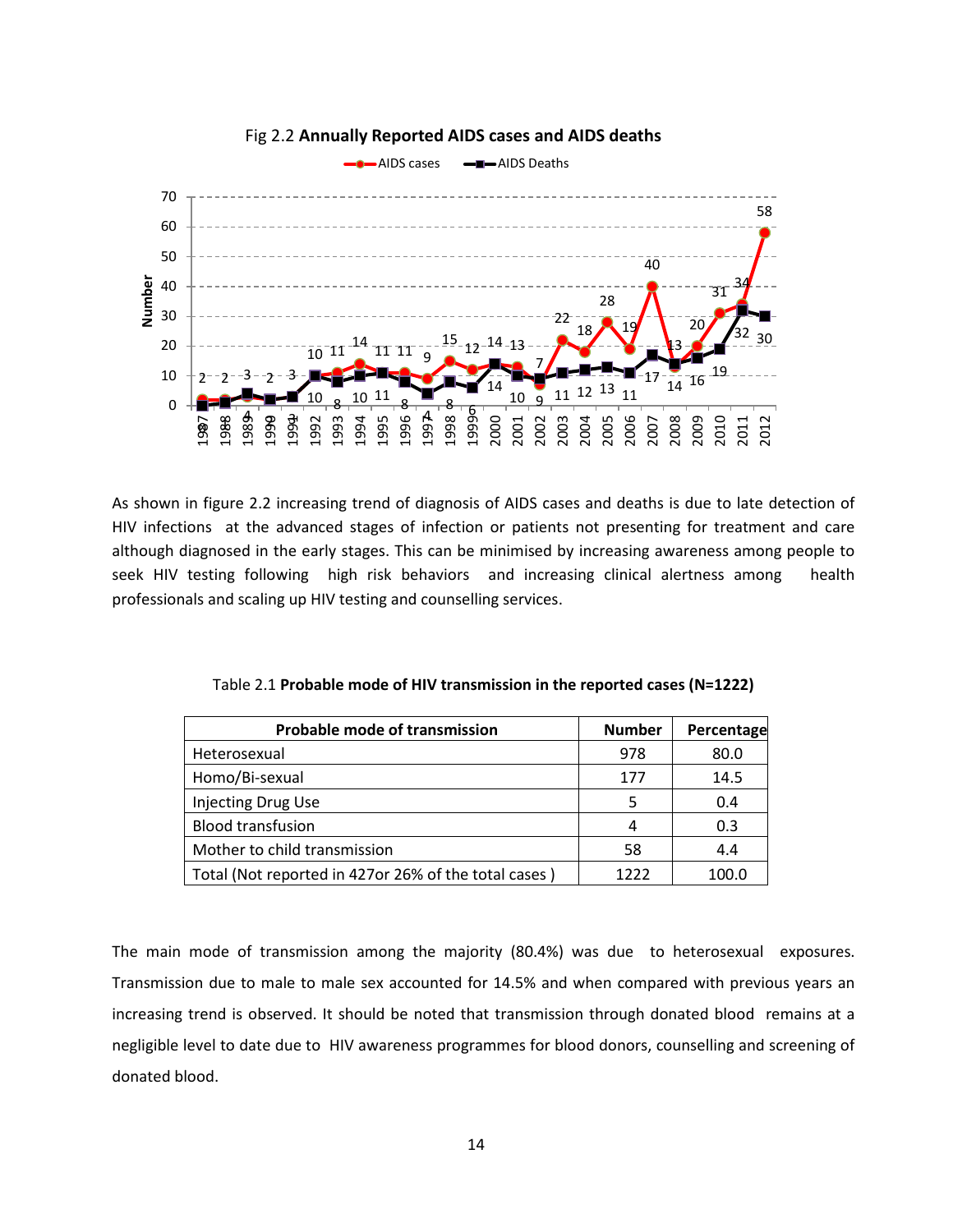

Fig 2.3 **Total Number of HIV cases reported by District during 1987-2012**

Majority of reported HIV cases are from districts in the Western Province, Central Province and North Western Provinces. However, these are more densely populated districts (Fig 2.3).

The figure 2.4 indicates the rate of HIV infection per 100,000. Colombo and Gampaha, districts have reported over 15 HIV cases per 100,000 population.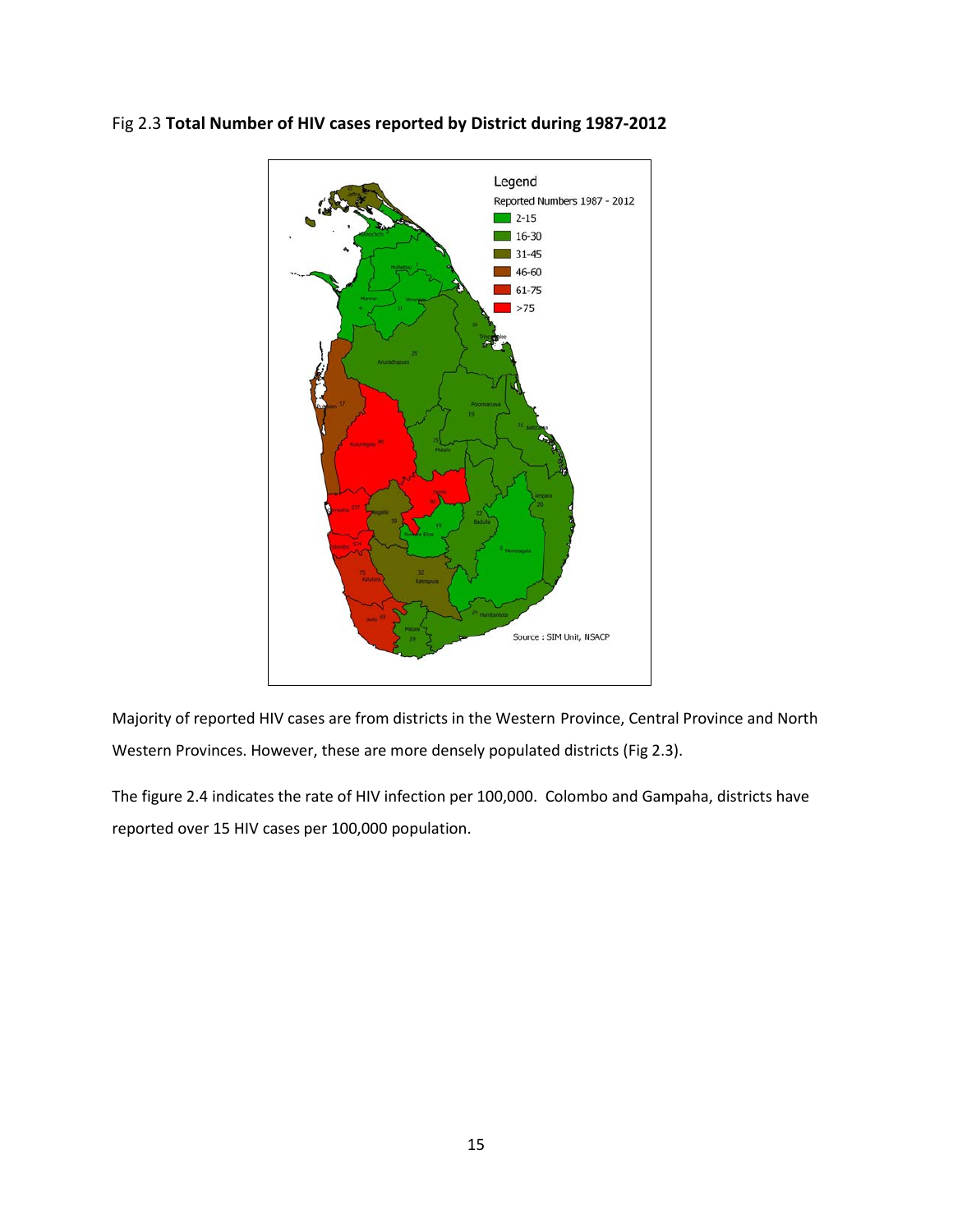



NSACP was able to collect data from a variety of sources and were able to observe that 651,000 HIV screening tests were carried out in 2012 giving a sero-positivity rate of 0.03%. Of these 58% of the tests were done in the government blood banks and 31% done in the private sector health institutions and laboratories. Of the total HIV tests, 11% were done in the STD clinics.

### <span id="page-22-0"></span>**2.2 HIV Sentinel Surveillance in Sri Lanka**

HIV sentinel sero-surveillance survey (HSS) has been conducted in Sri Lankasince 1990. Initially annual surveys were conducted among female sex workers, STD clinic attendees, TB patients, antenatal mothers and later expanded to include men who have sex with men and drug users. HSS yield very low HIV prevalence rates (< 1%) among all the key population groups over the years.

Most recent HIV sentinel surveillance survey was carried out in 2011 covering all 9 provinces. Sentinel groups for this round included female sex workers, men who have sex with men (MSM), drug users, STD clinic attendees and TB patients. As recommended by the World Health Organization to enhance survey validity and to minimize survey participation bias, unlinked anonymous testing was the method used in the HIV sentinel surveys.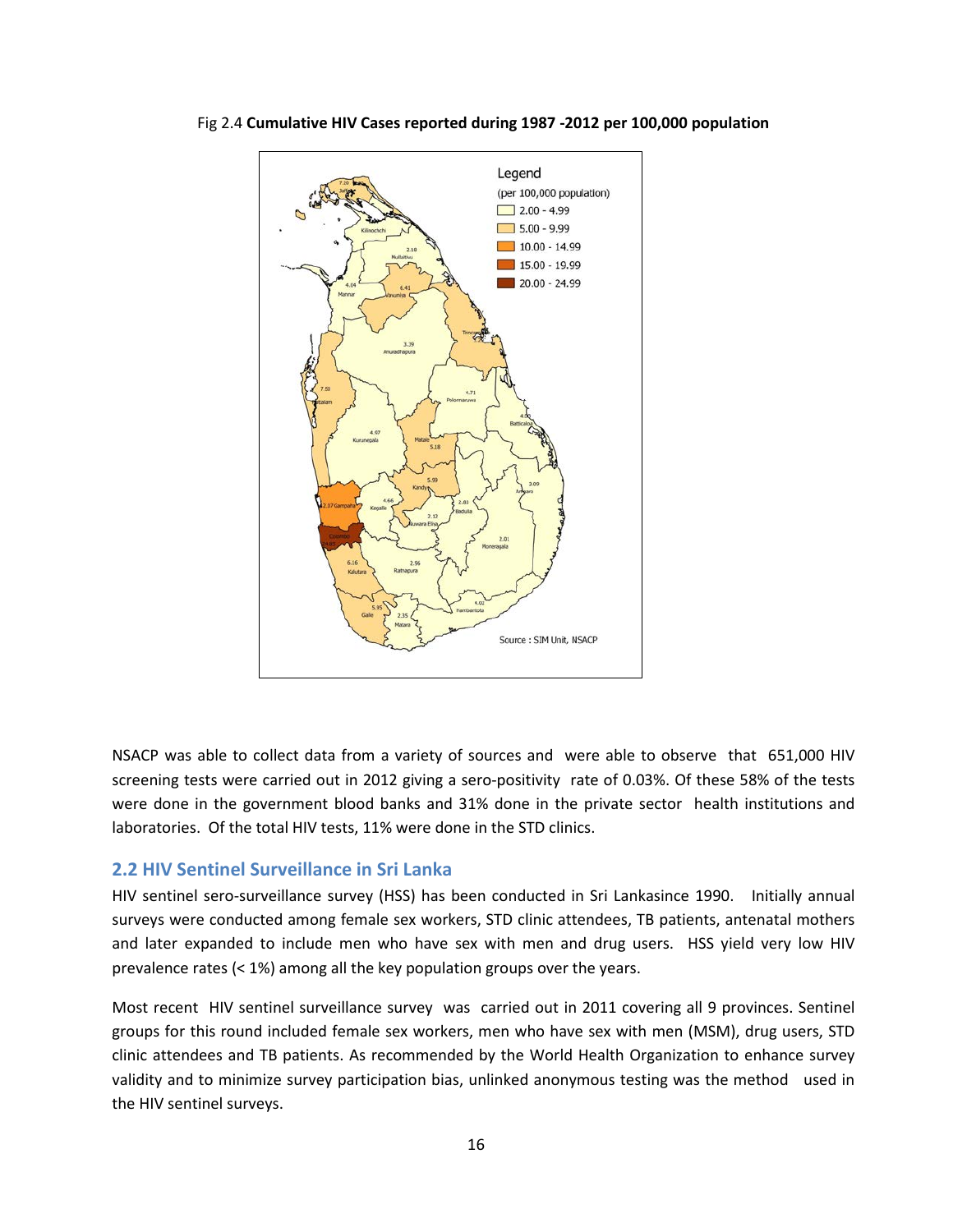|                            | Year and the HIV sero prevalence rate |                      |                   |                  |                   |                   |
|----------------------------|---------------------------------------|----------------------|-------------------|------------------|-------------------|-------------------|
| Sentinel group             | 2005                                  | 2006                 | 2007              | 2008             | 2009              | 2011              |
| <b>Female sex workers</b>  | (0%)<br>0/1136                        | (0.2%<br>2/1,216     | (0%)<br>0/1218    |                  | (0%)<br>0/1032    | (0.2%<br>2/1006   |
| <b>MSM</b>                 |                                       |                      |                   |                  | (0.48%)<br>2/411  | (0.86%)<br>3/348  |
| Drug users                 |                                       |                      |                   | (0.19%)<br>1/539 | (0%)<br>0/1004    | (0.24%)<br>2/831  |
| <b>STD Clinic attendee</b> | $(0.04\%)$<br>1/2272                  | $(0.4\%)$ 8/2,215    | (0.08%)<br>5/2456 |                  | (0.15%)<br>4/2746 | (0.2% )<br>6/3278 |
| <b>TB</b> patients         | $(0.1\%)$<br>2/1528                   | $(0.1\%)$<br>1/1,332 | (0.08%)<br>1/1233 |                  | (0%)<br>0/1547    | (0.13%)<br>2/1543 |
| <b>Military</b>            | (0%)<br>0/3200                        | (0%)<br>0/1200       | (0%)<br>0/1241    |                  | (0%)<br>0/1380    | (0%)<br>0/1200    |

**Table2.2 Summary of the sentinel surveillance surveys, 2005-2011**

As shown in the table 2.2 , in 2011 the sero-prevalence was 0.2% among FSWs, 0.86% among MSM and 0.2% among STD clinic attendees . The rate was low among TB patients and insignificant among service personnel and no significant changes in the HIV prevalence were noted over the years among the subpopulations.

According to the available evidence Sri Lanka continues to experience a "low level HIV epidemic" where HIV prevalence among any high risk group has not exceeded 5%.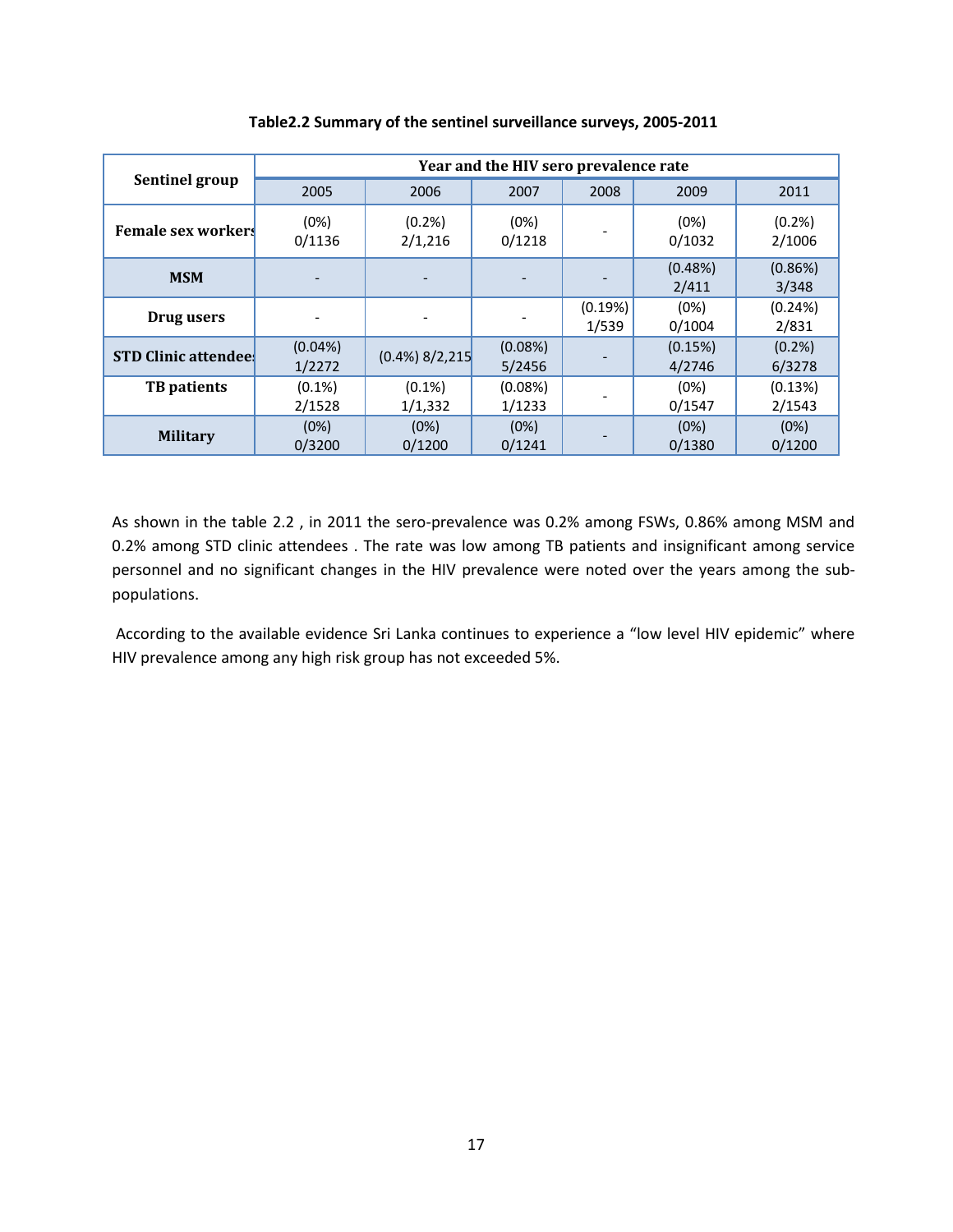### <span id="page-24-0"></span>**3. Treatment, Care and Support for people living with HIV**

### <span id="page-24-1"></span>**3.1 Summary of o ART programme in Sri Lanka**

Specific drug treatment which can control HIV infection is known as antiretroviral treatment (ART). The National STD/AIDS Control Program (NSACP) introduced ART for people living with HIV (PLHIV) in December 2004. The WB funds were utilized to procure ARVs for the period of 2004 - 2008. Thereafter Global Fund provided necessary funds to procure ARVs since 2009.

At the beginning of the ART program PLHIVs whose CD4 Cell count <200/μL and those who were in WHO stage III and IV diseases were considered as eligible for starting ART. According to the WHO guidelines issued in 2010, Sri Lanka promptly changed these criteria to CD4 Count <350 cells/μL and patients who were in WHO stage III and IV diseases.



In 2012, based on the newer WHO suggestions, NSACP decided to initiate ARVs to HIV positive pregnant women, PLHIV with HIV negative spouses (sero- discordant couples) and most-at-risk populations (female sex workers, MSM, injecting drug users, prison inmates, and beach boys) irrespective of their CD4 Cell count and HIV Viral Load.

**Fig: 3.1 ART centers as of end 2012**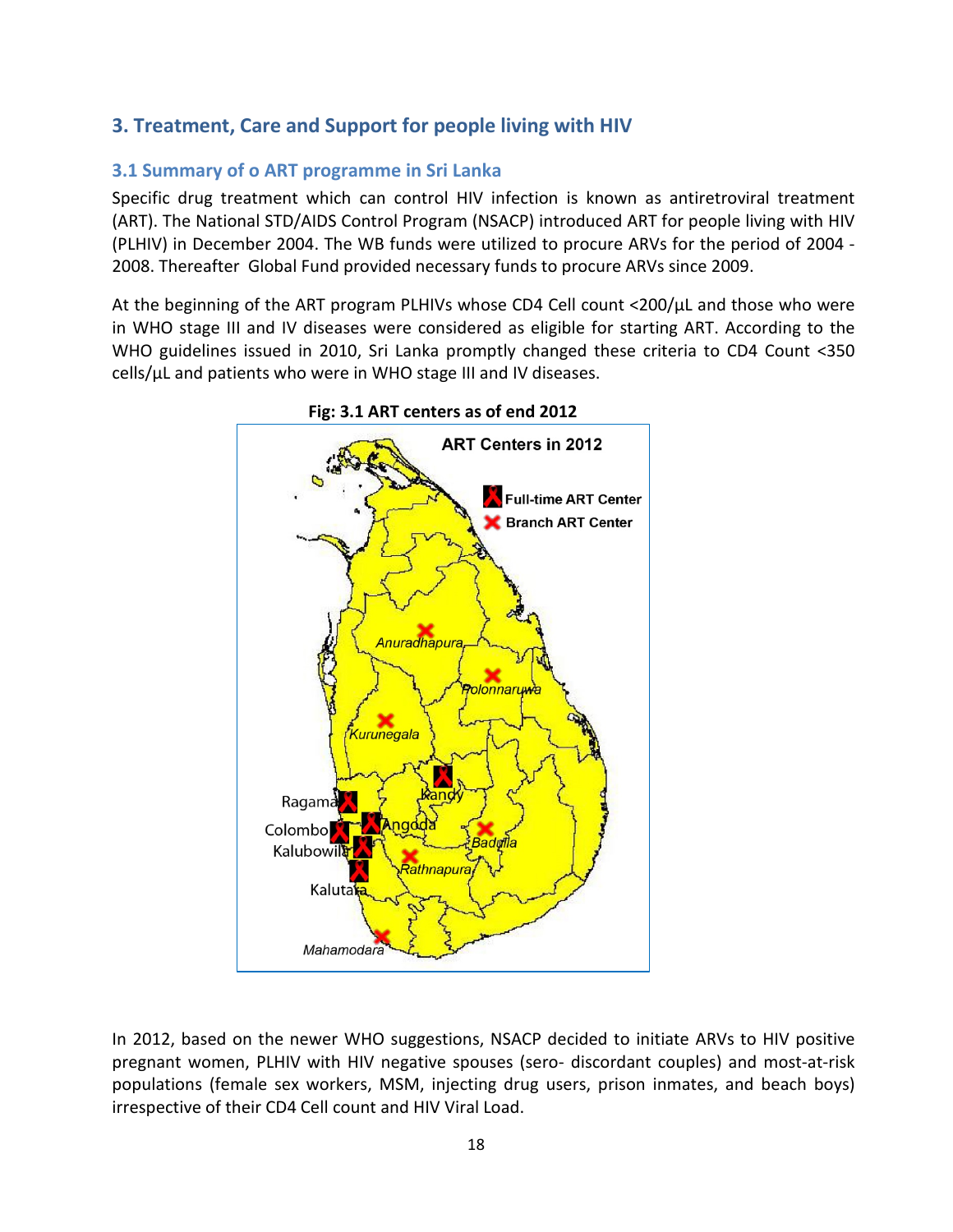In 2012, there were six (6) ART centers in the country. Other than the center at the Base Hospital Angoda (Infectious Disease Hospital), all other centers are situated in STD clinics. The Colombo ART center situated in the National STD/AIDS Control Programme functions as the main center and networks with other centers. During 2012 the accessibility of the ART services was improved by conducting 6 Branch ART clinics on a monthly basis (Figure 3.1). Currently ART is available in Sri Lanka only via the public sector health care institutions. This gives the advantage of maintaining the standards of care and facilitates monitoring and evaluation of HIV treatment and care provision.

Table 3.1 shows the Antiretroviral drugs available during 2012 in Sri Lanka.

|                | <b>Antiretroviral</b>                                        | <b>Type</b>                       | <b>Abbreviation</b> | <b>Amount</b><br>dispensed in<br>2012 |
|----------------|--------------------------------------------------------------|-----------------------------------|---------------------|---------------------------------------|
| 1              | Abacavir (300mg)                                             | Tablet                            | <b>ABC</b>          | 1,648                                 |
| $\overline{2}$ | Efavirenz (600mg)                                            | <b>Tablet</b>                     | EFV                 | 75,211                                |
| 3              | Zidovudine (300mg),                                          | Tablet                            | <b>AZT</b>          | 1,700                                 |
| 4              | Lamivudine (150mg)+zidovudine (300mg)                        | Tablet (FDC)*                     | 3TC                 | 135,635                               |
| 5              | Lopinavir (200mg)+ritonavir (50mg)                           | Tablet (FDC)                      | LPV/r               | 14,330                                |
| 6              | Lopinavir (100mg)+ritonavir (25mg)                           | Tablet (FDC)                      | LPV/r               | 960                                   |
| 7              | Tenafovir (300mg)+emtricitabine (200mg)                      | Tablet (FDC)                      | TDF/FTC             | 28,918                                |
| 8              | Lamivudine (150mg)+zidovudine (300mg),<br>nevirapine (200mg) | Tablet (FDC)                      | 3TC/AZT/NVP         | 27,396                                |
| 9              | Abacavir (60mg)                                              | Paediatric Tablet                 | <b>ABC</b>          | 780                                   |
|                | 10 Efavirenz (200mg)                                         | <b>Paediatric Tablet</b>          | EFV                 | 3,604                                 |
| 11             | Nevirapine (200mg)                                           | Paediatric Capsule                | <b>NVP</b>          | 72                                    |
| 12             | Zidovudine (50mg/5ml)                                        | Paediatric Syrup                  | <b>AZT</b>          | 91                                    |
| 13             | Lamivudine (30mg)+zidovudine (60mg)                          | <b>Paediatric Tablet</b><br>(FDC) | 3TC/AZT             | 18,780                                |
| 14             | Lamivudine (30mg)+zidovudine (60mg),<br>nevirapine (50mg)    | <b>Paediatric Tablet</b><br>(FDC) | 3TC/AZT/NVP         | 11,041                                |

**Table 3.1: Type of Antiretroviral drugs available and amounts dispensed in 2012**

*\*(FDC-Fixed Dose Combination)*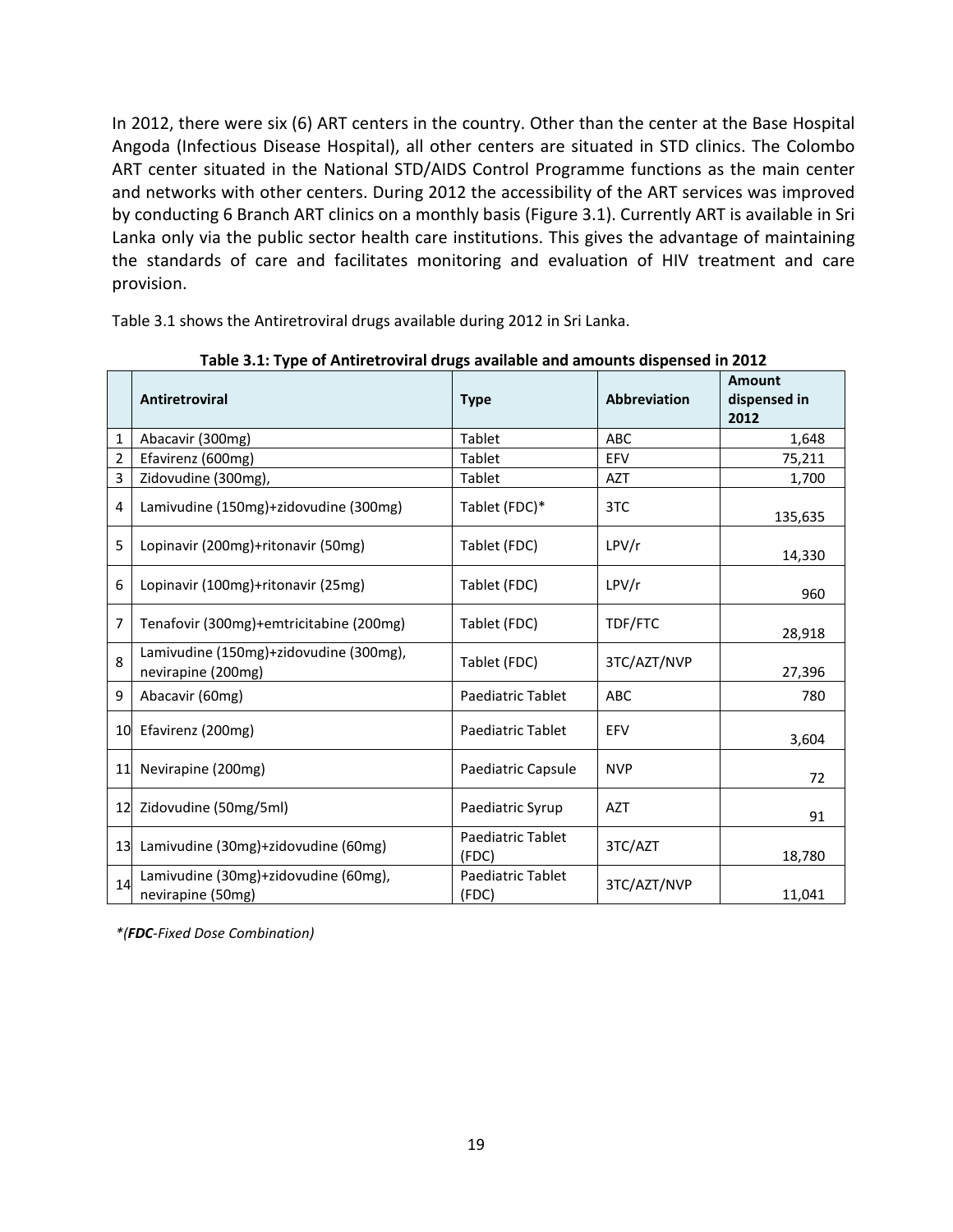

### **Figure 3.2 : Percentage of ARV Regimens Prescribed during 2010-2012**

The HIV infection needs treatment with combination of 3-4 drugs. The percentage of these drug combinations or regimens used during last 3 years are given in the figure 3.2. As of end 2012, only first and second line ARV regimens were available in Sri Lanka. AZT+3TC+EFV is the main ARV regimen used and it accounts for 56% of all the regimens used in 2012. By 2012, all stavudine based regimens have been completely phased out as recommended by WHO. The percentage of a FTC+TDF+EFV based regimen introduced in 2010 has doubled by 2012.

During 2012, 39% of all PLHIV on ART were on a single pill a day fixed dose combination regimens.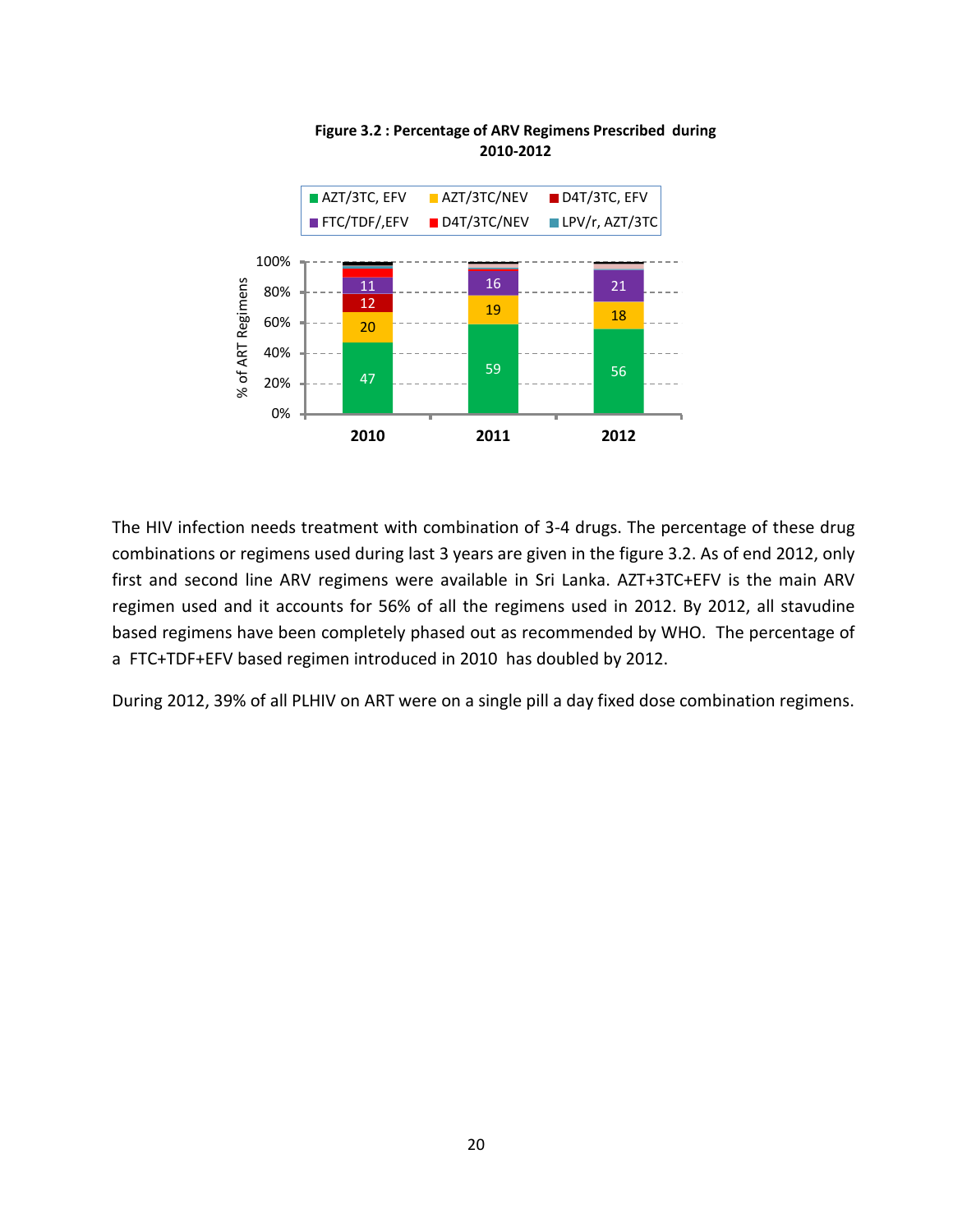### **Enrollment in HIV care and ART programme**



### **Figure 3.3: Cumulative Number of PLHIV in HIV care and ART Programme (4th Quarter 2010-4th Quarter 2012)**

There were a cumulative total of 1030 patients ever enrolled in HIV care (in all centers) at the end of year 2012. This amounts to 62% of the cumulative total of PLHIV reported in Sri Lanka (1649). Since the beginning of ART programme in 2004, 528 have ever started on ART. Of these, 387 (73.3%) were alive and on ART at the end of 2012.

Table 3.3 gives the number of PLHIV enrolled in the five main full time ART centers according to the pre-ART (not yet started on ART) and ART stage as of end 2012. Kalutara and branch ART center data are included in the Colombo ART center. Majority (76%) of the PLHIV are managed in the Colombo main ART center.

| as of the zone by the AKT centre |        |                |               |       |               |       |
|----------------------------------|--------|----------------|---------------|-------|---------------|-------|
| <b>ART Centre</b>                |        | <b>Pre-ART</b> | <b>ART</b>    |       | <b>Total</b>  |       |
|                                  | Number | %              | <b>Number</b> | %     | <b>Number</b> | %     |
| Colombo                          | 185    | 87.3           | 268           | 69.3  | 453           | 75.6  |
| <b>B.H. Angoda</b>               | 4      | 1.9            | 54            | 14.0  | 58            | 9.7   |
| Ragama                           | 11     | 5.2            | 32            | 8.3   | 43            | 7.2   |
| Kandy                            | 7      | 3.3            | 27            | 7.0   | 34            | 5.7   |
| <b>Kalubowila</b>                | 5      | 2.4            | 6             | 1.6   | 11            | 1.8   |
| <b>Total</b>                     | 212    | 100.0          | 387           | 100.0 | 599           | 100.0 |

**Table 3.2: Number of PLHIV in HIV care according to Pre-ART and ART stage as of end 2012 by the ART Centre**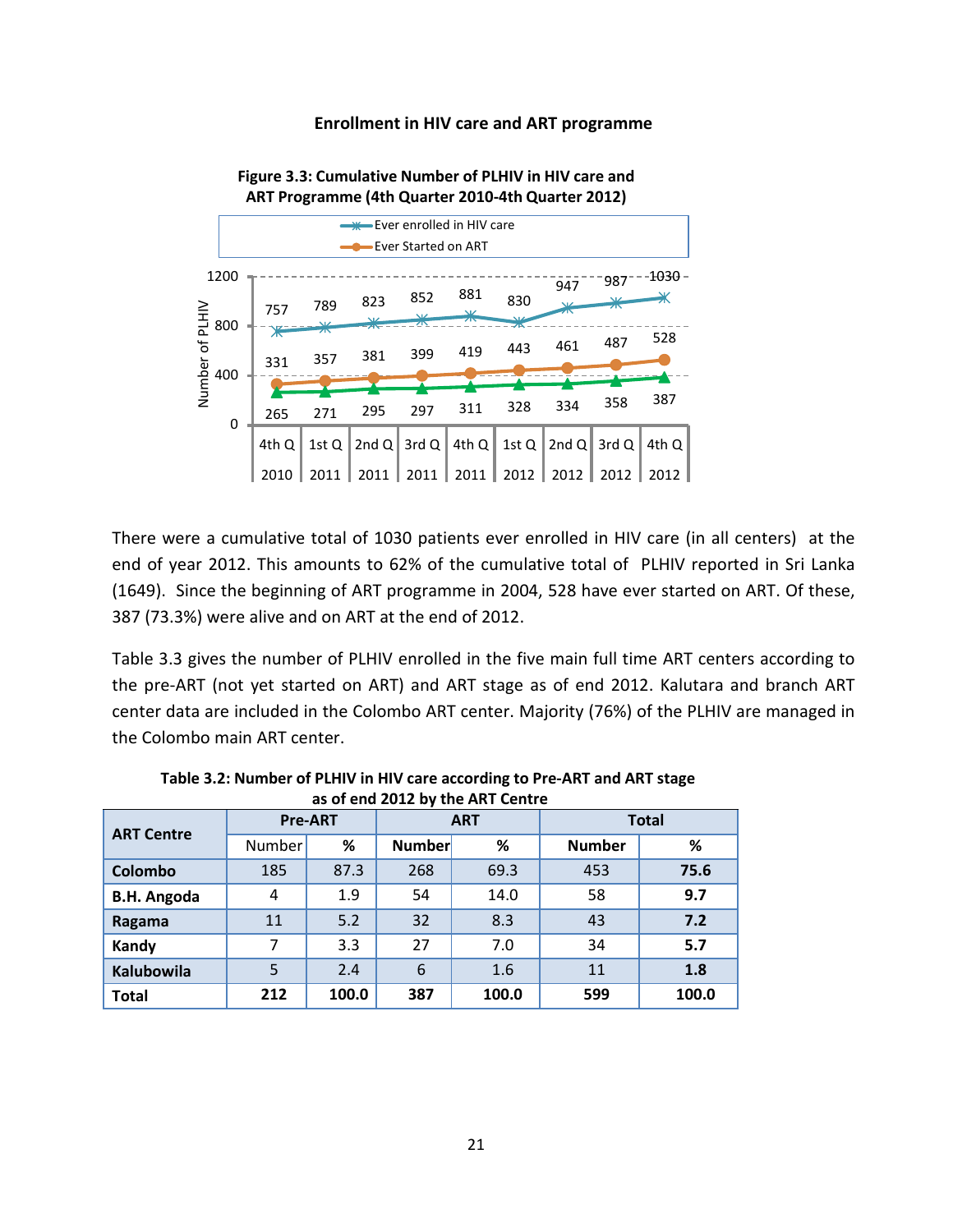

Figure 3.5 shows the quarterly cumulative trends of PLHIV on pre-ART and ART stages in Sri Lanka as of end 2012.



**Fig: 3.5 Number of PLHIV who started on HIV care during each quarter by Age and Sex**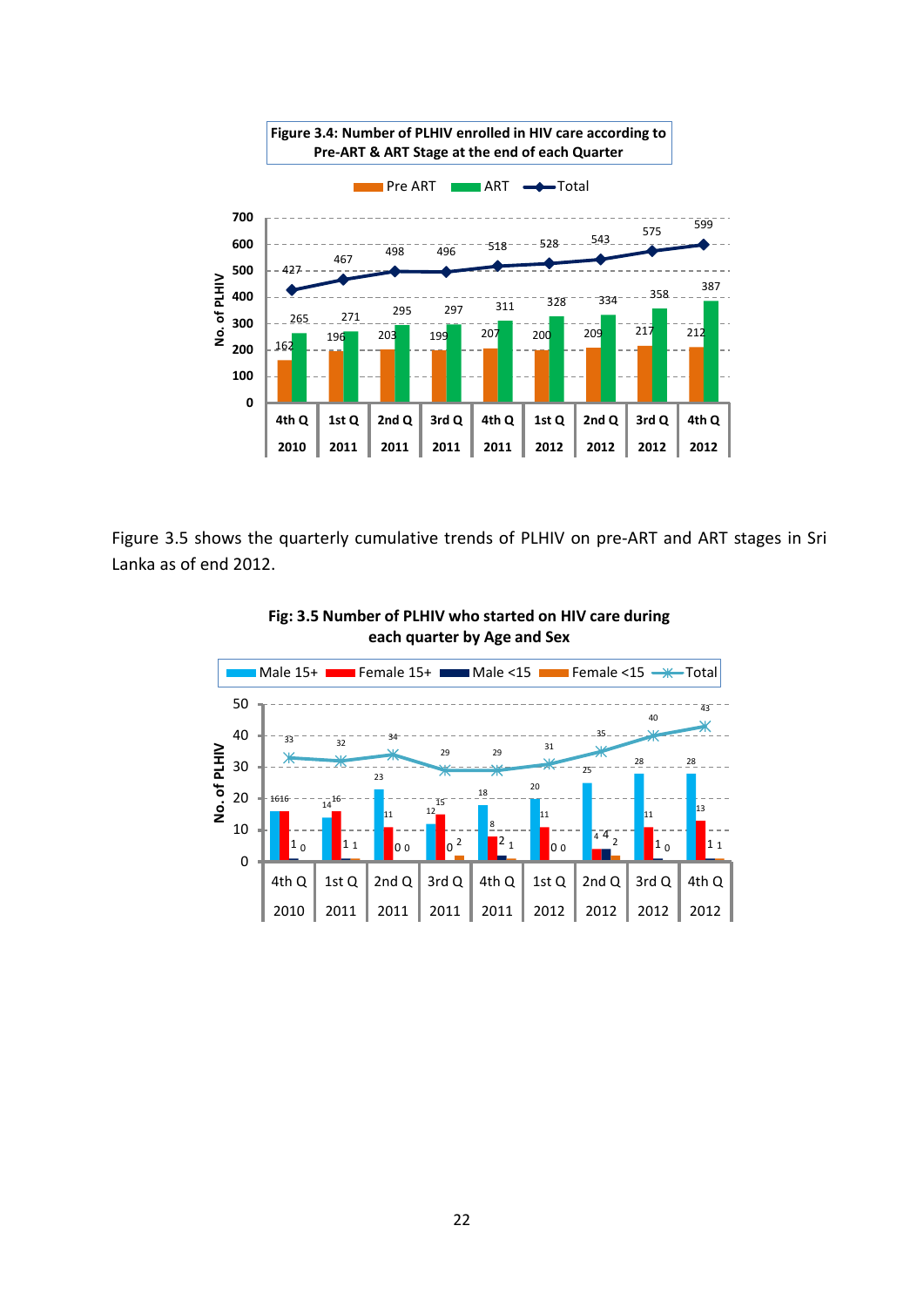

### **Figure 3.6: Number of PLHIV who started ART during each quarter by Age and Sex**

- **1. Outcomes on ART**
- Death of Patients (includes only those on ART) There were a total of eighty one (81) deaths reported at the end of year 2012.
- ∗ Transferred out

According to the ART register there were a cumulative number of Twenty Six (26) patients were transferred out at the end of year 2012.

Loss to Follow up

There were a total of Thirteen (13) patients who lost to follow up during this period.

∗ Stopped ART

Altogether Three (3) patients stopped ART during this follow up period of 2012.

- **Currently on ART**
- *On Original 1st Line Regimen*

Out of the Three Hundred & eighty Seven (387) patients who were currently on ART at the end of year 2012, majority remained in the original first line ART regimen and it was 232.

• *On Substituted 1st Line Regimen*

One hundred and thirty one (131) patients were on substituted  $1<sup>st</sup>$  line regimen at the end of year 2012.

- *On Switched 2nd Line Regimen* Twenty Four (24) patients were on switched  $2^{nd}$  line regimen at the end of year 2012.
- ∗ Re-entered into ART care

None of the patients who were loss to follow up re-entered into HIV care during this follow up period.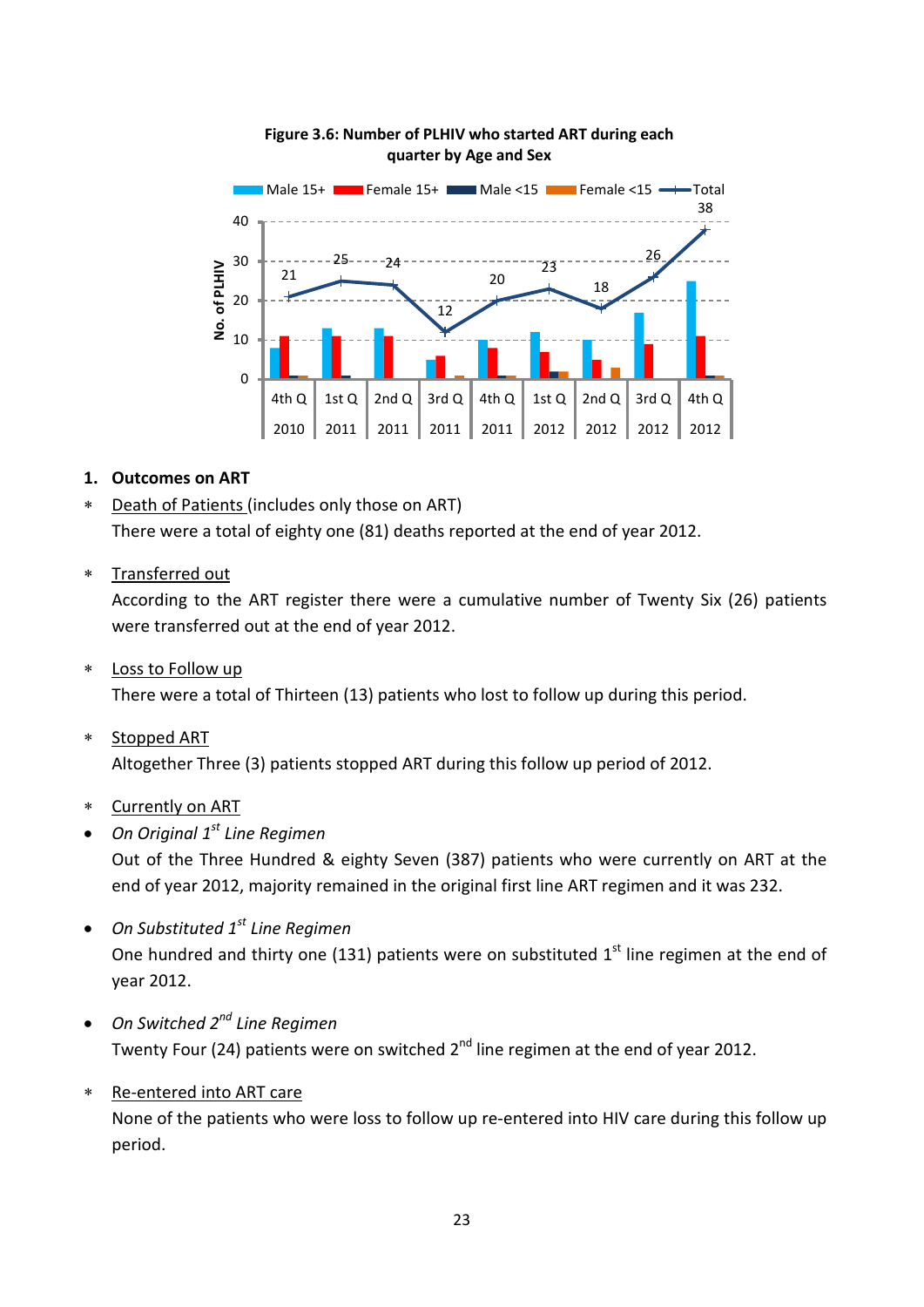### **2. Details of Opportunistic Infections in the year**

• There were a wide variety of opportunistic infections detected during the period of year 2012.

• Oral/Oesophageal Candidiasis (51 patients) was the commonest OI identified while Tuberculosis (23 patients) was reported as the second commonest OI.

• Pneumocystis jirovecii Pneumonia was identified in twenty two (22) patients while CMV retinitis was detected in eight of the follow up patients.

• Less commonly reported opportunistic infections were MAC infection, bacterial pneumonias and toxoplasmosis.

• Several other OIs reported but the numbers were not significant.

### **3. Data related to Prevention of Mother To Child Transmission (PMTCT)**

The 4 strategies identified by WHO/UNICEF for eMTCT are being implemented by the NSACP. According to the PMTCT register a total of twelve pregnant women were enrolled for care during the period of 2012. All of them were above 25 years of age. Five of them were on ART during this year and were on highly active combination drug regimens. Out of this, four were on ART for their own health in other words they were eligible for treatment due to their disease status as the treatment for the disease status.

### **4. Data related to HIV/TB Co- infection**

•According to the TB screening register, patient record, pre-ART & ART registers, two male and one female patient were already on Anti Tuberculosis Treatment (ATT) at the time of diagnosis of HIV infection.

• One HIV positive male patient had a past history of tuberculosis.

•A total of one hundred and three (103) patients were referred for TB screening during this period. Out of them eighteen (18) patients were identified as having active tuberculosis with pulmonary or extra pulmonary.

• Twenty eight (28) patients were on DOTs therapy in year 2012.

• Ten were on INAH prophylaxis.

•A total of seventy (70) patients were on Cotrimoxazole preventive therapy including four pediatric patients.

- $\cdot$  Based on the above evidence the ART care in the country appears to be well on track with WHO strategies.
- ❖ Needs further attention on scaling up of screening for HIV among those who show evidence of TB.

 $\clubsuit$  Effective strategies need to be identified to retain patients in HIV care programmes.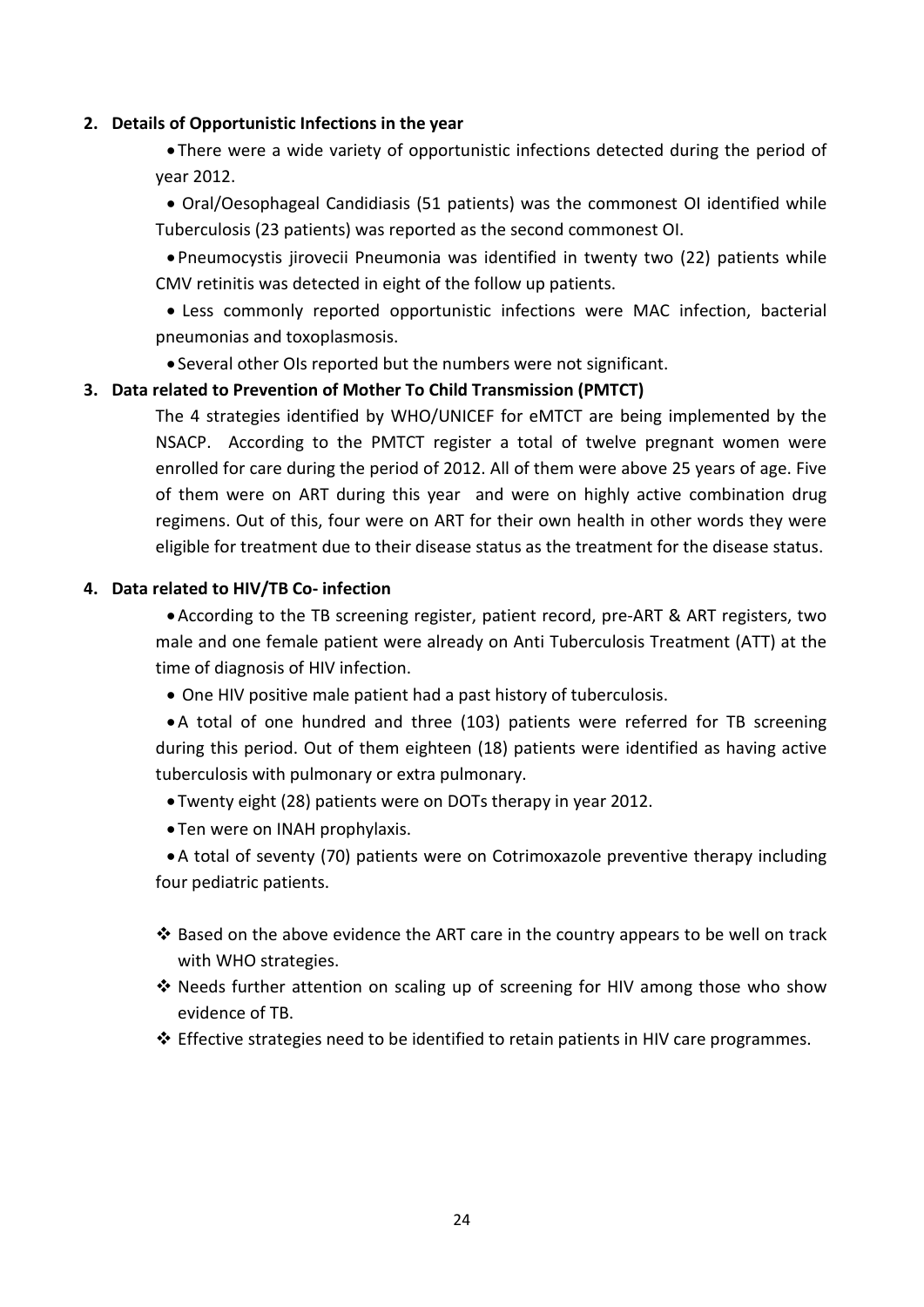### <span id="page-31-1"></span><span id="page-31-0"></span>**3.2 Post exposure prophylaxis for HIV**

### **Availability of post exposure prophylaxis (PEP) for HIV in Sri Lanka**

Post exposure prophylaxis for HIV following occupational injuries in healthcare settings has been available in various parts of the country since 2008. During the year 2012 it has been scaled up and drugs for PEP is now available in twenty eight government hospitals and nine STD clinics in the country. PEP is offered after counseling and according to guidelines issued by NSACP.

| <b>District</b> | <b>Hospitals / STD Clinics</b>        | <b>Exact Location</b>              | <b>Contact No./Extension</b> |
|-----------------|---------------------------------------|------------------------------------|------------------------------|
|                 | National Hospital of Sri Lanka        | ETU <sup>1</sup> /OPD <sup>2</sup> | 011 2691111<br>Ext.2429      |
|                 | Lady Ridgway Hospital                 | Indoor dispensary                  | 011 2693711-2 Ext.219, 242   |
|                 | De Soysa Maternity Hospital           | Theatre                            | 011 2696224-5 Ext.326        |
|                 | Castle Street Hospital for Women      | Intensive Care Unit(ICU)           | 011 2696231-2 Ext.230        |
|                 | Eye Hospital                          | Room 4A Injection room             | 011 2693911-5 Ext.231        |
| Colombo         | TH <sup>3</sup> - Sri Jayawardenapura | ETU <sup>1</sup>                   | 011 2802695-6 Ext.3018, 3019 |
|                 | $TH^3$ - Kalubowila                   | ETU <sup>1</sup>                   | 011 2763261<br>Ext.277       |
|                 | STD <sup>4</sup> Clinic- Kalubowila   | <b>STD Clinic</b>                  | 011 4891055                  |
|                 | National Institute for Mental Health  | Pharmacy                           | 011 2578234-5 Ext.222        |
|                 | $BH5$ - Angoda(IDH <sup>6</sup> )     | Infection control unit             | 011 2411284<br>Ext.264       |
|                 | $TH3 - Ragama$                        | ICU                                | 011 2959261                  |
|                 |                                       |                                    | 011 2957199<br>Ext.258       |
|                 | $STD4$ Clinic - Ragama                | <b>STD Clinic</b>                  | 011 2960224                  |
| Gampaha         | $DGH7 - Gampaha$                      | Primary Care Unit(PCU)             | 033 2296897<br>Ext.112, 113  |
|                 |                                       |                                    | 033 2234385                  |
|                 | $DGH^7 - Negambo$                     | MICU                               | Ext.104<br>031 2222261       |
|                 | Chest Hospital - Welisara             | OPD <sup>2</sup> /ETU <sup>1</sup> | 011 2960509                  |
|                 |                                       |                                    | 011 2958271<br>Ext.349       |
|                 | $GH8 - Kalutara$                      | Accident & emergency unit          | 034 2222261<br>Ext.250       |
| Kalutara        | STD <sup>4</sup> Clinic - Kalutara    | <b>STD Clinic</b>                  | 034 2236937                  |
|                 | $BH5 - Panadura$                      | ETU <sup>1</sup>                   | 038 2222261<br>Ext.243       |
|                 | $BH5$ -Horana                         | Theatre                            | 034 2261261<br>Ext.319       |
| Kurunegala      | $TH3 - Kurunegala$                    | ICU-Accident & Emergency           | 037 2233906<br>Ext.907, 208  |
| Kandy           | $TH^3 -$ Kandy                        | ETU <sup>1</sup>                   | 081 2233338,<br>081 2234208  |
|                 | $STD4$ Clinic – Kandy                 | <b>STD Clinic</b>                  | 081 2203622                  |
| <b>Kegalle</b>  | $STD4$ Clinic – Kegalle               | <b>STD Clinic</b>                  | 035 2231222                  |
| NuwaraEliya     | GH <sup>8</sup> NuwaraEliya           | PCU/STD Clinic                     | 052 2234393Ext.321           |
|                 | PGH <sup>9</sup> – Badulla            | ETU <sup>1</sup>                   | 055 2222261<br>Ext.322       |
| <b>Badulla</b>  | $STD4$ Clinic - Badulla               | STD <sup>4</sup> Clinic            | 055 2222578                  |
|                 | BH <sup>5</sup> - Diyathalawa         | ICU                                | 057 2229061<br>Ext.357       |
| Galle           | $TH3 - Karapitiya$                    | Pharmacy/ETU <sup>1</sup>          | 091 2232250<br>Ext.7813      |
|                 | $STD4$ Clinic – Galle                 | <b>STD Clinic</b>                  | 091 2245998                  |
| Matara          | $\overline{DGH^7 - Matara}$           | ETU <sup>1</sup>                   | 041 2222261<br>Ext.161       |
|                 | $STD4$ Clinic – Matara                | Clinic                             | 041 2232302                  |
| Anuradhapur     | $TH3$ - Anuradhapura                  | <b>Medical ICU</b>                 | 025 2236461                  |
| a               |                                       |                                    | 025 2222261<br>Ext.1251      |
| Polonnaruwa     | $GH8 - Polonnaruwa$                   | Infection control unit             | 027 2222384<br>Ext.121       |
|                 | STD <sup>4</sup> Clinic - Ratnapura   | Clinic                             | 045 2226561                  |
| Ratnapura       | GH <sup>8</sup> - Ratnapura           | ICU                                | 045-2225396<br>Ext.225, 337  |
|                 | BH <sup>5</sup> - Embilipitiya        | ICU                                | 047-2230261<br>Ext.126, 129  |
| Monaragala      | STD <sup>4</sup> Clinic - Monaragala  | Primary Care Unit                  | 055-2276261<br>Ext.215, 213  |

### **Table 3.3 Availability of ART for PEP in the country during the year 2012**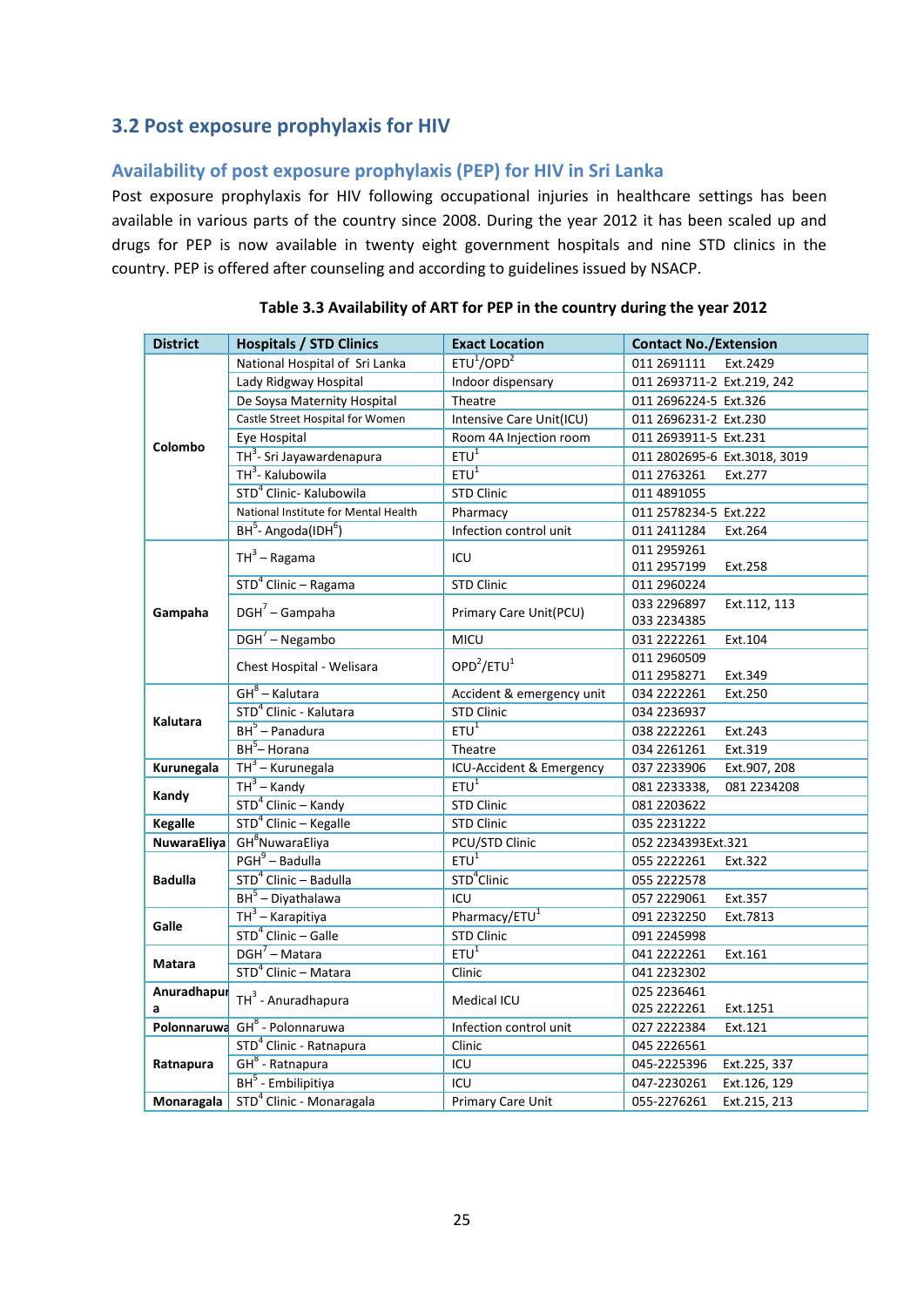Central STD clinic, Colombo, offered PEP services for 200 health care workers during the year 2012. The source blood samples were tested for HIV using a WHO recommended Rapid test. Of the 200 healthcare workers, 19 healthcare workers were given ART for post exposure prophylaxis. Table 2.4 gives the different ART regimens given for these 19 healthcare workers.

| <b>UUIIIIE LUIL</b> |                              |  |  |
|---------------------|------------------------------|--|--|
| PEP regimen         | Number of healthcare workers |  |  |
| $AZT + 3TC$         |                              |  |  |
| $AZT + 3TC + EFV$   |                              |  |  |
| $AZT + 3TC + LPV/r$ |                              |  |  |
| <b>Total</b>        | 19                           |  |  |

#### **Table 3.4 PEP Regimen given following occupational exposure during 2012**

Follow up HIV testing at 6 weeks, 3 months and 6 months after the initial accidental injury is recommended. Uptake of follow up testing by health care workers was not satisfactory. Only six healthcare workers came for follow up visits and all six were HIV negative at the end of the follow up period.

At present post exposure prophylaxis following sexual exposure is available for HIV negative partner of sero-discordant couples usually following accidental condom ruptures. During 2012 antiretroviral prescribed for two such patients. Both were given Lopinavir based triple ART regimens (AZT + 3TC + LPV/r and TDF + FTC + LPV/r).Follow up HIV serology of both were negative at three months following the exposure.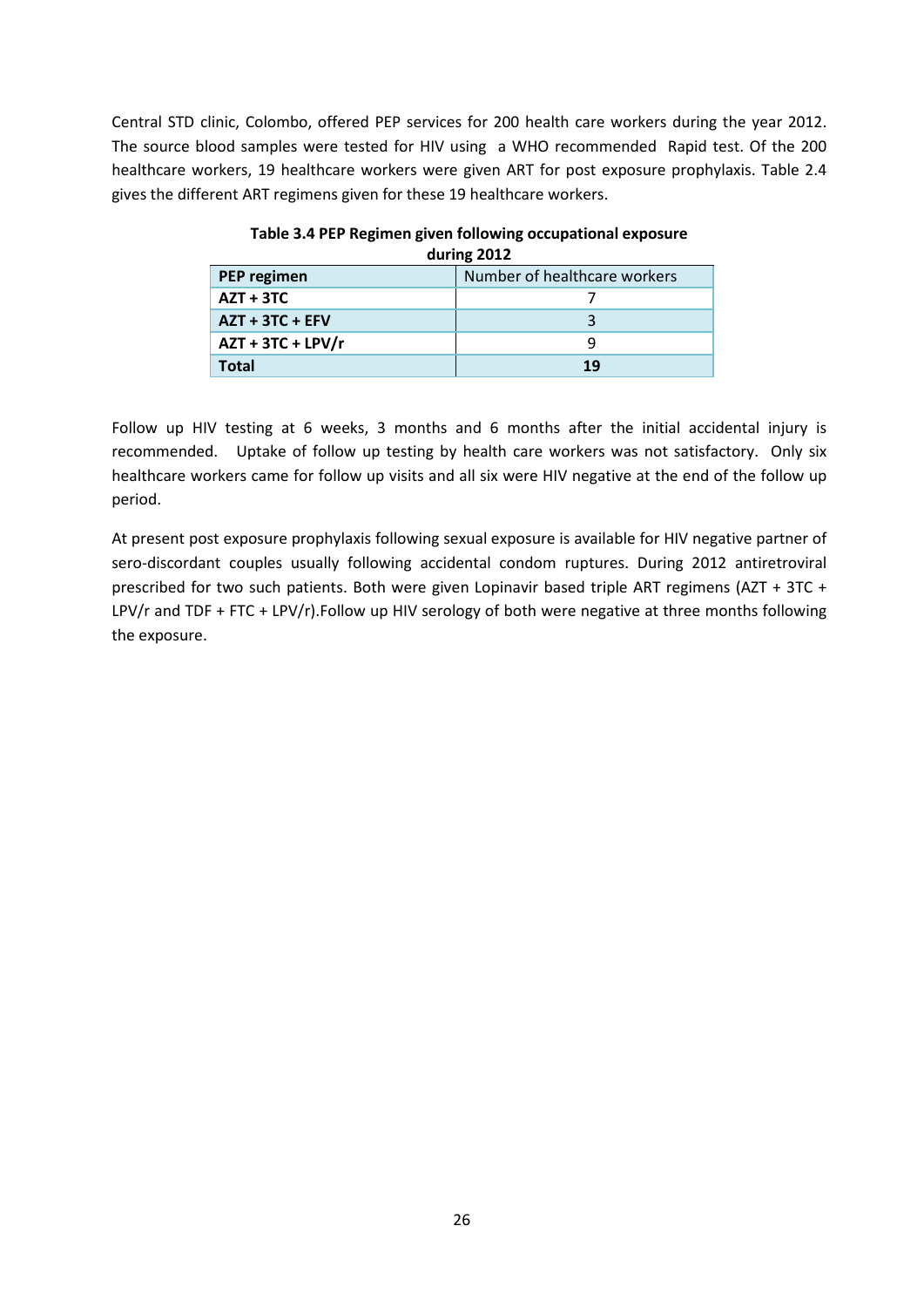### <span id="page-33-0"></span>**4. Laboratory services**

The Reference Laboratory is situated in the headquarters of the NSACP. In addition, peripheral STD clinics have their own laboratories situated within their clinics. The Reference Laboratory of NSACP provides laboratory services to the Central STD clinic Colombo and functions as a reference laboratory to all the other peripheral STD clinic laboratories and private sector laboratories in the country.

Statistical data of tests performed in 2012 are given in detail in the table 5.1. The Reference Laboratory of NSACP extends its services to provide viral load assay and CD4 count assay for people living with HIV. The new viral load assay (Real time PCR) method has been introduced during the year 2012 which can be considered an important event in the laboratory molecular test development. In order to improve treatment and care services for the people living with HIV (PLHIV), full blood count analyzer and an electrolyte analyzer were also introduced to the laboratory. These are useful to monitor response to antiretroviral treatment. Early diagnosis of babies born to HIV infected mothers by DNA PCR to the routine diagnostic services during year 2012.

Routine screening of antenatal mothers for syphilis and HIV at the De Soysa Matiernity Hospital has been carried out for many years. During the year 2012 this service was extended to include all antenatal mothers attending Castle Street Hospital for Women. In addition, peripheral STD laboratories conduct majority of antenatal syphilis screening tests in their respective provinces.

To improve the HIV testing services, four ELISA machines were supplied to STD clinics in Chilaw, Kalutara, Hambanthota and Polonnaruwa during the year 2012. This will significantly improve the HIV testing facilities in a cost effective manner.

Other than the routine diagnostic testing, the Reference Laboratory contributes to STD and HIV surveillance and research activities on a regular basis and carries out all the HIV and syphilis testing for HIV sentinel surveillance.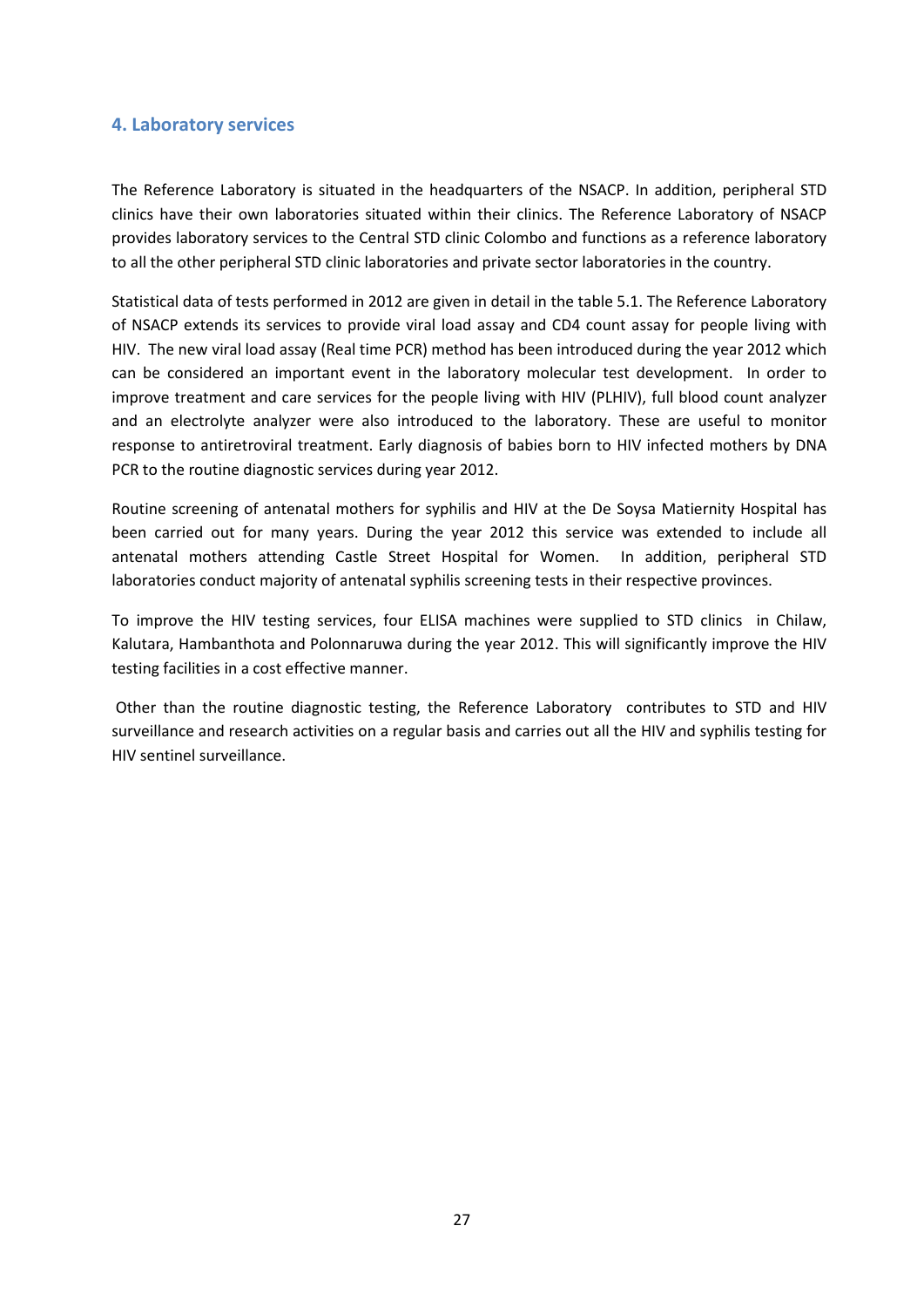| Name of the Test          | Number of<br><b>Tests</b> | Name of the Test         | Number<br>of Tests |
|---------------------------|---------------------------|--------------------------|--------------------|
| <b>HIV EIA</b>            | 38,798                    | HSV 1-IgM                | 67                 |
| <b>HIV PA</b>             | 1,159                     | HSV 1-IgG                | 113                |
| <b>HIV RAPID</b>          | 1,270                     | HSV 2-IgM                | 67                 |
| Western blot              | 551                       | HSV 2-IgG                | 113                |
| HIV - viral load          | 181                       | <b>Blood sugar</b>       | 315                |
| CD 4 count                | 992                       | <b>Bilirubin</b>         | 527                |
| VDRL                      | 56,993                    | SGOT                     | 528                |
| ТРНА/ТРРА                 | 9,228                     | <b>SGPT</b>              | 528                |
| Syphilis EIA              | 36                        | <b>ALP</b>               | 319                |
| Syphilis ELIZA IgM        | 46                        | Serum creatinine         | 663                |
| G.C. culture              | 6,225                     | Blood urea               | 663                |
| G.C. culture for A.B.S.T. | 48                        | Lipid profile            | 87                 |
| Hepatitis B S antigen     | 2,320                     | <b>Total cholesterol</b> | 112                |
| Cervical cytology         | 1,299                     | HDL                      | 85                 |
| Urine HCG for pregnancy   | 92                        | LDL                      | 85                 |

**Table 4.1 : Number of tests carried out the Central STD Laboratory Colombo during 2012**

To maintain high quality of the services rendered, as an ongoing routine activity, the Reference Laboratory participates in following External Quality Assessment Programmes,

- 1. External Quality Assessment conducted by the National Reference Laboratory of Australia twice every year for HIV antibody testing.
- 2. Proficiency testing for Syphilis serology conducted by CDC Atlanta, USA twice every year
- 3. Gonococcal Antimicrobial Susceptibility Programme quality assessment conducted by WHO collaborative center in Sydney, twice every year
- 4. Quality Control for CD4 testing by WHO once in 2 months.

As required by a national reference laboratory, the Reference Laboratory of NSACP conducts External Quality Assessment Programmes on HIV serology, syphilis serology and microscopy. All STD clinic laboratories, blood banks and some private hospitals participate in these programmes where they are assessed periodically and advised accordingly.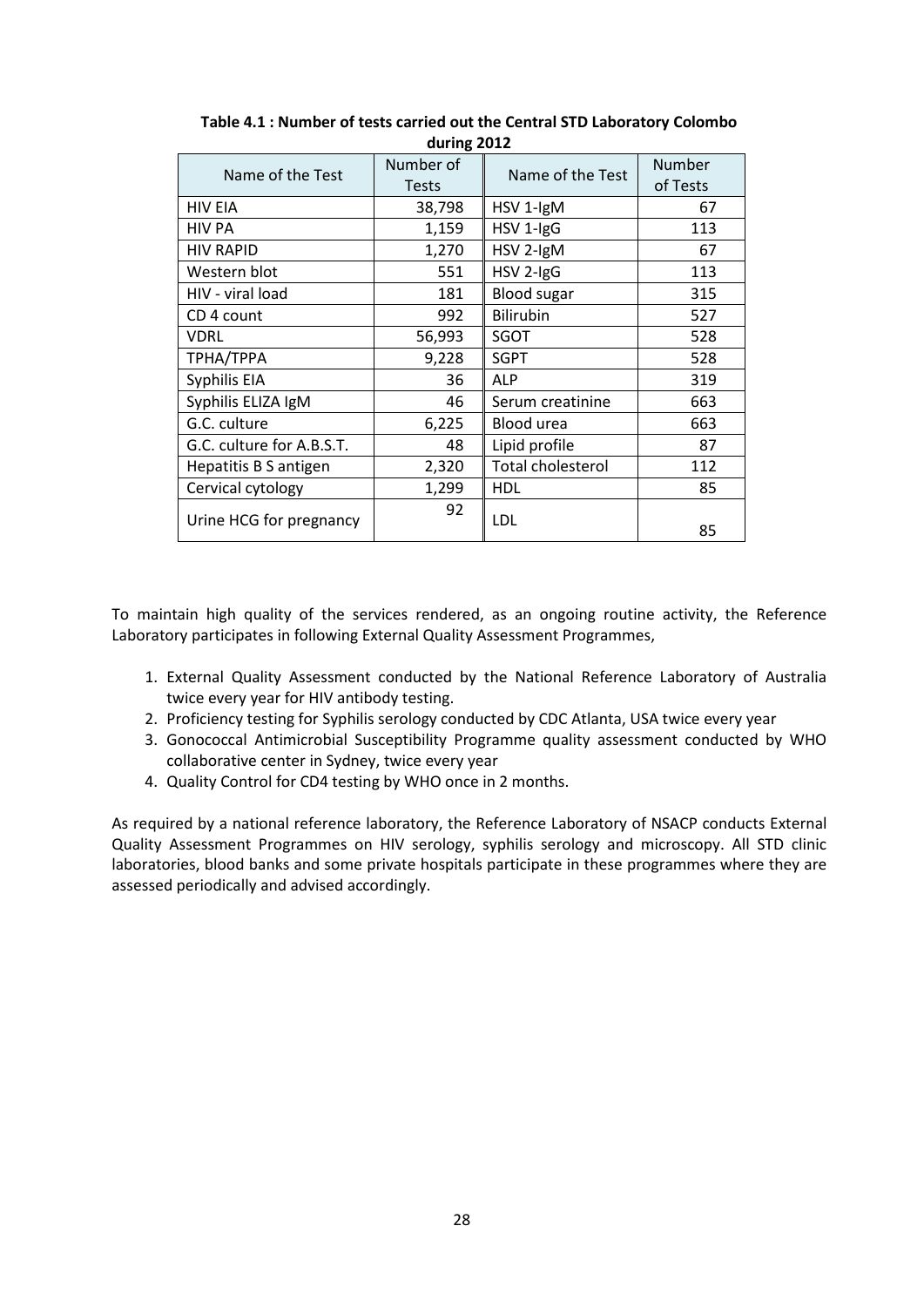

**Figure 4.2: Gonococcal Resistance Pattern 2003-2012**

The National reference Laboratory has been conducting the Gonococcal Antimicrobial Surveillance in Sri Lanka for many years. During the year 2012, there were 5 high level resistant cases of gonorrhoea to cefuroxime axetil, which exceeded 5% resistance level to the recommended first line treatment. As a result, the treatment guideline for uncomplicated gonorrhoea was changed from Cefuroxime to Cefixime in November 2012.

<span id="page-35-0"></span>The National Reference Laboratory organized teaching and training activities related to STD and HIV diagnostics. In-service training programmes were conducted during 2012 in order to update the knowledge of laboratory staff working in the Reference laboratory as well as in the peripheral STD laboratories.

### **Microscopic Services**

|                                  | LU1L.             |                   |                    |                                                                         |              |
|----------------------------------|-------------------|-------------------|--------------------|-------------------------------------------------------------------------|--------------|
| <b>Clinic</b>                    | <b>Dry Smears</b> | <b>Wet Smears</b> | <b>Urine Tests</b> | <b>External</b><br><b>Quality</b><br><b>Assessment</b><br><b>Smears</b> | <b>Total</b> |
| Central Laboratory in<br>Colombo | 8,553             | 5,002             | 1,213              | 3,823                                                                   | 18,591       |
| Peripheral STD<br>Laboratories   | 22,770            | 9,499             | 989                |                                                                         | 33,258       |
| <b>Grand Total</b>               | 31,323            | 14,501            | 2,202              | 3,823                                                                   | 51,849       |

#### **Table 4.2 – Tests carried out by the Central & Peripheral STD Microscopic Laboratories for the 2012.**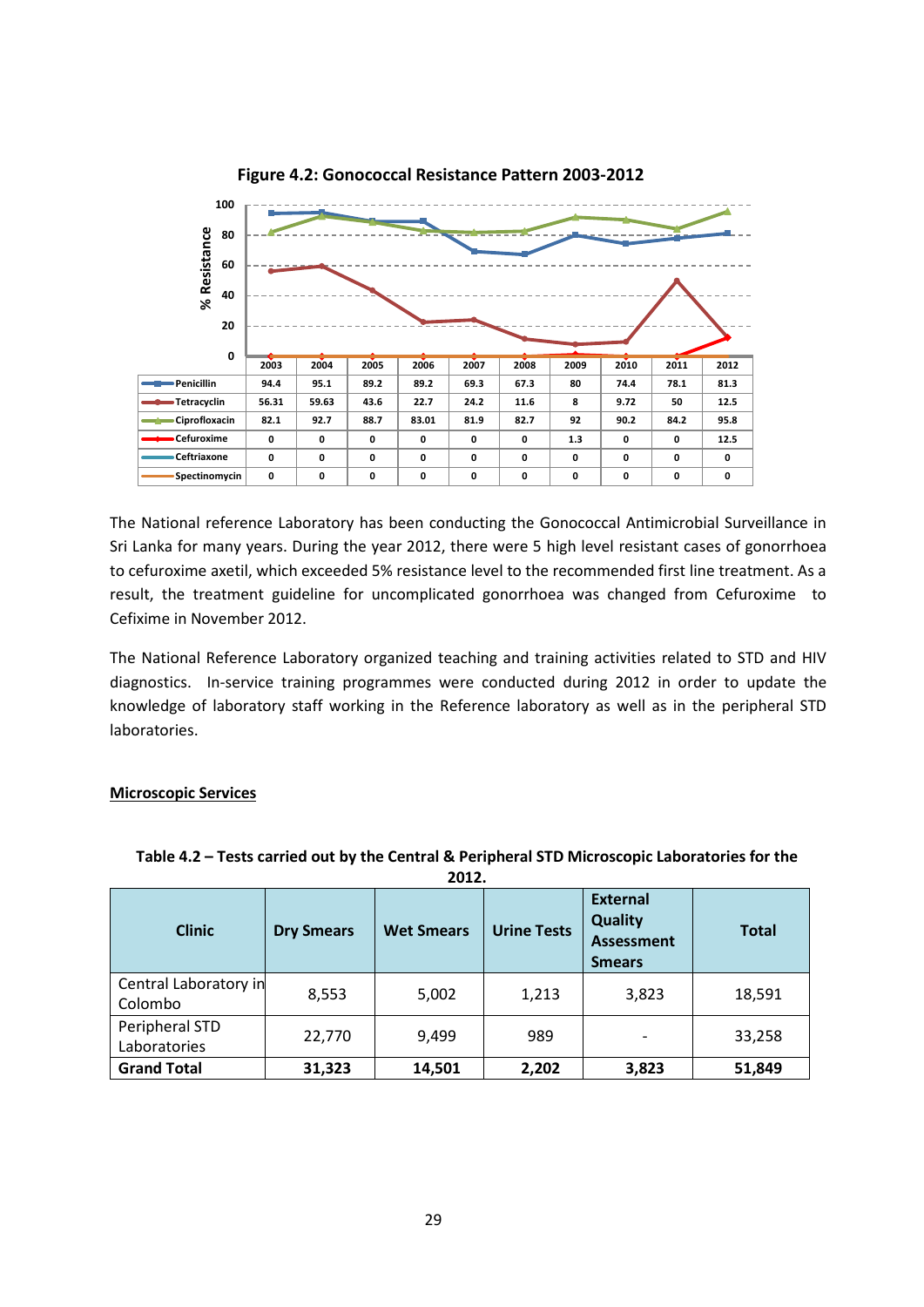### <span id="page-36-0"></span>**5. Multi-Sectoral HIV Prevention programmes during 2012**

<span id="page-36-1"></span>An important strategy of the National STD/AIDS Control Programme is to develop partnerships with non-health sectors to plan and implement programmes for the prevention and control of STIs including HIV. These activities include the optimizing of HIV prevention services, promotion of STI care and HIV testing.

#### **5.1 HIV Prevention among Prisoners**

An Island wide life skills based education programme named "A New Light for life of Prison Inmates" is implemented with GFATM funds.

HIV prevention Prisons programme also includes advocacy programmes, skills building of welfare officers and medical staff on sexual health promotion. Peers selected among prison inmates were trained to reach out to fellow prisoners through formal and informal sessions using a variety of communication methods. Flip charts, telefilms, posters and leaflets were designed in all three languages as resource material. The peers have developed leadership qualities for prevention of HIV. An STD clinic was set up at the Welikada prison hospital. Special two day life skill training was carried out for young offenders and juvenile prisoners and staff relevant to these institutions were given special training. A positive outcome of all these interventions was more than 5000 prison inmates having had voluntary HIV testing and counseling. External reviews have observed that Peer leader interactive behavior change communication package was effective in HIV/AIDS prevention among prison inmates.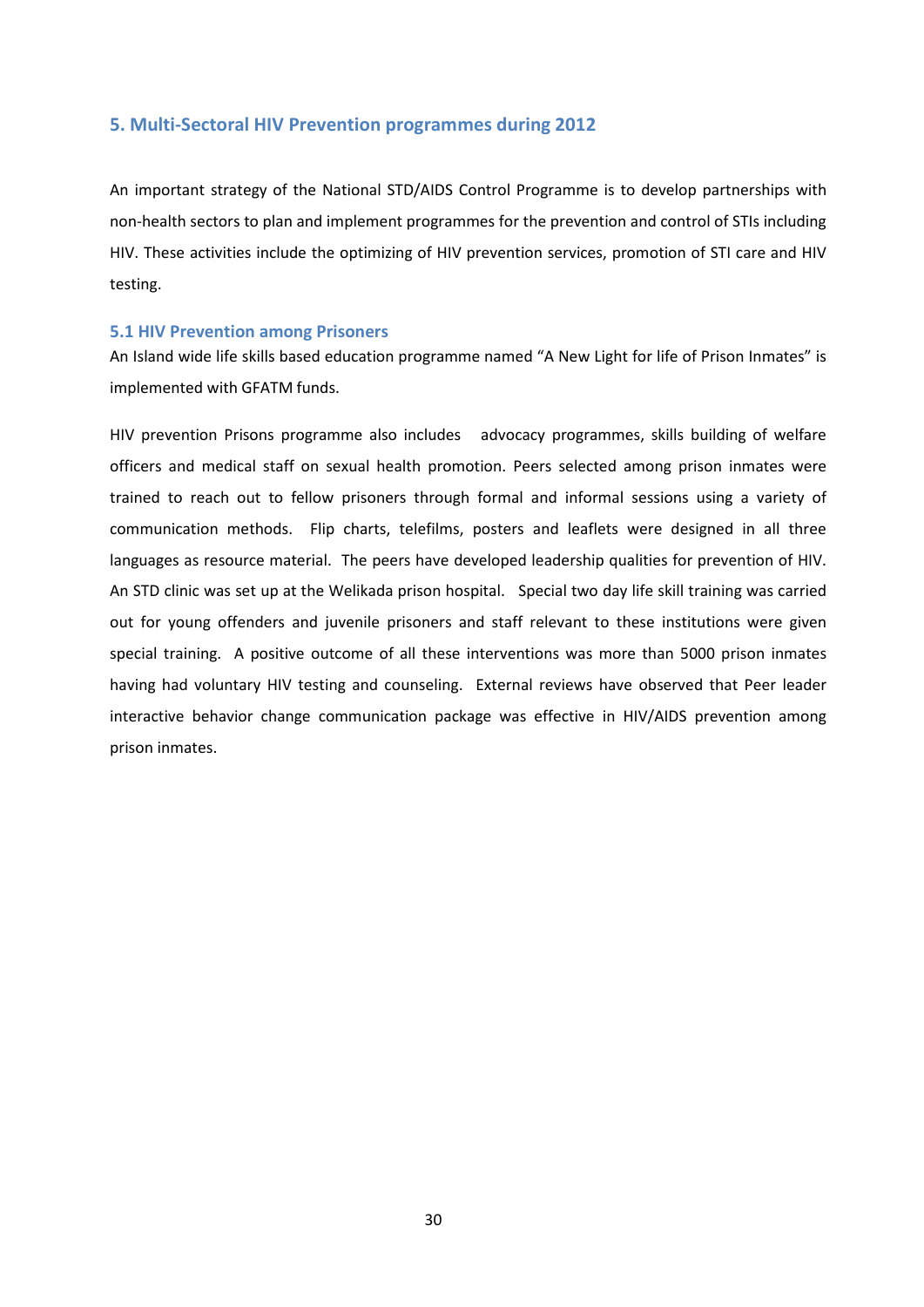### <span id="page-37-0"></span>**5.2 Police sector HIV prevention programme**

The National STD/AIDS Control Programme is carrying out skill building and awareness programmes for police officers with the support from UNFPA with the aim to,

- 1. To improve knowledge and attitudes with regard to HIV/AIDS prevention among police officers
- 2. To develop positive attitudes towards condoms as a medical device
- 3. To improve harassment-free law enforcement practices for sex workers

This programme has helped to create an enabling environment to promote HIV prevention activities among sex workers. As a result arbitrary arrest of sex workers for being in procession of condoms has been reduced and the use of condom as a HIV prevention tool has been understood. The partnership and commitment from the Police department is commendable.

During 2012, training of trainers programmes were held using module based participatory training and a total of 685 male and female police officers from Police Training Colleges and Police Academies, Women and Child's Bureau (including North & East Provinces) were trained. Necessary training tools with IEC materials (educational telefilms and lectures) were provided to trainers to be used as resource material to maintain a uniform standard.

One day awareness programmes were conducted for Island wide OICs, vice OICs (who are handling High risk target groups) and OICs of women and children sections during year 2011 and 2012. These programmes were mainly focused on the role of Police in HIV/AIDS prevention and the current laws related to sex work in Sri Lanka. These programmes were done with commitment from Provincial level Police authorities and a total of 1296 officers from island wide were trained**.**

A booklet was developed on "Laws concerning sex work in Sri Lanka and HIV/AIDS prevention" for all police OICs and Vice OICs Island-wide. This book contains the current Laws on sex work in Sri Lanka and current verdicts of the court cases in relation to sex work in Sri Lanka.

Some of the high rank officers of the Police department, Director and coordinating officer of the NSACP underwent a training course in India sponsored by UNFPA to understand the interactions between Police and the sex worker projects in India to prevent HIV/AIDS . The "HOT line system" for Police officers for HIV/AIDS prevention in Delhi police headquarters was also observed. This study tour created positive commitment by the Sri Lankan Police department for HIV/AIDS prevention programme in Sri Lanka.

### **5.3 HIV prevention programme for Armed forces**

A total of 289 trainers from the health services of the three Armed Forces were trained using a Sexual & Reproductive Health Module with the support of the Family Planning Association of Sri Lanka to carry out HIV prevention programmes and act as counselors for reproductive health issues.

Relevant communication materials and Flip charts, telefilms, Documentary were distributed all divisions of Armed Forces to be used during both formal and informal sessions with their colleagues.

### **5.4 HIV prevention programme for Road Sector** (Kanthale-Trincomalee Road Section)

National STD/AIDS Control Programme implemented the HIV prevention Programme for World Bank Funded Road Sector Assistance Project.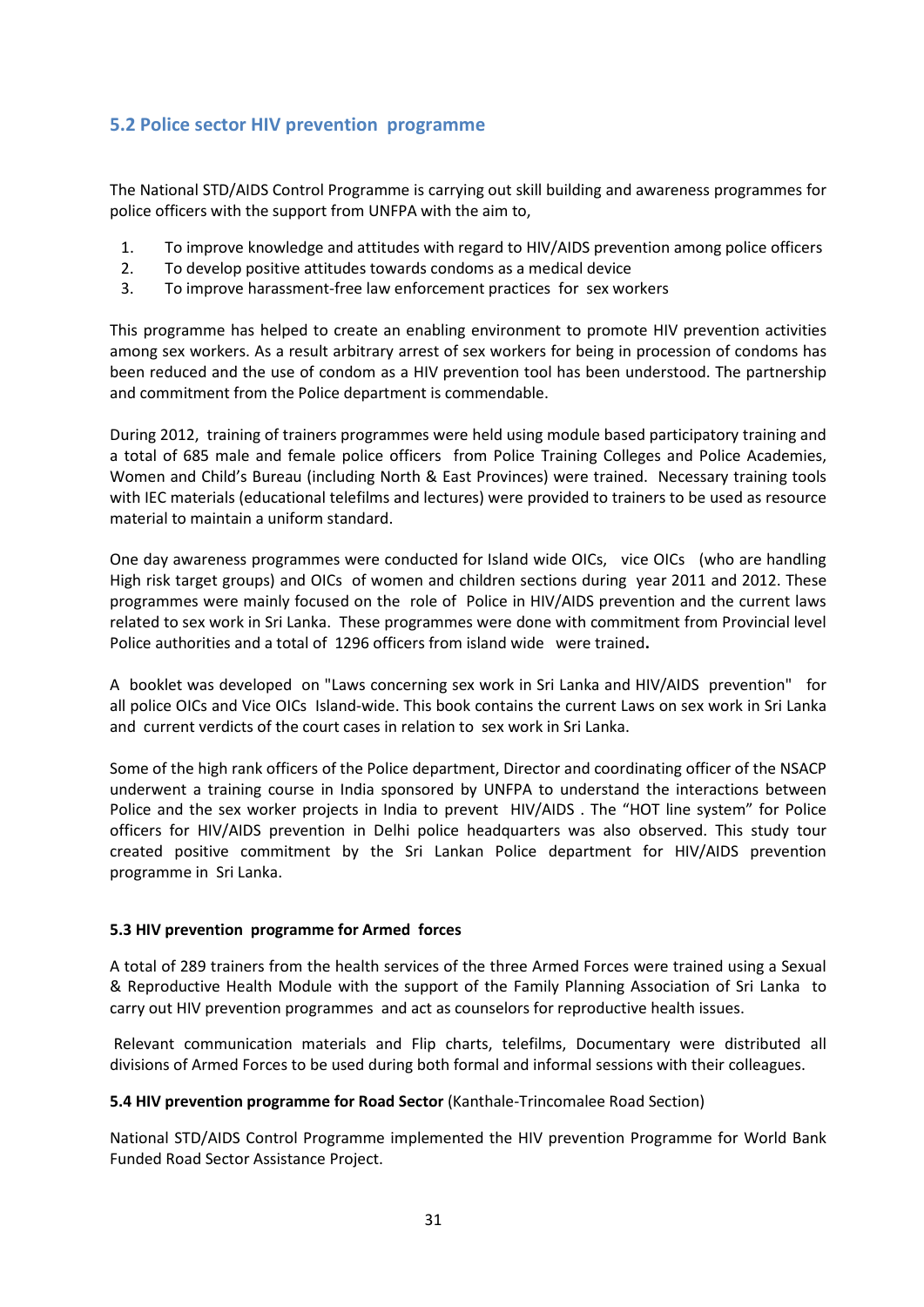The objective of these trainings was to improve knowledge and attitudes on HIVAIDS and promotion of safe sexual behaviours among road workers in the Kanthale-Trincomalee Highway. A needs assessment was carried out by the NSACP and followed by advocacy programmes for planners and contractors. Selected peer workers were trained on HIV prevention for two days through participatory based workshops. Training was given by considering the educational level and trained them to use appropriate communication materials.

These Trainers conducted both informal sessions with their colleagues using the communication materials which have been given by the NSACP. Monitoring and evaluation for these peer leaders were be done by the project office of the Road Sector.

| <b>Communication material</b>                                                                                                     | <b>Distribution</b>                                                                           |
|-----------------------------------------------------------------------------------------------------------------------------------|-----------------------------------------------------------------------------------------------|
| Posters in all three language                                                                                                     | Prisons, Police stations, STD clinics, Armed forces and health<br>institutions, NGOS and CBOs |
| Leaflets in all three language                                                                                                    | Prisons, Police stations, STD clinics, Armed forces and health<br>institutions, NGOS and CBOs |
| Training modules for trainers in Prison sector on                                                                                 | Trainers among prison sector                                                                  |
| HIV/AIDS prevention                                                                                                               | Medical professionals in prison sector                                                        |
| Telefilm and song on HIV prevention                                                                                               | Prisons, Police stations, STD clinics, Armed forces and health<br>institutions, NGOS and CBOs |
| Documentary on HIV named "Suwatharaniya"                                                                                          | Prisons, Police stations, STD clinics, Armed forces and health<br>institutions, NGOS and CBOs |
| Telefilm for Prison inmates named "PinawanaPina"                                                                                  | Prisons, Police stations, STD clinics, Armed forces and health<br>institutions, NGOS and CBOs |
| Flip charts                                                                                                                       | Prisons, Police stations, STD clinics, Armed forces and health<br>institutions, NGOS and CBOs |
| Training modules for trainers in Prison sector on<br>HIV/AIDS prevention                                                          | All trainers in Armed Forces                                                                  |
| Hand book on Laws concerning sex work in Sri Lanka<br>and HIV/AIDS prevention                                                     | All Island Police stations                                                                    |
| Hand book for school children on HIV prevention and<br>promotion of sexual and reproductive health (Heta<br>Supipena Youn Kakula) | All Island teacher trainers                                                                   |
| Booklet on Positive living                                                                                                        | To PLHIV groups                                                                               |

### **Table 5.1 Communication materials developed during 2012**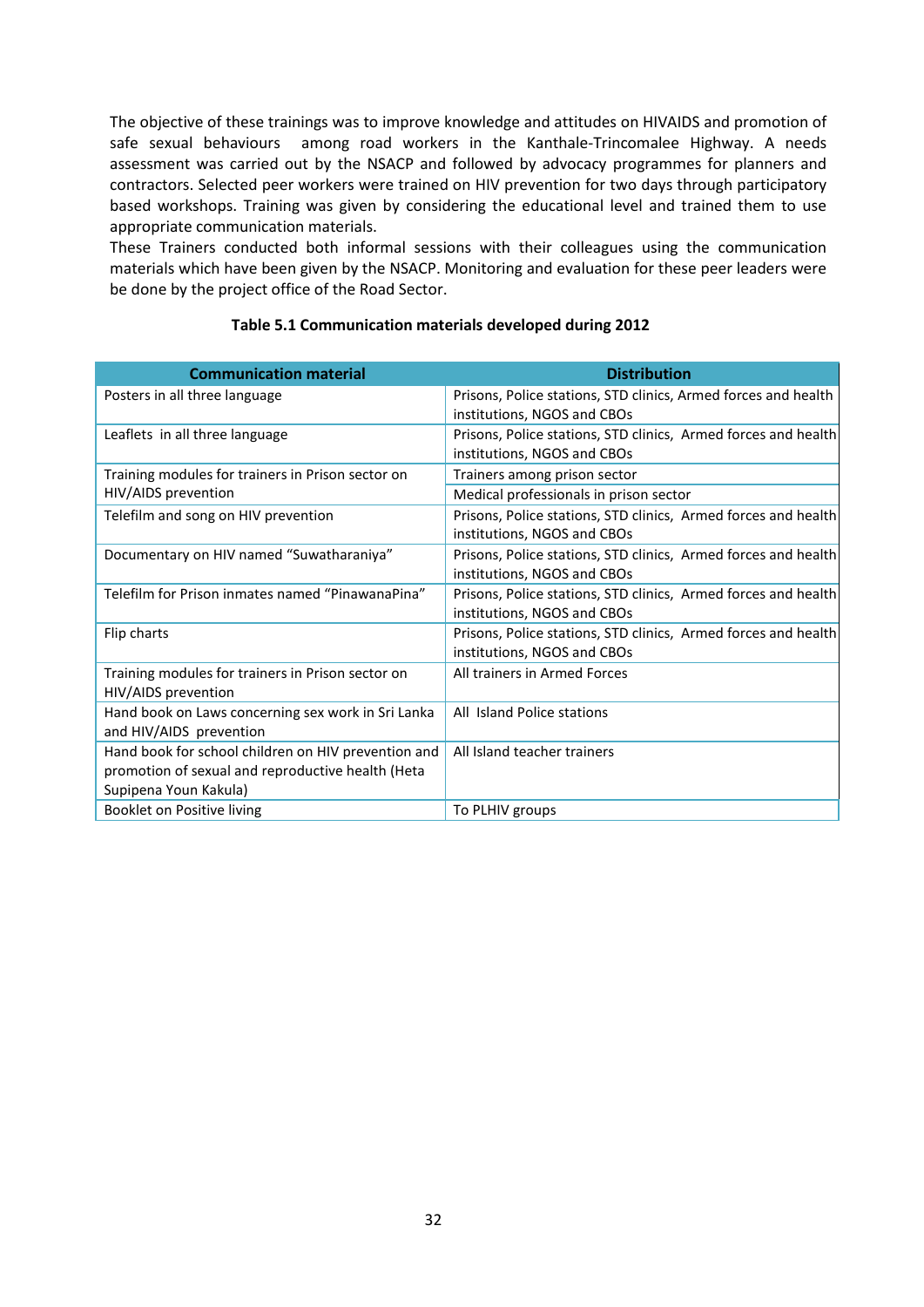### <span id="page-39-0"></span>**6. HIV Prevention Project in the Plantation areas**

The plantation sector project is one of the three project areas identified under the HIV prevention component of the GFATM grant round 6. National STD/AIDS Control Programme outsourced this project to Alliance Lanka, an NGO. The phase I of the plantation sector project was officially started by Alliance Lanka on  $15<sup>th</sup>$  June 2008 and was completed on  $15<sup>th</sup>$  June 2010. However, due to a number of management issues, the phase II of the project had to be carried out by the National STD/AIDS Control Programme itself, and the activities of the projects were completed at the end of December 2012. The objective and main activity areas of the project are outlined below.

### <span id="page-39-1"></span>**Objective and main activity areas of the project**

**Objective:** Prevent the transmission of HIV infection among planation workers by creating awareness and behavior change.

### **Main activity areas:**

- Baseline data collection on knowledge attitude and practice relevant to HIV epidemic
- Creating awareness of plantation workers through counselors and peer educators
- Provision of HIV counseling and testing services through network of trained counselors and established VCT centers
- Strengthening of plantation sector health system for the syndromic management of STIs
- Behaviour change communication through trained counselors, STD clinic staff and through outreach radio-video programmes
- Provision of condoms
- Post interventions survey for the evaluation the project.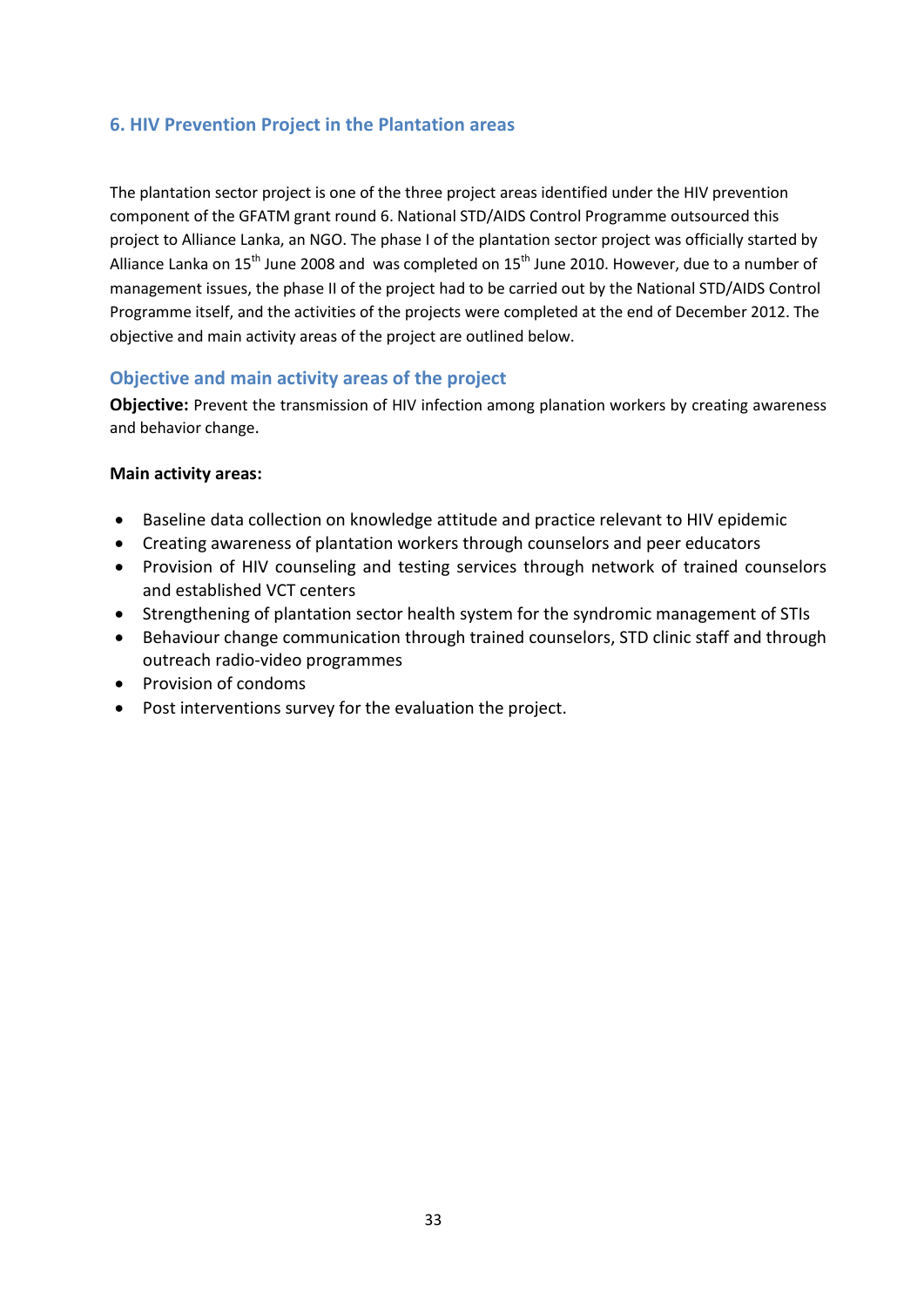### **Figure 6.1: Project Area of the Plantation Sector HIV Project**



This project has covered selected sixty plantation estates in 5 districts (Ratnapura, Badulla, Kandy, Matale and Nuwara Eliya) and over 100,000 people in these estates benefited from the project through various activities which included the training of 57 counselors, 923 peer leaders and establishment of 26 VCT centers. Furthermore, the plantation sector health systems were strengthened for the syndromic management of STI, by training estate medical assistants (EMA) and estate medical officers (EMO) and by provision of essential drugs and treatment guidelines. Behaviour change communication (BCC) activities were carried out in all plantation estates at three levels.

- Level 1 by peer educators and trained counselors
- Level 2 through STD clinic staff,
- Level 3 through mass scale radio-video programme

The 3<sup>rd</sup> level was implemented via Uva Radio. In addition, educational material such as billboards, leaflets, booklets, flash cards, banners, posters, DVDs etc. were distributed among the plantation workers for awareness rising on HIV.

### **Overall project performance for the duration June 2008- December 2012**

The achievement of the project is measured by Global fund indicators. The targets and performance of the overall project activities are shown in the table below.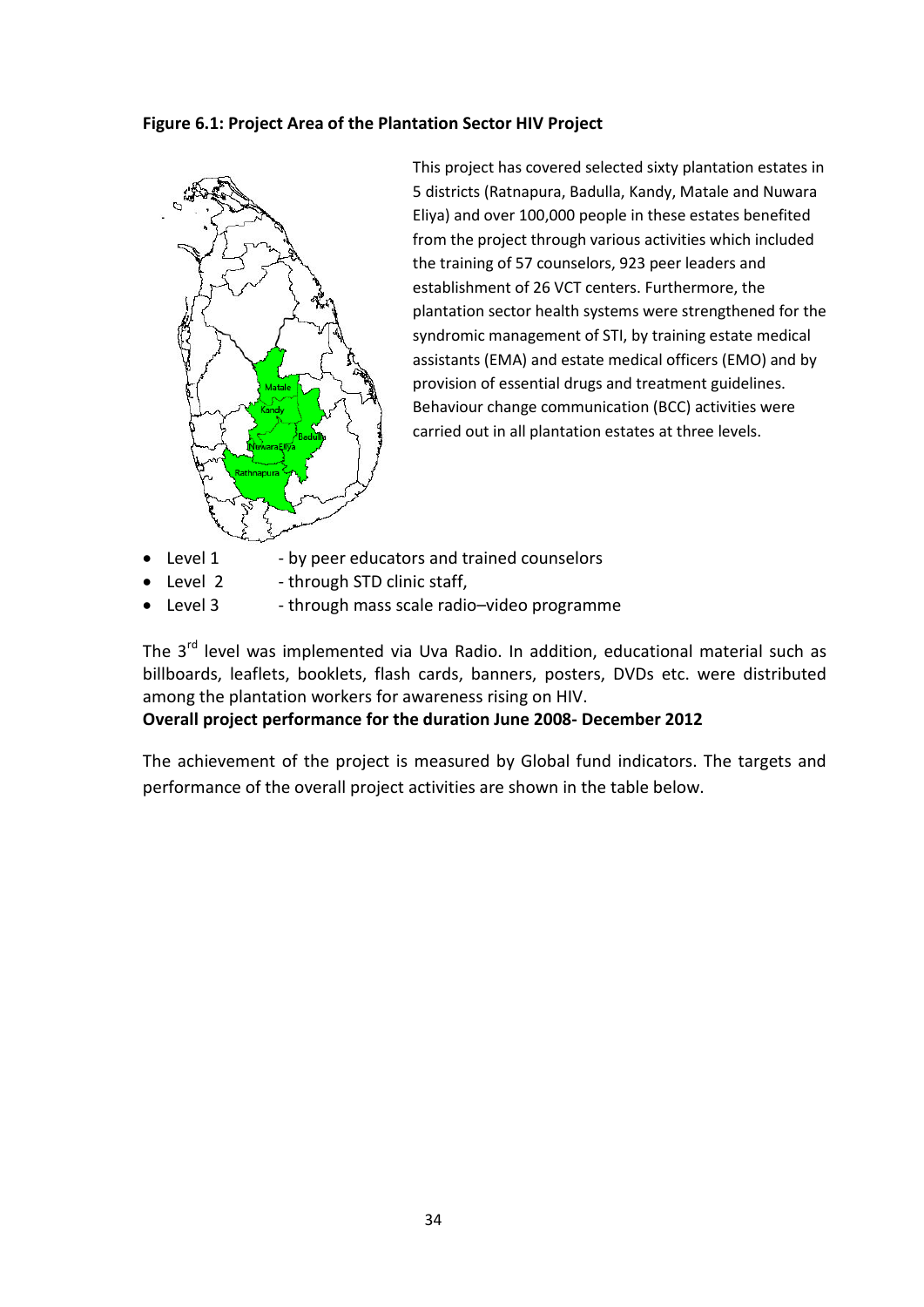| <b>Indicator Name</b>                                                                                                                       | Target    | Achievement | Achievement |
|---------------------------------------------------------------------------------------------------------------------------------------------|-----------|-------------|-------------|
| Number of estates reached by BCC activities                                                                                                 | 60        | 60          | 100 %       |
| of condoms distributed to plantation<br>Number<br>workers                                                                                   | 3,800,000 | 2,333,633   | 61 %        |
| Number of people in 15-49 year old plantation<br>workers receiving HIV counseling                                                           | 12,500    | 21,293      | 170 %       |
| Number of plantation workers receiving counseling<br>and testing including the provision of results in the<br>newly established VCT centers | 400       | 4,869       | 1,217%      |

**Table 6.1: Achievement Indicators of the plantation sector HIV prevention project.**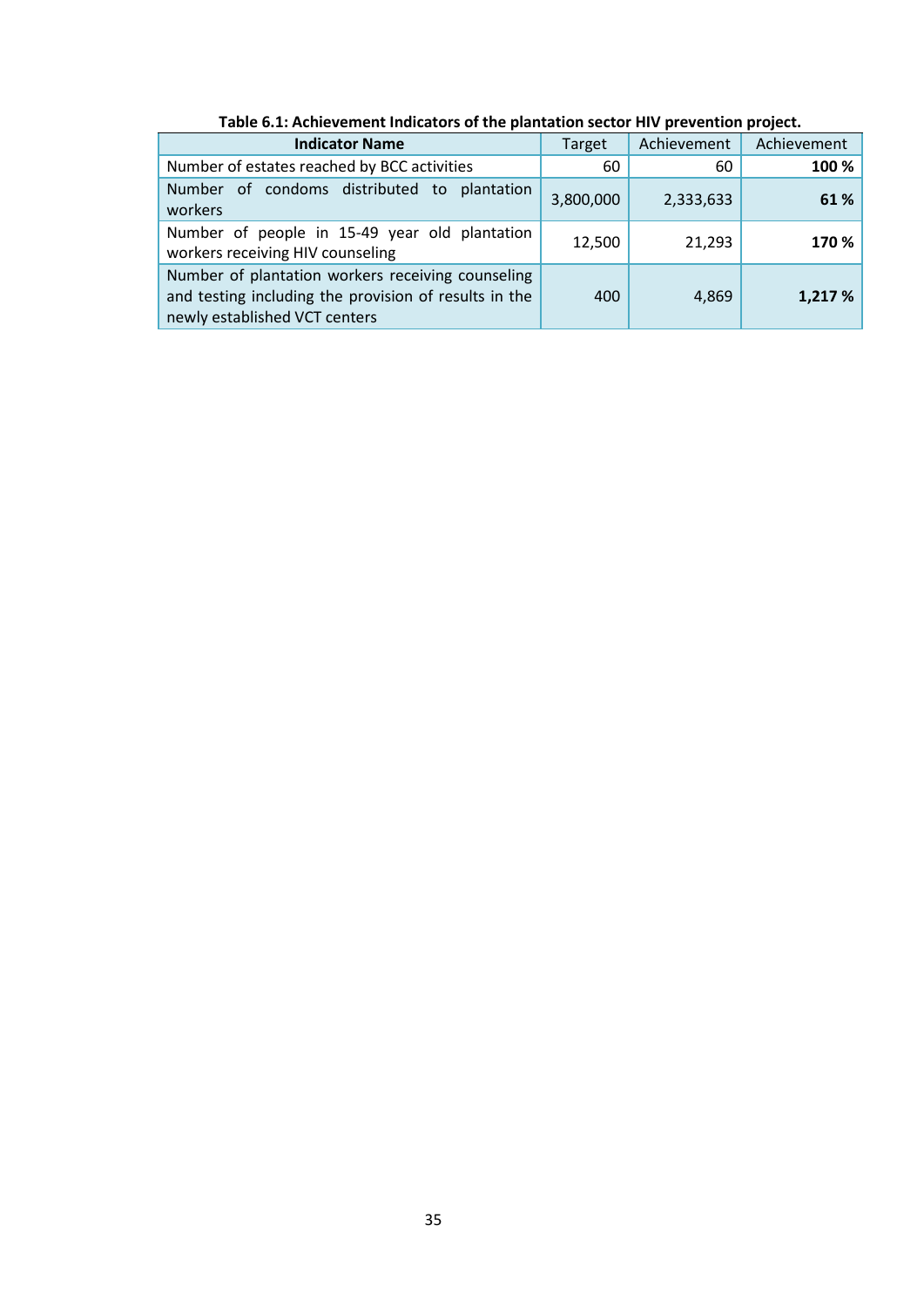### <span id="page-42-1"></span><span id="page-42-0"></span>**7. Training and Capacity building**

### **7.1. In-service and Pre-service training of healthcare workers**

Pre-service training of STD clinic staff was carried out regularly during the year 2012. Thirty seven major staff

members of district STD clinics including 9 medical officers were trained in training courses extending from 2 weeks to 2 months.

Medical students of the Faculty of Medicine Colombo were trained in 12 groups each consisting of 16- 20 students, each group had one week training which included daily clinical sessions as well as lecture discussions. 25 medical students of the Kotelawala Defense Academy too were given training for 2 weeks. Student nurses from the Nurses Training School, 8 groups consisting of 13-15 in each, had weekly training in STD and HIV.

One hundred and fifteen Postgraduate trainees of Diploma in Child health, MD paediatrics, MSc and MD community Medicine, Microbiology, virology, dermatology, forensic medicine and diploma in family medicine were given training.

Under GFATM project several workshops were conducted in the year 2012. Fifty one major staff members and fifty two supportive staff members of the STD clinics island-wide were given training to make services accessible to community especially to most-at-risk population. Ninety STD clinic staff members were given training in counselling and testing. Eight workshops were conducted on comprehensive care for PLHIV for health care workers in 8 major hospitals in the country.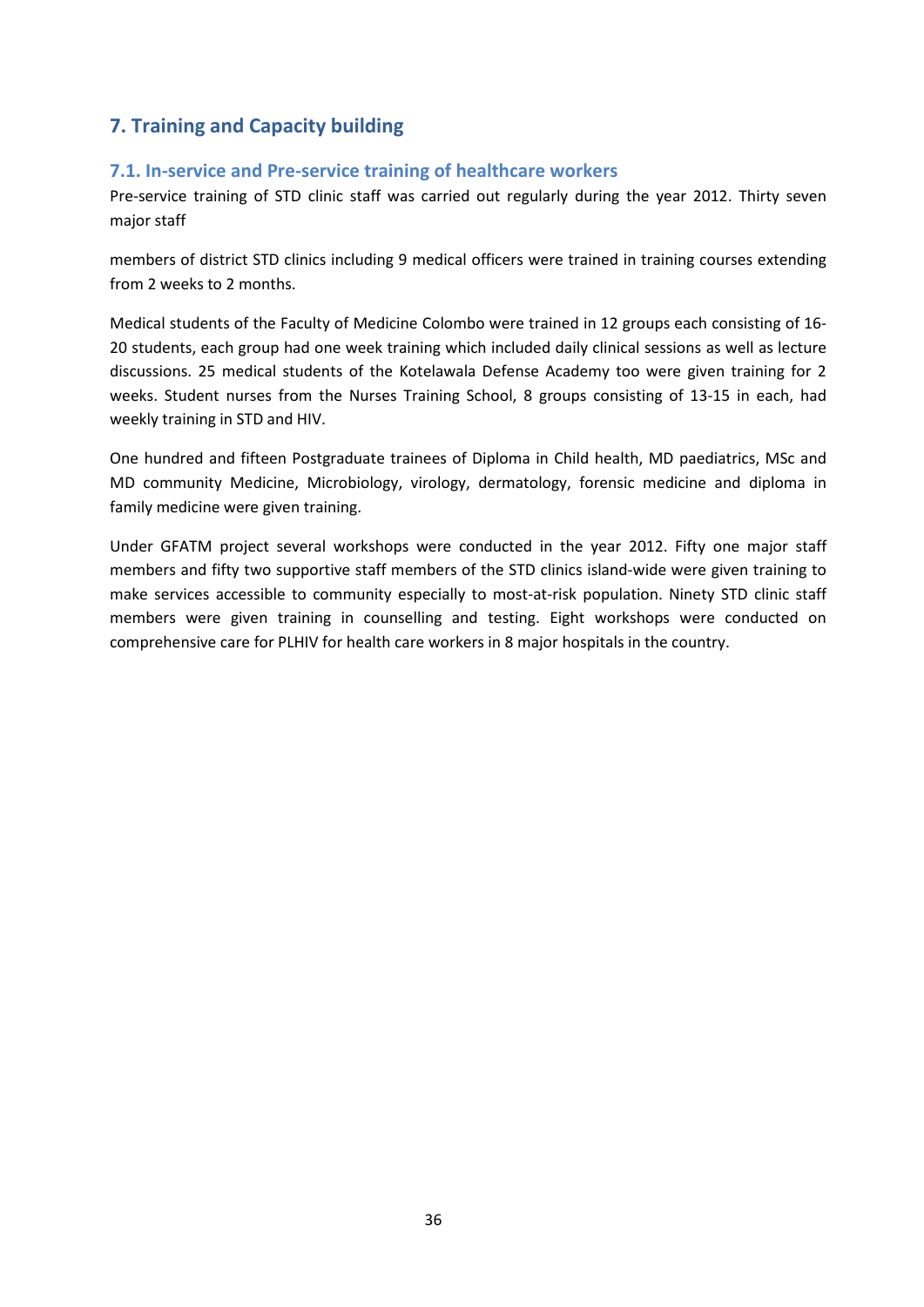| <b>Name of the Training Programme</b>                     | <b>Duration of training</b> | <b>Number</b><br>trained |
|-----------------------------------------------------------|-----------------------------|--------------------------|
| Pre service Training for Medical Officers in STD (MO/STD) | 2 months                    | 09                       |
| Pre service Training for MO/STD the Prison Hospital       | 1month and 5days            | 03                       |
|                                                           | 1-2 weeks                   | 03                       |
| Pre service Training for STD Staff-Nursing Officers       | 1 day                       | 01                       |
| Pre service Training for STD Staff -MLT                   | 2 weeks                     | 03                       |
|                                                           | 2 days                      | 01                       |
| Pre service Training for STD staff-PHI                    | 2 weeks                     | 11                       |
| Pre service Training for STD Staff - PHLT                 | 2 weeks                     | 06                       |
| Pre service Training for supportive staff                 | 3 days                      | 08                       |
| Training for supportive staff (Funded by GFATM)           | 2 days (2 programmes)       | 53                       |
| Training for major staff (Funded by GFATM)                | 3 days (2 programmes)       | 51                       |
| Counseling Training for STD staff (Funded by GFATM)       | 4 days (3 programmes)       | 90                       |
| Medical Students Colombo Medical Faculty                  | 5 days                      | 196                      |
| Medical Students of Kotalawala Defense Academy            | 10 Days                     | 25                       |
| <b>Nursing Students</b>                                   | 4-5 days                    | 111                      |
| Postgraduate Medical training in Community pediatric      | 1 day (2 programmes)        | 27                       |
| Postgraduate Medical training in Dermatology              | 4 days                      | 05                       |
| Postgraduate Medical training in Virology                 | 2 weeks -3 months           | 04                       |
| Postgraduate Medical training in Forensic Medicine        | 1 week                      | 02                       |
| Postgraduate Medical training in Microbiology             | 2 weeks                     | 09                       |
| Postgraduate Medical training in Community Medicine       | 1 day                       | 30                       |
| Postgraduate Medical training in Social Pediatrics        | 1 day                       | 38                       |

### Table 7.1 **Training Programmes carried out in 2012**

### <span id="page-43-0"></span>**7.2 . Postgraduate medical training in venereology**

Consultants in the National STD/AIDS Control programme initiated and coordinate the postgraduate medical training in venereology in collaboration with the Postgraduate Institute of Medicine and Ministry of Health.

The Postgraduate Diploma in Venereology course was commenced on 19<sup>th</sup> July 2002. This was followed by commencement of MD Venereology course in 2003. A total of 68 have followed the course and 64 were successful in the Postgraduate Diploma examination. Currently 6 trainees are undergoing Postgraduate Diploma in Venereology training. The Diploma in Venereology is the stepping stone to the MD in Venereology.

Twenty one trainees have completed MD venereology examination and local post MD training including nine trainees who are currently undergoing overseas training in UK and Australia. Eight have completed local and overseas training. Major part of the clinical training is given at the NSACP.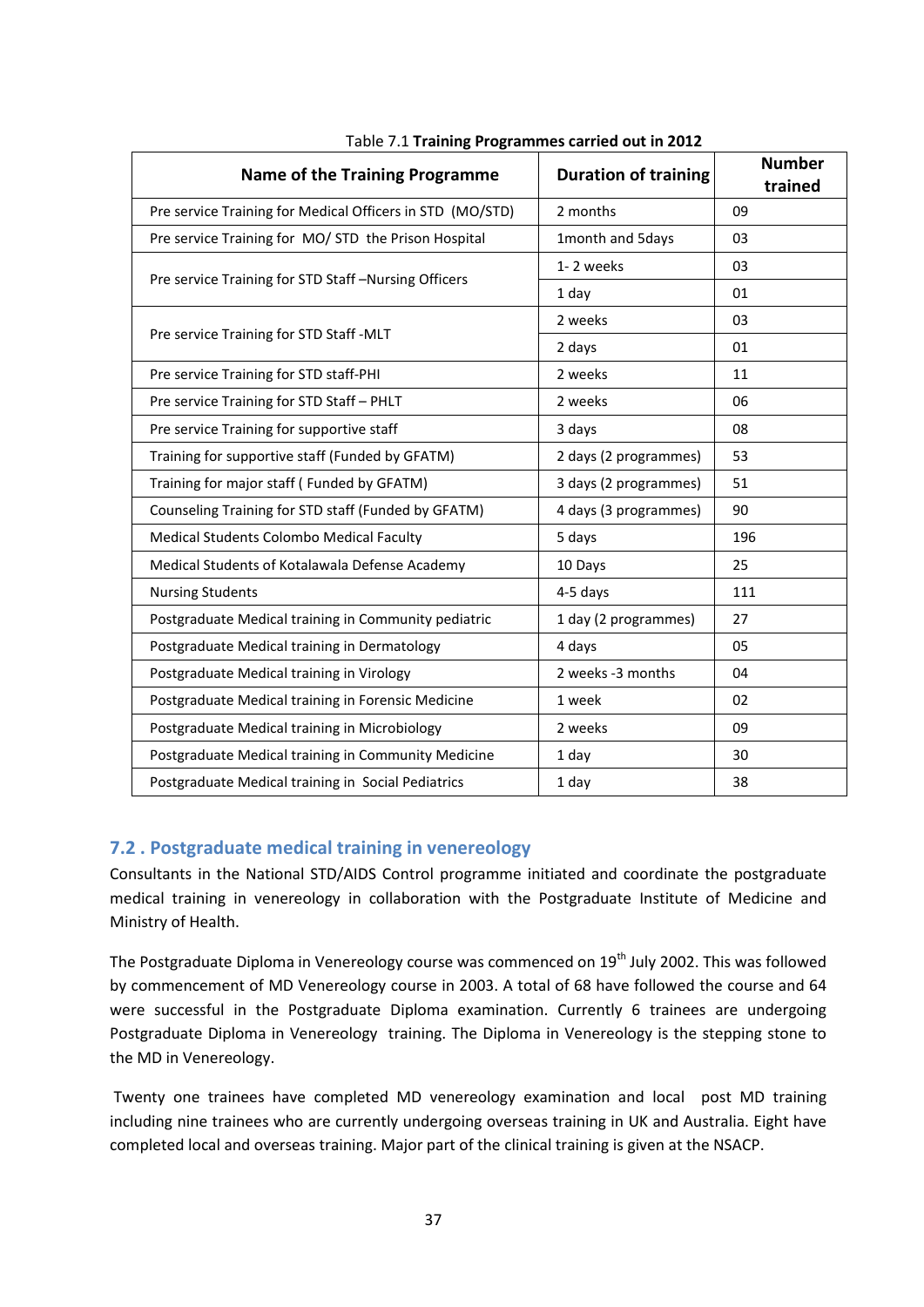The Consultant Venereologists contribute immensely in coordinating and conducting lectures and giving clinical training in the course Postgraduate diploma in Venereology and MD Venereology. Three examinations are conducted each year including selection examination for Postgraduate diploma in Venereology, Postgraduate diploma in Venereology examination and MD Venereology.

| Year | No. of Diploma trainees<br>(Date Commenced) | No. of MD Trainees<br>(Date Commenced) | No. of Post MD<br><b>Trainees</b><br>(Date Commenced) |
|------|---------------------------------------------|----------------------------------------|-------------------------------------------------------|
| 2002 | (19.07.2002)<br>08                          |                                        |                                                       |
| 2003 | (01.08.2003)<br>07                          |                                        |                                                       |
| 2004 | (01.11.2004)<br>07                          | 07 (01.01.2004)                        |                                                       |
| 2005 | (02.11.2005)<br>06                          | 04 (01.01.2005)                        |                                                       |
| 2006 | (01.11.2006)<br>06                          |                                        | (01.07.2006)<br>02                                    |
| 2007 | (01.11.2007)<br>05                          | 03 (01.01.2007)                        | (02.07.2007)<br>04                                    |
| 2008 | (03.11.2008)<br>06                          | 07 (01.01.2008)                        | 01 (01.07.2008)                                       |
| 2008 |                                             | 04 (01.08.2008)                        |                                                       |
| 2009 | 04 (03.11.2009)                             | 04 (01.07.2009)                        | (01.07.2009)<br>03                                    |
| 2010 | 06 (03.11.2010)                             | 05 (01.08.2010)                        | (01.07.2010)<br>05                                    |
| 2011 | 07 (01.11.2011)                             | (01.08.2011)<br>05                     | 04 (01.02.2011)                                       |
| 2012 | 06 (01.11.2012)                             | 05 (01.08.2012)                        | 04 (01.02.2012)                                       |

**Table 7.2 Summary of Postgraduate Venereology Training**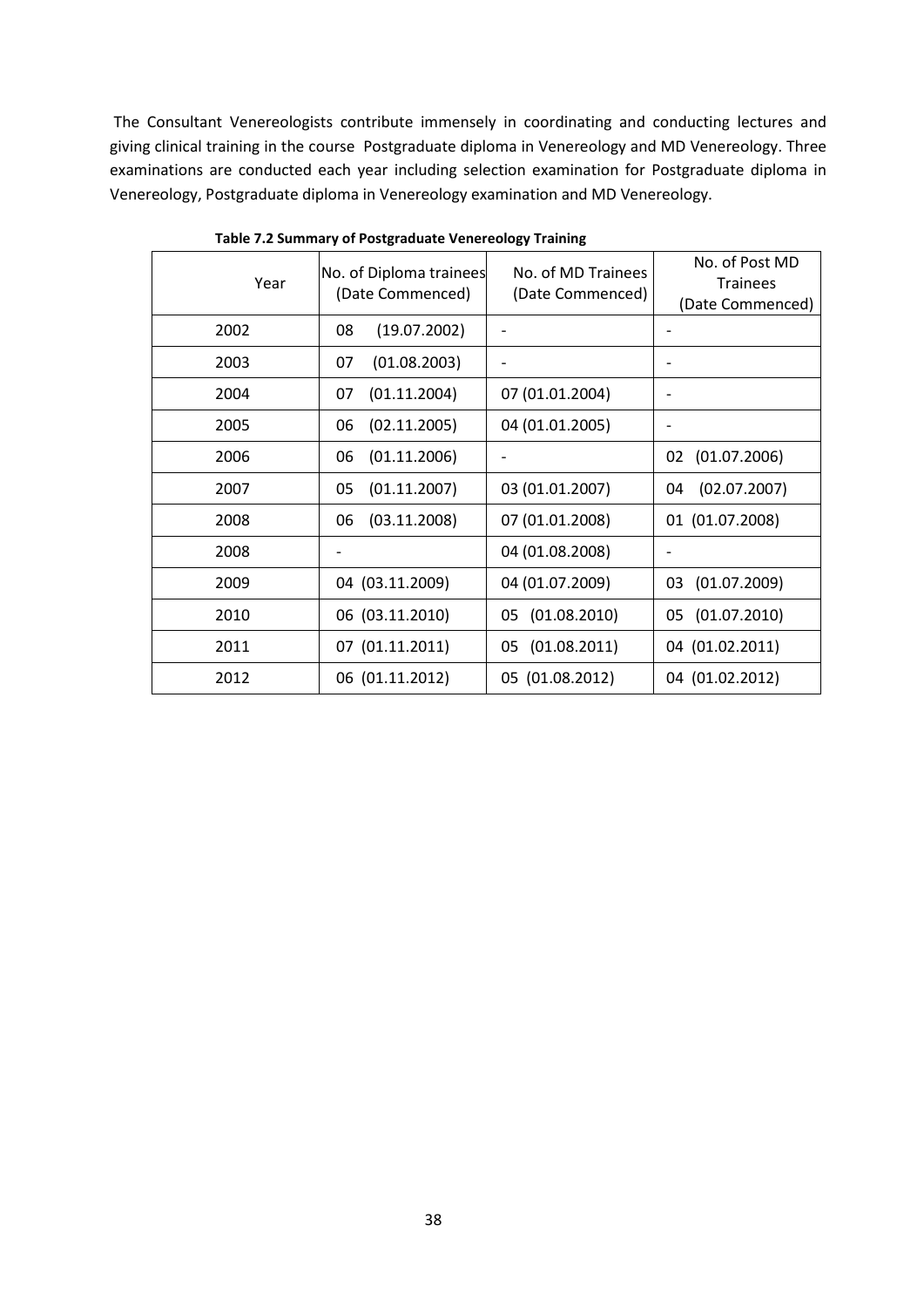### <span id="page-45-1"></span><span id="page-45-0"></span>**8. Interventions for Most at risk populations**

### **8.1 Background**

As a low prevalent country , Sri Lanka long recognized the need for targeting the key drivers of the HIV epidemic , female sex workers, men who have sex with men , drug users particularly injecting drug users and beach boys with prevention interventions in order to reduce HIV transmission . Though outreach programmes aiming at changing risk behaviours and promoting STI care seeking behavior of these hidden populations were conducted through NGO s & government STI clinics over the years , the coverage has been very low. Despite provision of free STI services (STI screening, provider initiated /voluntary HIV testing , condom promotion ) through a network of 29 public STI clinics , it was noted that the take up of these services by high risk groups particularly MSM also was poor. Nevertheless the fact that the KAP would be best reached through the NGOs /CBOs was acknowledged ,lack of capacity of NGOs in terms of funds, human resource and a favorable environment such as discriminating attitudes of care givers , punitive laws etc were some of the barriers for scaling up of preventive services. Furthermore a major constraint for planning /resource allocation /generating funds was lack of strategic information on population size and risk behaviours of the key populations at risk(KAP) .

In this scenario Government of Sri Lanka received a grant, 12.76 million USD from the global fund to scale up targeted interventions for most at risk populations and to provide care and treatment to people living with HIV. The funds are jointly utilized by 2 principal recipients, to implement a HIV project for a period of 5 years from 2011-2015 .

The National STD/AIDS control Programme of the Ministry of health as the principle recipient one (PR1) is responsible for

- Advocacy for creating a conducible environment to conduct targeted interventions for MARP
- Procure and provide health products ( condoms, lubricants ) to MARP
- To generate strategic information ( National population size estimation of KAP & Integrated biological behavioral surveillance)
- Providing care and treatment services to PLHIV including ARV, reduce stigma & discrimination in health care settings .

Family planning association (Sarvodaya during Phase 1) as the principal recipient two (PR2) is mainly responsible for carrying out the component of targeted interventions for MARP through NGO/CBO as sub recipients/sub-sub recipients using a peer-led approach . The activities are

- Capacity building of NGO/CBO, peer educators
- delivery of a sexual health package including BCC , distribution of condoms and & referral of KAP to STI services for VCT/STI screening The progress of the activities of the phase one of the GF HIV Project during 2012 is outlined below.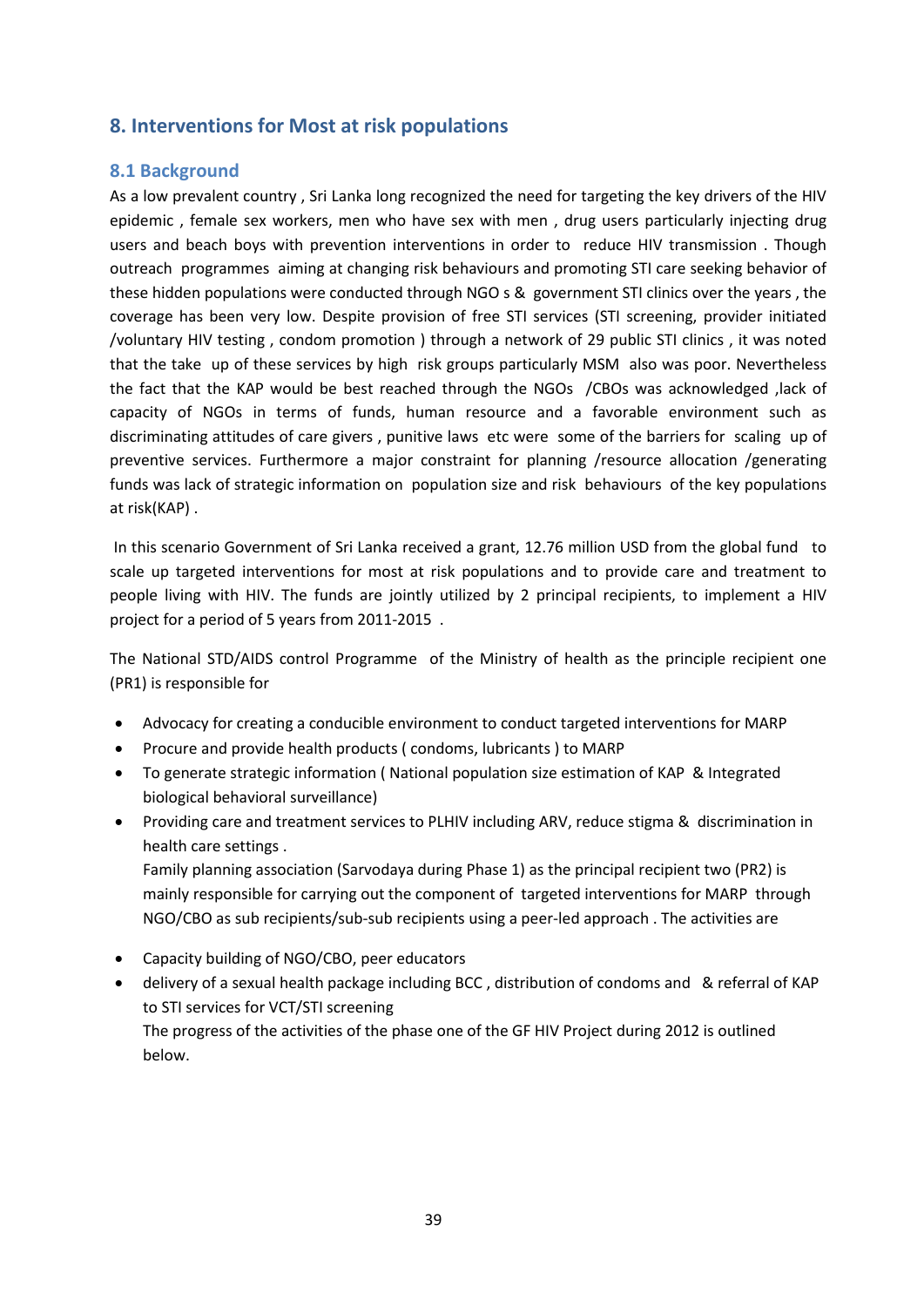#### **Advocacy programs by NSACP**

National level advocacy programs were conducted to explain the objectives and introduce the targeted interventions programme to key stakeholders .Table 1& 2 describes the progress made in 2012.

| <b>Type of advocacy</b><br>programme | <b>Number of</b><br>meetings | <b>Number</b><br>participated |
|--------------------------------------|------------------------------|-------------------------------|
| <b>FSW</b>                           |                              | 350                           |
| <b>MSM</b>                           | 8                            | 348                           |
| <b>Beach boys</b>                    | 10                           | 426                           |
| <b>Drug users</b>                    | 5                            | 122                           |
| <b>Total</b>                         | 31                           | 1246                          |

Table 9.1 Number of Advocacy meetings for MARP during 2012

Advocacy meetings for drug users were aimed at agreeing on the elements of the HIV risk reduction package. The outcome was to include the BCC, ART, STI services, condom promotion , Hep B and C screening, HIV testing, TB services in the risk reduction package. While no consensus was reached on the provision of opioid substitution therapy (OST) to drug user in Sri Lanka yet, a decision was made to conduct a literature search on OST in 2013 to decide on initiating OST to drug users in Sri Lanka and thereafter to conduct a pilot study.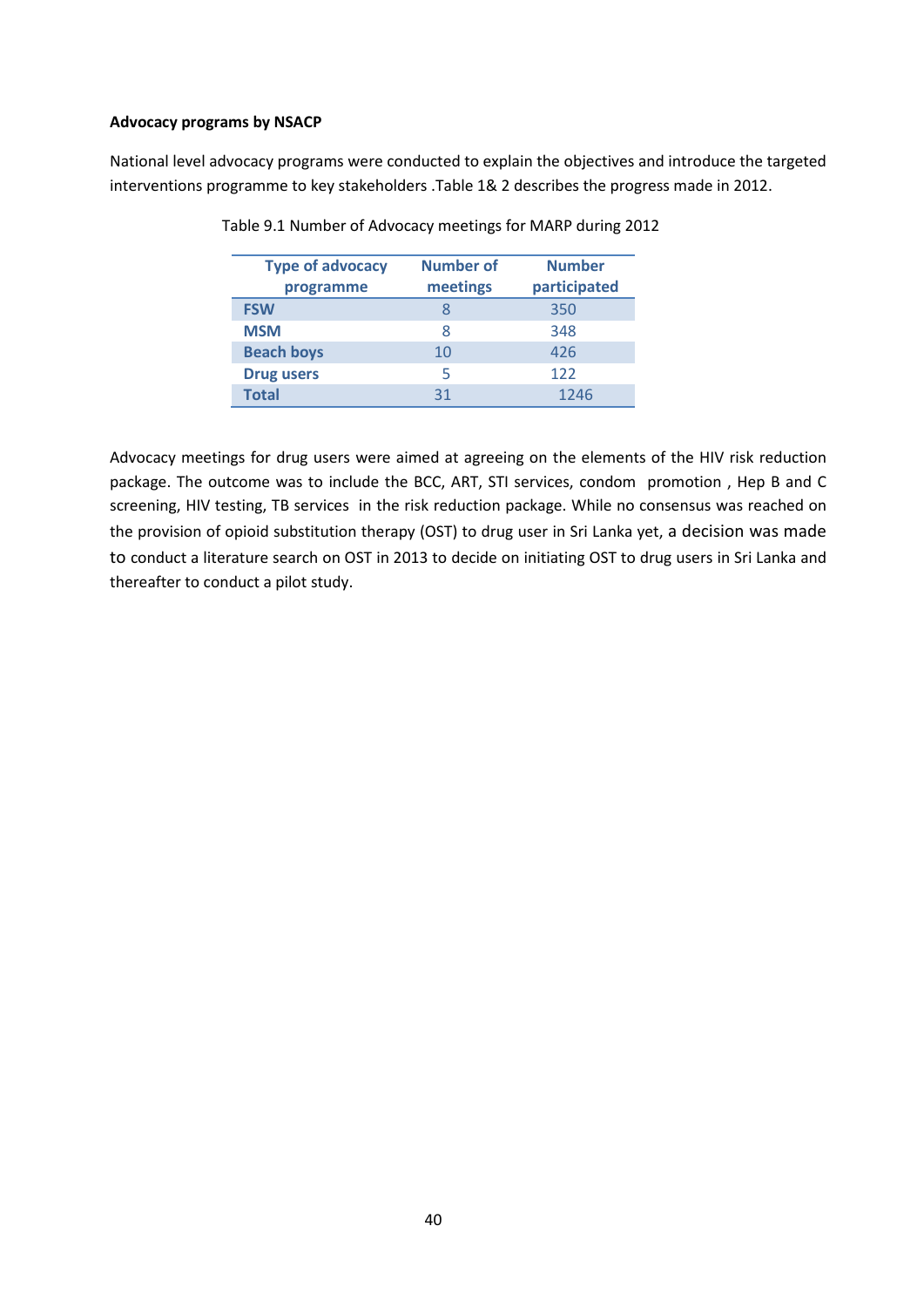### <span id="page-47-0"></span>**9. Financial sources and details of expenditure categories- 2012**

Ministry of Health and Global Fund were the main financial sources for the activities carried out by the National STD/AIDS Control Programme during 2012 (48% each). Developmental partners from UN (UNFPA, WHO and UNAIDS) had contributed 4%. The Ministry of Health allocations shown below are the funds allocated to the Central STD clinic of the National STD/AIDS Control programmes. Health ministry expenditure for the peripheral STD clinics and their programmes are borne by the respective Provincial Authorities and are not included in the table given below. Similarly Global Fund contributions for HIV prevention programmes conducted through the NGO Principal recipient are not included here.



**Figure 9.1 Global Fund Contribution by Cost categories during 2012**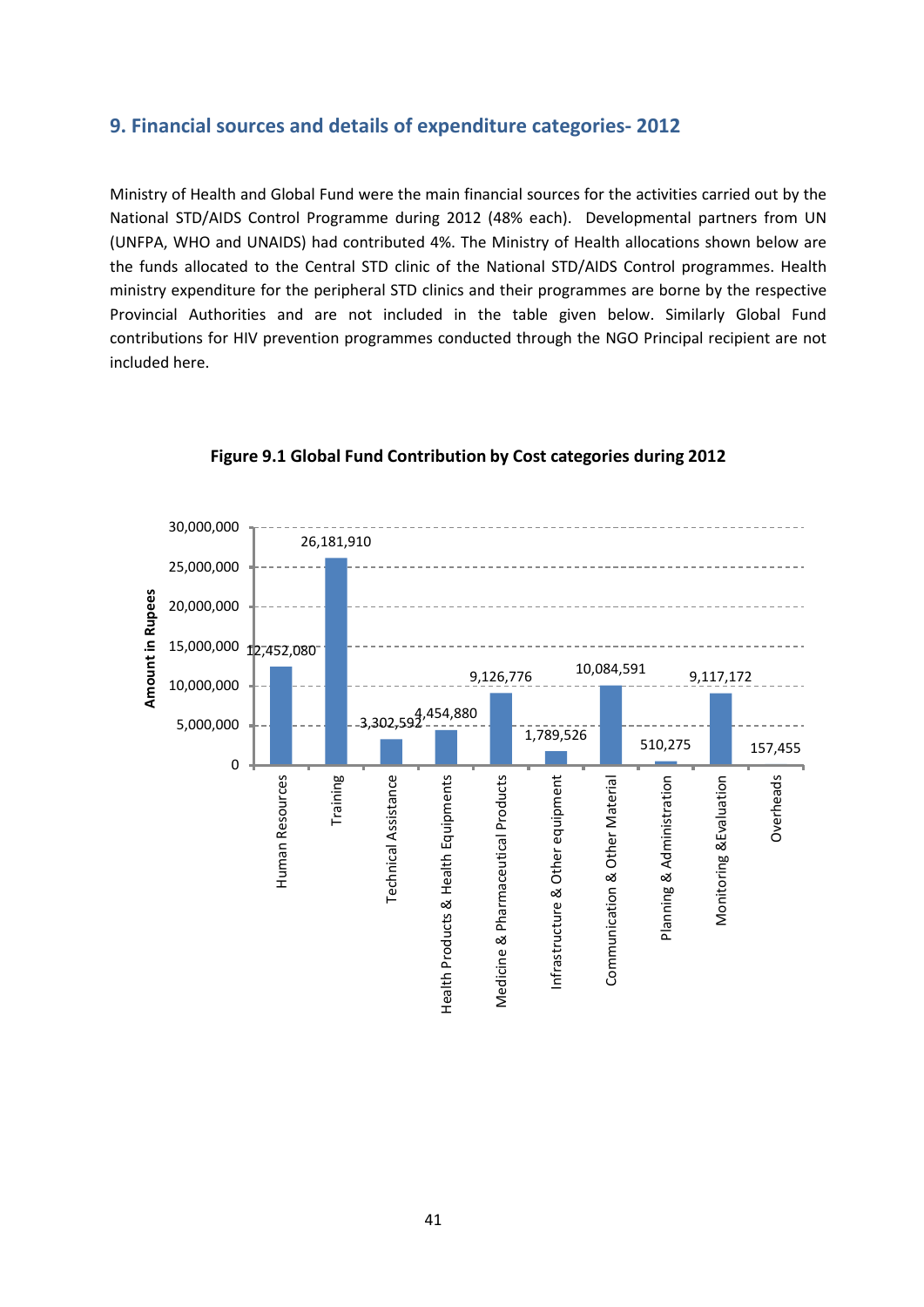| <b>Source of</b><br><b>Funds</b>      | <b>Description</b>                            | Amount, Rs.                    | <b>Sub Total</b> |
|---------------------------------------|-----------------------------------------------|--------------------------------|------------------|
|                                       | Salaries& Wages                               | 32,768,937                     |                  |
|                                       | Overtime & PH Allowance                       | 4,398,765                      |                  |
|                                       | <b>Other Allowance</b>                        | 22,764,628                     |                  |
|                                       | <b>Travelling Charges</b>                     | 209,891                        |                  |
|                                       | <b>Stationary &amp; Office Requirements</b>   | 420,865                        |                  |
|                                       | Fuel                                          | 1,073,956                      |                  |
|                                       | <b>Waste Management</b>                       | 144,985                        |                  |
| <b>Ministry of Health</b>             | Vehicle Maintenance                           | 240,314                        |                  |
| (Recurrent<br>Expenditure)            | <b>Machine Maintains</b>                      | 1,297,700                      | 77,867,675       |
|                                       | <b>Building Maintains</b>                     | 469,678                        |                  |
|                                       | Postal & Communication                        | 1,083,704                      |                  |
|                                       | Electricity & Water                           | 5,775,687                      |                  |
|                                       | Security & Cleaning                           | 3,592,052                      |                  |
|                                       | Loan Interest                                 | 890,862                        |                  |
|                                       | Clinic Equipment                              | 2,280,787                      |                  |
| <b>Ministry of Health</b><br>(Capital | Laboratory                                    | 164,280                        |                  |
| Expenditure)                          | <b>Building Construction</b>                  | 290,584                        |                  |
|                                       | <b>Human Resources</b>                        | 12,103,876                     |                  |
|                                       | <b>Training</b>                               | 27,241,368                     |                  |
|                                       | <b>Technical Assistance</b>                   | 3,387,509                      |                  |
|                                       | Health Products & Health Equipment            | 31,740,469                     |                  |
|                                       | <b>Medicine &amp; Pharmaceutical Products</b> | 13,685,055                     |                  |
| <b>Global Fund</b>                    | Infrastructure & Other equipment              | 3,355,573                      | 113,752,154      |
|                                       | <b>Communication &amp; Other Material</b>     | 10,875,736                     |                  |
|                                       | Planning & Administration                     | 9,712,389                      |                  |
|                                       | M&E (Mainly survey contracts)                 | 659,998                        |                  |
|                                       | Overheads                                     | 990,179                        |                  |
|                                       | Payments viaNSACP                             | 2,643,220                      |                  |
| <b>UNFPA</b>                          | Payments via Ministry of Health               | 3,111,042                      | 5,754,262        |
| <b>WHO</b>                            | PIMS (A delayed payment from 2011)            | 2,464,250                      | 2,464,250        |
| <b>UNAIDS</b>                         | National AIDS Committee meetings              | 59,994                         | 59,994           |
|                                       |                                               | Grand Total Rupees 163,323,438 |                  |

### **Table 9.1: Financial sources and details of expenditure categories- 2012**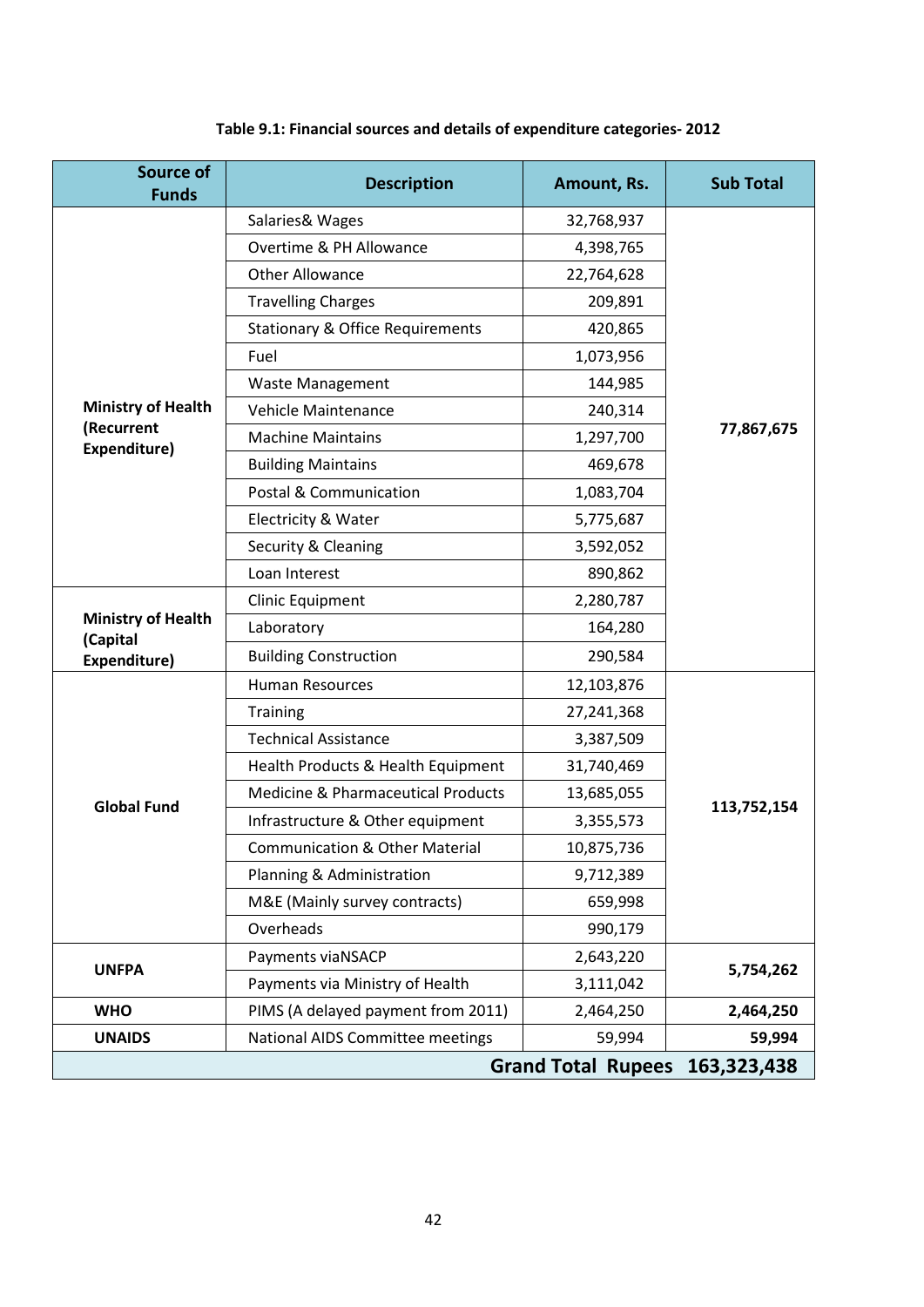<span id="page-49-0"></span>

|                   |                          |                     |                |       |                |              |                  |                     |              | Consolidated master sheet of Reason for attendance for New patients - 2012 |                |              |              |        |                    |
|-------------------|--------------------------|---------------------|----------------|-------|----------------|--------------|------------------|---------------------|--------------|----------------------------------------------------------------------------|----------------|--------------|--------------|--------|--------------------|
| <b>STD Clinic</b> |                          |                     |                |       |                |              |                  | <b>Referal</b> from |              |                                                                            |                |              |              |        |                    |
|                   |                          | Contact of patients |                |       | Voluntarly     |              | magistrate/court |                     |              | Others                                                                     |                |              | <b>Total</b> |        |                    |
|                   | Male                     | Female              | <b>Sub</b>     | Male  | Female         | <b>Sub</b>   | Male             | Female              | <b>Sub</b>   | Male                                                                       | Female         | <b>Sub</b>   | Male         | Female | <b>Grand Total</b> |
|                   |                          |                     | <b>Total</b>   |       |                | <b>Total</b> |                  |                     | <b>Total</b> |                                                                            |                | <b>Total</b> |              |        |                    |
| Ampara            | 35                       | 9                   | 44             | 61    | 18             | 79           | 18               | 28                  | 46           | 69                                                                         | 87             | 156          | 183          | 142    | 325                |
| Anuradhapura      | 15                       | 24                  | 39             | 118   | 42             | 160          | 14               | 22                  | 36           | 199                                                                        | 129            | 328          | 346          | 217    | 563                |
| Badulla           | 74                       | 26                  | 100            | 96    | 60             | 156          | 27               | 95                  | 122          | 119                                                                        | 212            | 331          | 316          | 393    | 709                |
| Balapitiya        | 5                        | 4                   | 9              | 23    | $\overline{7}$ | 30           | 32               | 34                  | 66           | 97                                                                         | 153            | 250          | 157          | 198    | 355                |
| <b>Batticalo</b>  | 16                       | 12                  | 28             | 11    | 5              | 16           | 91               | 74                  | 165          | 7                                                                          | 3              | 10           | 125          | 94     | 219                |
| Chilaw            | 31                       | 27                  | 58             | 61    | 70             | 131          | 18               | 171                 | 189          | 114                                                                        | 151            | 265          | 224          | 419    | 643                |
| Colombo           | 137                      | 115                 | 252            | 1,190 | 453            | 1,643        | 42               | 250                 | 292          | 925                                                                        | 592            | 1,517        | 2,294        | 1,410  | 3,704              |
| Galle             | 17                       | 31                  | 48             | 135   | 90             | 225          | 42               | 94                  | 136          | 166                                                                        | 195            | 361          | 360          | 410    | 770                |
| Gampaha           | 27                       | 26                  | 53             | 69    | 40             | 109          | 4                | 47                  | 51           | 115                                                                        | 175            | 290          | 215          | 288    | 503                |
| Hambanthota       | 12                       | $\overline{4}$      | 16             | 73    | 17             | 90           | 129              | 26                  | 155          | 71                                                                         | 53             | 124          | 285          | 100    | 385                |
| Jaffna            |                          | $\overline{2}$      | $\overline{2}$ | 53    | 11             | 64           | 40               | 32                  | 72           | 19                                                                         | $\overline{7}$ | 26           | 112          | 52     | 164                |
| Kalmunai          | 6                        | 12                  | 18             | 6     | $\overline{7}$ | 13           |                  |                     |              | 44                                                                         | 63             | 107          | 56           | 82     | 138                |
| Kalubowila        | 19                       | 28                  | 47             | 305   | 124            | 429          | 16               | 92                  | 108          | 323                                                                        | 347            | 670          | 663          | 591    | 1,254              |
| Kalutara          | 36                       | 23                  | 59             | 80    | 54             | 134          | 101              | 44                  | 145          | 124                                                                        | 169            | 293          | 341          | 290    | 631                |
| Kandy             | 43                       | 39                  | 82             | 211   | 122            | 333          | 8                | 23                  | 31           | 243                                                                        | 300            | 543          | 505          | 484    | 989                |
| Kegalle           | $\overline{a}$           | $\mathbf{1}$        | $\mathbf{1}$   | 84    | 46             | 130          | 35               | 63                  | 98           | 46                                                                         | 41             | 87           | 165          | 151    | 316                |
| Kurunegala        | 89                       | 69                  | 158            | 303   | 169            | 472          | 13               | 81                  | 94           | 195                                                                        | 329            | 524          | 600          | 648    | 1,248              |
| Mannar            | 1                        |                     | $\mathbf{1}$   |       |                |              | 16               | $\overline{7}$      | 23           | 1                                                                          |                | 1            | 18           | 7      | 25                 |
| Matale            | 5                        | $\overline{7}$      | 12             | 24    | 15             | 39           | 7                | 15                  | 22           | 30                                                                         | 25             | 55           | 66           | 62     | 128                |
| Matara            | 37                       | 23                  | 60             | 81    | 24             | 105          | 176              | 277                 | 453          | 101                                                                        | 150            | 251          | 395          | 474    | 869                |
| Monaragala        | $\overline{\phantom{a}}$ |                     |                |       |                |              |                  | ٠                   |              |                                                                            |                |              |              |        |                    |
| Negombo           | 25                       | 17                  | 42             | 75    | 54             | 129          | 21               | 94                  | 115          | 138                                                                        | 160            | 298          | 259          | 325    | 584                |
| Nuwaraeliya       | 13                       | 4                   | 17             | 44    | 8              | 52           | $\overline{2}$   | 6                   | 8            | 40                                                                         | 103            | 143          | 99           | 121    | 220                |
| Polonnaruwa       | 6                        | 4                   | 10             | 261   | 284            | 545          | $\overline{7}$   | 9                   | 16           | 17                                                                         | 22             | 39           | 291          | 319    | 610                |
| Ragama            | 43                       | 42                  | 85             | 167   | 65             | 232          | 45               | 65                  | 110          | 257                                                                        | 228            | 485          | 512          | 400    | 912                |
| Rathnapura        | 13                       | 23                  | 36             | 175   | 135            | 310          | 72               | 130                 | 202          | 119                                                                        | 217            | 336          | 379          | 505    | 884                |
| Trincomalee       | 5                        | 3                   | 8              | 18    | 6              | 24           | 8                | 32                  | 40           | 77                                                                         | 50             | 127          | 108          | 91     | 199                |
| Vauniya           | 18                       | 8                   | 26             | 30    | 8              | 38           | 19               | 19                  | 38           | 128                                                                        | 51             | 179          | 195          | 86     | 281                |
| Total             | 728                      | 583                 | 1,311          | 3,754 | 1,934          | 5,688        | 1,003            | 1,830               | 2,833        | 3,784                                                                      | 4,012          | 7,796        | 9,269        | 8,359  | 17,628             |

### **Annex 1**

**Source : QSTDR/SIMU/NSACP/27.06.2013**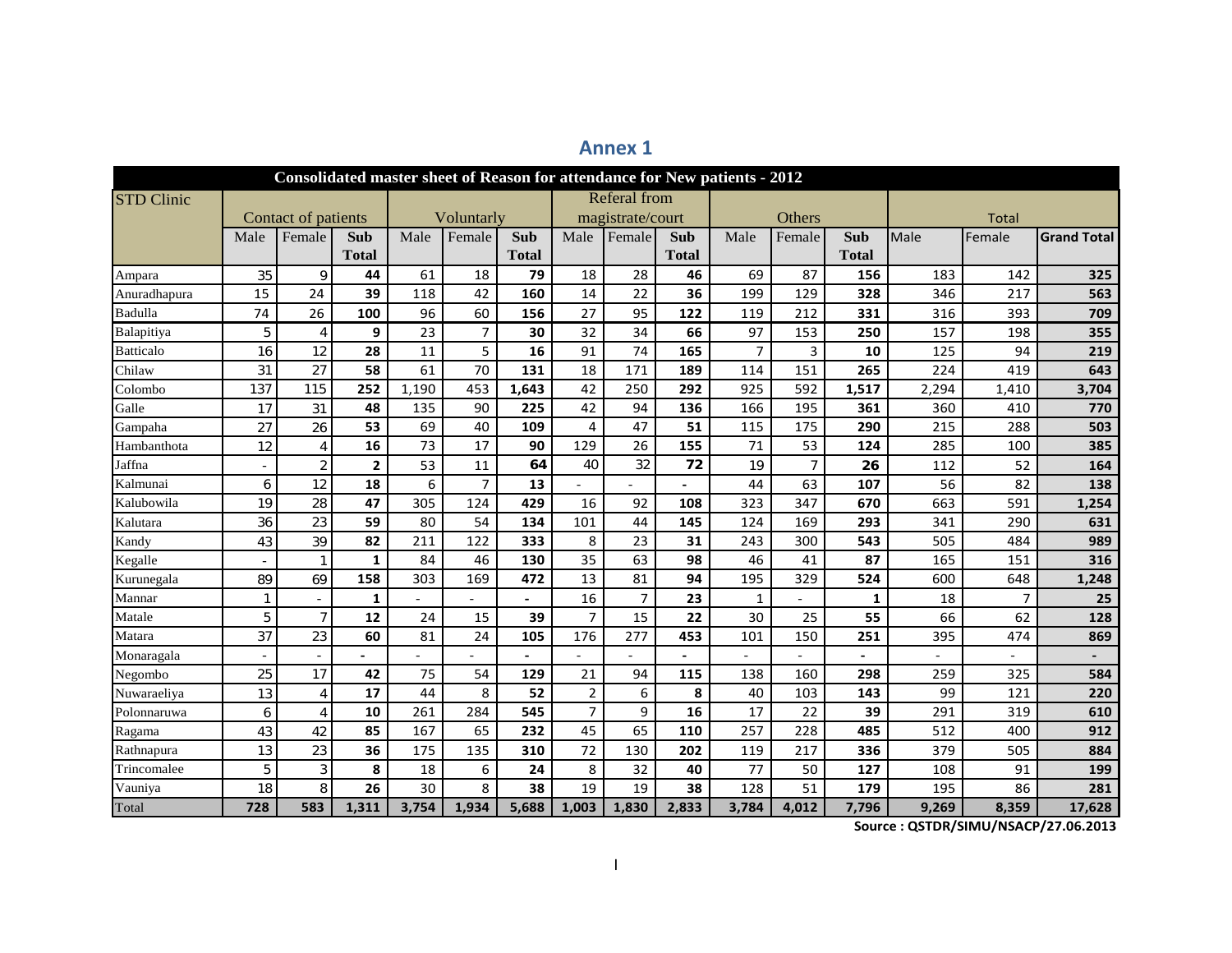|                   | Consolidated master sheet of HIV Testing for STD Clinic attendees -2012 |                            |                              |                            |                              |                            |                              |                                   |                              |                                     |  |  |  |
|-------------------|-------------------------------------------------------------------------|----------------------------|------------------------------|----------------------------|------------------------------|----------------------------|------------------------------|-----------------------------------|------------------------------|-------------------------------------|--|--|--|
|                   |                                                                         | <b>Sex workers</b>         |                              | <b>MSM</b>                 | <b>Drug Users</b>            |                            |                              | <b>Other STD Clinic Attendees</b> |                              | <b>Total</b>                        |  |  |  |
| <b>STD Clinic</b> | No. tested for<br><b>HIV</b>                                            | No. came to<br>receive HIV | No. tested for<br><b>HIV</b> | No. came to<br>receive HIV | No. tested for<br><b>HIV</b> | No. came to<br>receive HIV | No. tested for<br><b>HIV</b> | No. came to<br>receive HIV        | No. tested for<br><b>HIV</b> | No. came to<br>receive HIV          |  |  |  |
| Ampara            | 4                                                                       | 3                          | $\overline{2}$               | $\overline{2}$             | $\Omega$                     | $\overline{0}$             | 254                          | 249                               | 260                          | 254                                 |  |  |  |
| Anuradhapura      | 82                                                                      | 66                         | 145                          | 98                         | $\Omega$                     | $\Omega$                   | 152                          | 140                               | 379                          | 304                                 |  |  |  |
| Badulla           | 5                                                                       | 4                          | 3                            | 3                          | 1                            | $\mathbf 1$                | 1216                         | 400                               | 1225                         | 408                                 |  |  |  |
| Balapitiya        | $\mathbf{1}$                                                            | 1                          | 41                           | 27                         | $\Omega$                     | $\Omega$                   | 155                          | 126                               | 197                          | 154                                 |  |  |  |
| <b>Batticalo</b>  | $\mathbf 0$                                                             | $\Omega$                   | $\Omega$                     | $\Omega$                   | $\Omega$                     | $\Omega$                   |                              | $\Omega$                          |                              | $\mathbf 0$                         |  |  |  |
| Chilaw            | 10                                                                      | 10                         |                              | 4                          | $\Omega$                     | $\mathbf 0$                | 131                          | 131                               | 145                          | 145                                 |  |  |  |
| Colombo           | 321                                                                     | 312                        | 176                          | 134                        |                              | $\Omega$                   | 4099                         | 3388                              | 4597                         | 3834                                |  |  |  |
| Galle             | 45                                                                      | 34                         | 33                           | 5                          | $\Omega$                     | $\overline{0}$             | 318                          | 286                               | 396                          | 325                                 |  |  |  |
| Gampaha           | 11                                                                      | 7                          | 13                           | 12                         | $\Omega$                     | $\Omega$                   | 143                          | 72                                | 167                          | 91                                  |  |  |  |
| Hambanthota       | 23                                                                      | 22                         | 1                            | 1                          | $\Omega$                     | $\Omega$                   | 565                          | 407                               | 589                          | 430                                 |  |  |  |
| Jaffna            | $\Omega$                                                                | $\Omega$                   | $\Omega$                     | 0                          | $\Omega$                     | $\Omega$                   | 90                           | 90                                | 90                           | 90                                  |  |  |  |
| Kalmunai          | $\Omega$                                                                | $\Omega$                   | $\Omega$                     | $\Omega$                   | $\Omega$                     | $\Omega$                   | $\Omega$                     | 0                                 | O                            | $\Omega$                            |  |  |  |
| Kalubowila        | 154                                                                     | 154                        | 99                           | 98                         | 23                           | 22                         | 1026                         | 1004                              | 1302                         | 1278                                |  |  |  |
| Kalutara          | 10                                                                      | 10                         | 24                           | 24                         | $\Omega$                     | $\mathbf 0$                | 41                           | 41                                | 75                           | 75                                  |  |  |  |
| Kandy             | 63                                                                      | 49                         | 23                           | 23                         | 11                           | 11                         | 666                          | 666                               | 763                          | 749                                 |  |  |  |
| Kegalle           | 11                                                                      | 11                         | $\Omega$                     | $\Omega$                   | 0                            | $\Omega$                   | 206                          | 173                               | 217                          | 184                                 |  |  |  |
| Kurunegala        | 24                                                                      | 0                          | $\Omega$                     | $\Omega$                   | $\Omega$                     | $\Omega$                   | 769                          |                                   | 793                          |                                     |  |  |  |
| Mannar            | $\mathbf 0$                                                             | $\Omega$                   | $\Omega$                     | 0                          | $\Omega$                     | $\overline{0}$             | 342                          | 243                               | 342                          | 243                                 |  |  |  |
| Matara            | 34                                                                      | 28                         | $\overline{7}$               | 7                          | $\Omega$                     | $\Omega$                   | 948                          | 743                               | 989                          | 778                                 |  |  |  |
| Mathale           | 10                                                                      | $\overline{9}$             | $\Omega$                     | 0                          | $\Omega$                     | $\Omega$                   | 134                          | 131                               | 144                          | 140                                 |  |  |  |
| Monaragala        | $\mathbf 0$                                                             | $\Omega$                   | $\Omega$                     | 0                          | $\Omega$                     | $\Omega$                   | $\Omega$                     | $\Omega$                          | $\Omega$                     | $\Omega$                            |  |  |  |
| Negambo           | 46                                                                      | 43                         | 14                           | 14                         | $\Omega$                     | $\Omega$                   | 218                          | 204                               | 278                          | 261                                 |  |  |  |
| NuwaraEliya       | 5                                                                       | 5                          | $\Omega$                     | $\Omega$                   | 3                            | 3                          | 70                           | 67                                | 78                           | 75                                  |  |  |  |
| Polonnaruwa       | 6                                                                       | $6 \overline{6}$           | 17                           | 17                         | $\Omega$                     | $\Omega$                   | 1055                         | 1055                              | 1078                         | 1078                                |  |  |  |
| Ragama            | 48                                                                      | 24                         | 97                           | 81                         | $\Omega$                     | $\Omega$                   | 1478                         | 1149                              | 1623                         | 1254                                |  |  |  |
| Ratnapura         | 51                                                                      | 51                         | 13                           | 10                         | 82                           | 12                         | 542                          | 386                               | 688                          | 459                                 |  |  |  |
| Trincomalee       | 5                                                                       | 3                          | $\Omega$                     | $\Omega$                   | $\Omega$                     | $\Omega$                   | 20                           | 15                                | 25                           | 18                                  |  |  |  |
| Vauniya           | 4                                                                       | Δ                          | $\Omega$                     | 0                          | $\Omega$                     | $\mathbf 0$                | 16                           | 16                                | 20                           | 20                                  |  |  |  |
| <b>Total</b>      | 973                                                                     | 856                        | 712                          | 560                        | 121                          | 49                         | 14655                        | 11186                             | 16461                        | 12651                               |  |  |  |
|                   |                                                                         |                            |                              |                            |                              |                            |                              |                                   |                              | Source: QSTDR/SIMU/NSACP/27.06.2013 |  |  |  |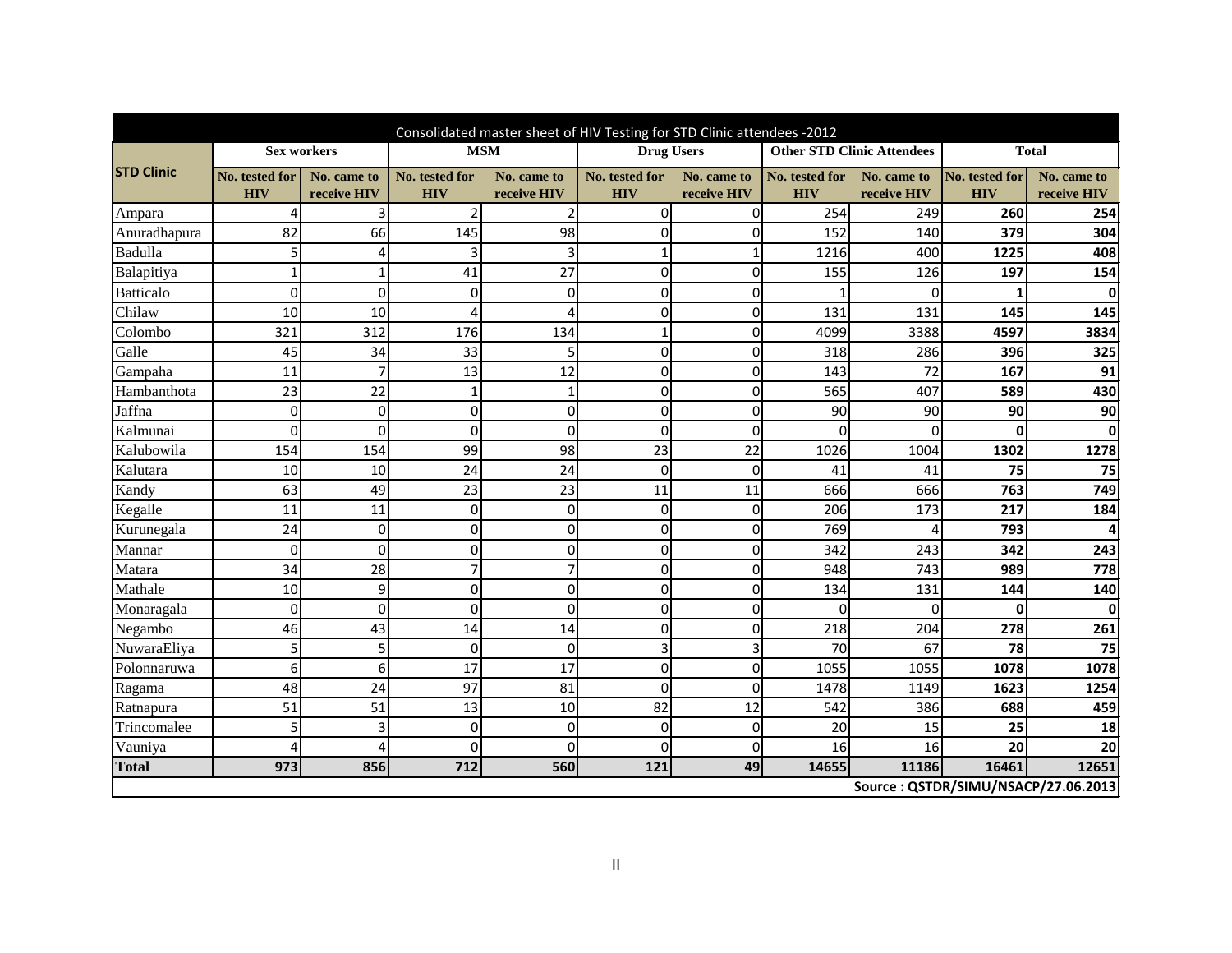|                   |            |                 |                |                    |                | Consolidated master sheet of Types of IEC/BCC/Awareness Programmes -2012 |                |                 |                |                    |
|-------------------|------------|-----------------|----------------|--------------------|----------------|--------------------------------------------------------------------------|----------------|-----------------|----------------|--------------------|
| <b>STD Clinic</b> |            | <b>Lectures</b> |                | <b>Exhibitions</b> |                | <b>Workshops</b>                                                         |                | Other (specify) |                | <b>Total</b>       |
|                   | Number of  | Approximate     | Number of      | Approximate        | Number of      | Approximate                                                              | Number of      | Approximate     | Number of      | Approximate number |
|                   | Programmes | number of       | Programmes     | number of          | Programmes     | number of                                                                | Programmes     | number of       | Programmes     | of participants    |
| Ampara            | 56         | 4340            | 6              | 6500               | $\pmb{0}$      | 0                                                                        | $\mathbf{1}$   | 250             | 63             | 11090              |
| Anuradhapura      | 144        | 11935           | $\overline{2}$ | 2720               | $\mathbf{1}$   | 50                                                                       | 4              | 1110            | 151            | 15815              |
| Badulla           | 32         | 1980            | $\overline{2}$ | 113                | $\overline{2}$ | 55                                                                       | $\overline{7}$ | 447             | 43             | 2595               |
| Balapitiya        | 14         | 1705            | 5              | 9400               | 0              | $\Omega$                                                                 | 0              | $\Omega$        | 19             | 11105              |
| <b>Batticalo</b>  | 21         | 1757            | 0              | 0                  | $\mathbf{1}$   | 50                                                                       | 4              | 200             | 26             | 2007               |
| Chilaw            | 101        | 7750            | $\mathbf{1}$   | 800                | 5              | 245                                                                      | $\mathbf{1}$   | 50              | 108            | 8845               |
| Colombo           | 628        | 4168            | 14             | 188,968            | $\overline{7}$ | 215                                                                      | 113            | 188             | 762            | 193539             |
| Colombo           | 476        | 11534           | 12             | 448607             | 86             | 3301                                                                     | 777            | 12969           | 1351           | 476411             |
| Galle             | 20         | 803             | 0              | 0                  | $\pmb{0}$      | $\mathbf 0$                                                              | 0              | 0               | 20             | 803                |
| Gampaha           | 111        | 8396            | $\mathbf{1}$   | 1000               | 0              | 0                                                                        | $\pmb{0}$      | 0               | 112            | 9396               |
| Hambanthota       | 49         | 3263            | $\mathbf{0}$   | 0                  | $\overline{2}$ | 76                                                                       | 0              | $\Omega$        | 51             | 3339               |
| Jaffna            | 23         | 713             | $\mathbf{0}$   | $\Omega$           | $\overline{2}$ | 50                                                                       | 22             | 550             | 47             | 1313               |
| Kalmunai          | 6          | 390             | $\Omega$       | 0                  | 0              | $\Omega$                                                                 | $\mathbf{1}$   | 200             | $\overline{7}$ | 590                |
| Kalubowila        | 16         | 674             | 10             | 1155               | 10             | 355                                                                      | 33             | 255             | 69             | 2439               |
| Kalutara          | 33         | 3430            | $\overline{2}$ | 600                | $\pmb{0}$      | $\mathbf 0$                                                              | $\pmb{0}$      | 0               | 35             | 4030               |
| Kandy             | 174        | 9644            | $\bf{0}$       | 0                  | 14             | 560                                                                      | $\mathbf{1}$   | 1200            | 189            | 11404              |
| Kegalle           | 81         | 8078            | $\overline{2}$ | 1300               | $\mathbf 0$    | $\Omega$                                                                 | 13             | 87              | 96             | 9465               |
| Kurunegala        | 70         | 4637            | $\overline{2}$ | 5000               | 21             | 1603                                                                     | 17             | 706             | 110            | 11946              |
| Mannar            | $\Omega$   | $\mathbf 0$     | $\mathbf{1}$   | 1000               | $\mathbf{1}$   | $\mathbf 0$                                                              | 13             | 618             | 15             | 1618               |
| Matara            | 98         | 7223            | 0              | 0                  | $\mathbf{1}$   | 44                                                                       | 0              | 0               | 99             | 7267               |
| Mathale           | 18         | 1547            | $\mathbf{0}$   | 0                  | 0              | $\Omega$                                                                 | 0              | 0               | 18             | 1547               |
| Negambo           | 12         | 1245            | 0              | $\Omega$           | $\overline{2}$ | 110                                                                      | $\mathbf 1$    | 50              | 15             | 1405               |
| NuwaraEliya       | 64         | 3450            | $\mathbf 1$    | 20000              | 8              | 450                                                                      | 8              | 600             | 81             | 24500              |
| Polonnaruwa       | 31         | 4492            | $\mathbf{0}$   | 0                  | $\mathbf{1}$   | 50                                                                       | $\overline{2}$ | 350             | 34             | 4892               |
| Ragama            | 50         | 4013            | $\mathbf{0}$   | 0                  | 4              | 200                                                                      | 9              | 1194            | 63             | 5407               |
| Ratnapura         | 153        | 10435           | 3              | 1420               | $\mathbf{1}$   | 30                                                                       | $\mathbf 0$    | $\Omega$        | 157            | 11885              |
| Trincomalee       | 41         | 2795            | $\Omega$       | 0                  | $\overline{2}$ | 150                                                                      | $\overline{2}$ | 200             | 45             | 3145               |
| Vauniya           | 188        | 11345           | $\mathbf 0$    | 0                  | $\mathbf{1}$   | 103                                                                      | 0              | 0               | 189            | 11448              |
| Total             | 2710       | 131742          | 64             | 688583             | 172            | 7697                                                                     | 1029           | 21224           | 3975           | 849246             |

**Source : QSTDR/SIMU/NSACP/27.06.2013**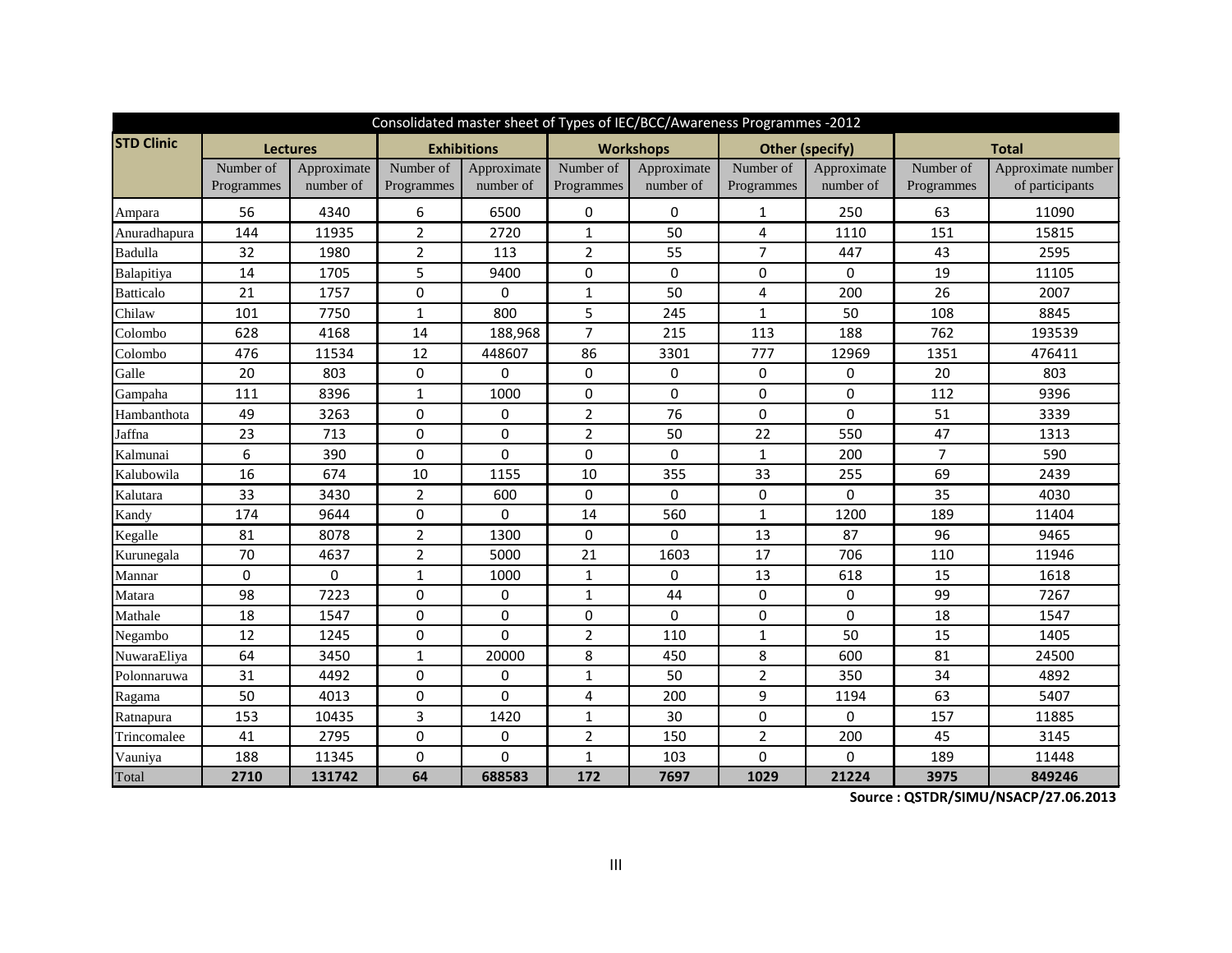|                   |                | Consolidated master sheet of New Diagnosis -2012 |                         |                |                         |                |                 |                                            |                |                  |                  |          |                  |                |                |                                                                                                                                                                                                                                                                                                                                                                                                                                                                         |          |                  |
|-------------------|----------------|--------------------------------------------------|-------------------------|----------------|-------------------------|----------------|-----------------|--------------------------------------------|----------------|------------------|------------------|----------|------------------|----------------|----------------|-------------------------------------------------------------------------------------------------------------------------------------------------------------------------------------------------------------------------------------------------------------------------------------------------------------------------------------------------------------------------------------------------------------------------------------------------------------------------|----------|------------------|
| <b>STD Clinic</b> |                | <b>Infectious Syphilis</b>                       |                         |                | Late syphilis           |                |                 | <b>Early Congenital</b><br>Late Congenital |                |                  |                  |          | Gonorrhoea & PGC |                |                | Opthalmia<br>neonatorum<br>Female<br>$\mathbf 0$<br>$\Omega$<br>$\mathbf 0$<br>0<br>$\mathbf 0$<br>$\Omega$<br>$\mathbf{1}$<br>$\Omega$<br>$\mathbf 0$<br>$\Omega$<br>$\Omega$<br>$\Omega$<br>$\mathbf 0$<br>$\overline{\mathbf{c}}$<br>$\mathbf 0$<br>$\Omega$<br>$\Omega$<br>$\Omega$<br>$\mathbf 0$<br>$\Omega$<br>$\Omega$<br>$\Omega$<br>$\Omega$<br>$\Omega$<br>$\mathbf 0$<br>$\Omega$<br>$\mathbf 0$<br>$\Omega$<br>$\mathbf 0$<br>0<br>$\mathbf 0$<br>$\Omega$ |          |                  |
|                   |                |                                                  |                         |                |                         |                | <b>Syphilis</b> |                                            |                |                  | Syphilis         |          |                  |                |                |                                                                                                                                                                                                                                                                                                                                                                                                                                                                         |          |                  |
|                   | Male           | Female                                           | Total                   | Male           | Female                  | Total          | Male            | Female                                     | Total          | Male             | Female           | Total    | Male             | Female         | Total          | Male                                                                                                                                                                                                                                                                                                                                                                                                                                                                    |          | Total            |
| Ampara            | $\overline{2}$ | $\overline{0}$                                   | $\overline{2}$          | 4              | 3                       | 7              | 1               | 0                                          | 1              | $\mathbf 0$      | 1                | 1        | 1                | 0              | 1              |                                                                                                                                                                                                                                                                                                                                                                                                                                                                         |          | 0                |
| Anuradhapura      | $\mathbf 0$    | 0                                                | 0                       | 16             | 5                       | 21             | $\Omega$        | $\mathbf 0$                                | 0              | $\mathbf 0$      | 0                | $\Omega$ | 18               | 13             | 31             |                                                                                                                                                                                                                                                                                                                                                                                                                                                                         |          | $\mathbf 0$      |
| Badulla           | 6              | $\overline{2}$                                   | 8                       | 6              | $\overline{7}$          | 13             | $\Omega$        | $\Omega$                                   | $\overline{O}$ | $\mathbf 0$      | $\mathbf 0$      | $\Omega$ | 7                | 3              | 10             |                                                                                                                                                                                                                                                                                                                                                                                                                                                                         |          | 0                |
| Balapitiya        | $\mathbf 0$    | 0                                                | $\overline{O}$          | 4              | $\mathbf{0}$            | 4              | 0               | 0                                          | $\mathbf 0$    | 0                | 0                | $\Omega$ | $\overline{2}$   | 4              | 6              |                                                                                                                                                                                                                                                                                                                                                                                                                                                                         |          | $\mathbf 1$      |
| <b>Batticalo</b>  | 4              | 5                                                | 9                       | 3              | $\mathbf 0$             | 3              | $\Omega$        | $\mathbf 0$                                | $\mathbf 0$    | 0                | $\mathbf 0$      | $\Omega$ | 6                | 1              | 7              |                                                                                                                                                                                                                                                                                                                                                                                                                                                                         |          | $\overline{0}$   |
| Chilaw            | $\Omega$       | $\Omega$                                         | $\Omega$                | $\overline{4}$ | $\Omega$                | 4              | $\Omega$        | 0                                          | 0              | $\Omega$         | 0                | $\Omega$ | $\overline{2}$   | $\Omega$       | $\overline{2}$ |                                                                                                                                                                                                                                                                                                                                                                                                                                                                         |          | $\overline{0}$   |
| Colombo           | 96             | 30                                               | 126                     | 222            | 131                     | 353            | 1               | 2                                          | 3              | 0                | $\mathbf{1}$     | 1        | 75               | 18             | 93             |                                                                                                                                                                                                                                                                                                                                                                                                                                                                         |          | $\overline{c}$   |
| Galle             | 15             | $\mathbf{1}$                                     | 16                      | 23             | 20                      | 43             | 0               | 0                                          | 0              | 0                | 0                | $\Omega$ | 15               | $\overline{2}$ | 17             |                                                                                                                                                                                                                                                                                                                                                                                                                                                                         |          | $\mathbf 0$      |
| Gampaha           | $\mathbf{1}$   | $\Omega$                                         | $\mathbf{1}$            | 13             | 6                       | 19             | $\Omega$        | $\Omega$                                   | $\Omega$       | $\Omega$         | $\mathbf 0$      | $\Omega$ | 5                | $\mathbf{1}$   | 6              |                                                                                                                                                                                                                                                                                                                                                                                                                                                                         |          | 0                |
| Hambanthota       | $\mathbf 0$    | $\Omega$                                         | $\mathbf 0$             | 17             | 8                       | 25             | $\overline{2}$  | 0                                          | $\overline{a}$ | 0                | 0                | $\Omega$ | 15               | 4              | 19             |                                                                                                                                                                                                                                                                                                                                                                                                                                                                         |          | 0                |
| Jaffna            | $\mathbf{1}$   | 0                                                | $\mathbf{1}$            | 0              | $\mathbf 0$             | $\Omega$       | $\Omega$        | $\Omega$                                   | $\Omega$       | $\Omega$         | $\Omega$         | $\Omega$ | 4                | $\Omega$       | 4              |                                                                                                                                                                                                                                                                                                                                                                                                                                                                         |          | $\mathbf 0$      |
| Kalmunai          | 3              | $\Omega$                                         | 3                       | 0              | $\mathbf 0$             | $\Omega$       | $\Omega$        | $\Omega$                                   | $\mathbf 0$    | 0                | 0                | $\Omega$ | 1                | 0              |                |                                                                                                                                                                                                                                                                                                                                                                                                                                                                         |          | $\mathbf 0$      |
| Kalubowila        | 20             | 4                                                | 24                      | 40             | 17                      | 57             | $\Omega$        | $\Omega$                                   | 0              | 1                | $\mathbf 0$      | 1        | 24               | 9              | 33             |                                                                                                                                                                                                                                                                                                                                                                                                                                                                         |          | $\overline{0}$   |
| Kalutara          | $\overline{a}$ | $\overline{2}$                                   | 6                       | 13             | 10                      | 23             | 1               | $\overline{0}$                             | $\mathbf{1}$   | $\mathbf 0$      | $\mathbf 0$      | $\Omega$ | 6                | $\Omega$       | 6              |                                                                                                                                                                                                                                                                                                                                                                                                                                                                         |          | $\overline{0}$   |
| Kandy             | 14             | $\overline{2}$                                   | 16                      | 30             | 14                      | 44             | 0               | 0                                          | $\mathbf 0$    | 0                | 0                | $\Omega$ | 18               | 13             | 31             |                                                                                                                                                                                                                                                                                                                                                                                                                                                                         |          | $\mathbf 0$      |
| Kegalle           | 3              | $\overline{2}$                                   | 5                       | 0              | $\mathbf 0$             | $\mathbf 0$    | $\Omega$        | $\mathbf 0$                                | $\mathbf 0$    | 0                | $\mathbf 0$      | $\Omega$ | 2                | 0              | $\overline{2}$ |                                                                                                                                                                                                                                                                                                                                                                                                                                                                         |          | $\overline{0}$   |
| Kurunegala        | $\overline{2}$ | $\overline{2}$                                   | 4                       | 19             | 26                      | 45             | 0l              | $\Omega$                                   | 0              | $\Omega$         | 0                | $\Omega$ | 3                | 4              | 7              | $\Omega$                                                                                                                                                                                                                                                                                                                                                                                                                                                                | 0        | $\overline{0}$   |
| Mannar            | $\overline{0}$ | $\overline{0}$                                   | $\Omega$                | $\overline{0}$ | $\Omega$                | $\overline{0}$ | $\Omega$        | $\Omega$                                   | $\overline{0}$ | $\Omega$         | $\overline{0}$   | $\Omega$ | $\Omega$         | $\Omega$       | $\Omega$       | $\Omega$                                                                                                                                                                                                                                                                                                                                                                                                                                                                | $\Omega$ | $\boldsymbol{0}$ |
| Matara            | 12             | 7                                                | 19                      | 10             | $\overline{\mathbf{3}}$ | 13             | 0               | 0                                          | 0              | 0                | 0                | $\Omega$ | 7                | $\overline{2}$ | 9              | $\mathbf 0$                                                                                                                                                                                                                                                                                                                                                                                                                                                             | $\Omega$ | $\overline{0}$   |
| Monaragala        | $\theta$       | $\Omega$                                         | $\Omega$                | $\Omega$       | $\Omega$                | $\overline{0}$ | $\Omega$        | $\Omega$                                   | $\Omega$       | $\Omega$         | $\overline{0}$   | $\Omega$ | $\Omega$         | $\Omega$       | $\Omega$       | $\Omega$                                                                                                                                                                                                                                                                                                                                                                                                                                                                | $\Omega$ | $\theta$         |
| Mathale           | $\mathbf 0$    | 0                                                | 0                       | $\mathbf 0$    | $\mathbf 0$             | $\overline{0}$ | $\Omega$        | 0                                          | 0              | 0                | 0                | $\Omega$ | 3                |                | 4              | $\Omega$                                                                                                                                                                                                                                                                                                                                                                                                                                                                | 0        | 0                |
| Negambo           | 6              | 5                                                | 11                      | 6              | 8                       | 14             | ΩI              | $\Omega$                                   | $\Omega$       | $\Omega$         | $\Omega$         | $\Omega$ | 5                | 1              | 6              | $\Omega$                                                                                                                                                                                                                                                                                                                                                                                                                                                                | $\Omega$ | $\mathbf 0$      |
| NuwaraEliya       | $\overline{2}$ | 3                                                | 5                       | 0              | $\mathbf 0$             | 0              | $\Omega$        | $\Omega$                                   | $\mathbf{0}$   | 0                | 0                | $\Omega$ | 17               | 15             | 32             | $\mathbf 0$                                                                                                                                                                                                                                                                                                                                                                                                                                                             | $\Omega$ | $\mathbf 0$      |
| Polonnaruwa       | $\mathbf 0$    | 0                                                | $\mathbf 0$             | 6              | $\overline{2}$          | 8              | $\Omega$        | 0                                          | 0              | 0                | $\mathbf 0$      | 0        | 17               | 0              | 17             | 0                                                                                                                                                                                                                                                                                                                                                                                                                                                                       | $\Omega$ | $\overline{0}$   |
| Ragama            | 26             | 9                                                | 35                      | 29             | 15                      | 44             | ΩI              | $\Omega$                                   | $\overline{O}$ | $\mathbf 0$      | $\mathbf 0$      | $\Omega$ | 14               | $\overline{2}$ | 16             | $\mathbf 0$                                                                                                                                                                                                                                                                                                                                                                                                                                                             | $\Omega$ | 0                |
| Ratnapura         | 4              | 1                                                | 5                       | 18             | 11                      | 29             | 0               | 0                                          | 0              | 1                | 0                | 1        | 15               | 4              | 19             | $\Omega$                                                                                                                                                                                                                                                                                                                                                                                                                                                                | $\Omega$ | $\overline{0}$   |
| Trincomalee       | 3              | 1                                                | $\overline{\mathbf{r}}$ | 0              | $\mathbf{0}$            | 0              | 1               | 0                                          | $\mathbf{1}$   | $\boldsymbol{0}$ | $\boldsymbol{0}$ | 0        | 19               | 1              | 20             | 0                                                                                                                                                                                                                                                                                                                                                                                                                                                                       | $\Omega$ | $\mathbf 0$      |
| Vauniya           | $\Omega$       | $\overline{0}$                                   | 0                       | $\overline{7}$ | 11                      | 18             | 0l              | 0                                          | $\mathbf 0$    | $\mathbf 0$      | 0                | $\Omega$ | 5                | $\Omega$       | 5              | 0                                                                                                                                                                                                                                                                                                                                                                                                                                                                       | 0        | 0                |
| Total             | 224            | 76                                               | 300                     | 490            | 297                     | 787            |                 |                                            | 8              | $\overline{2}$   | $\overline{2}$   |          | 306              | 98             | 404            |                                                                                                                                                                                                                                                                                                                                                                                                                                                                         |          | 3                |

**Source : QSTDR/SIMU/NSACP/27.06.2013**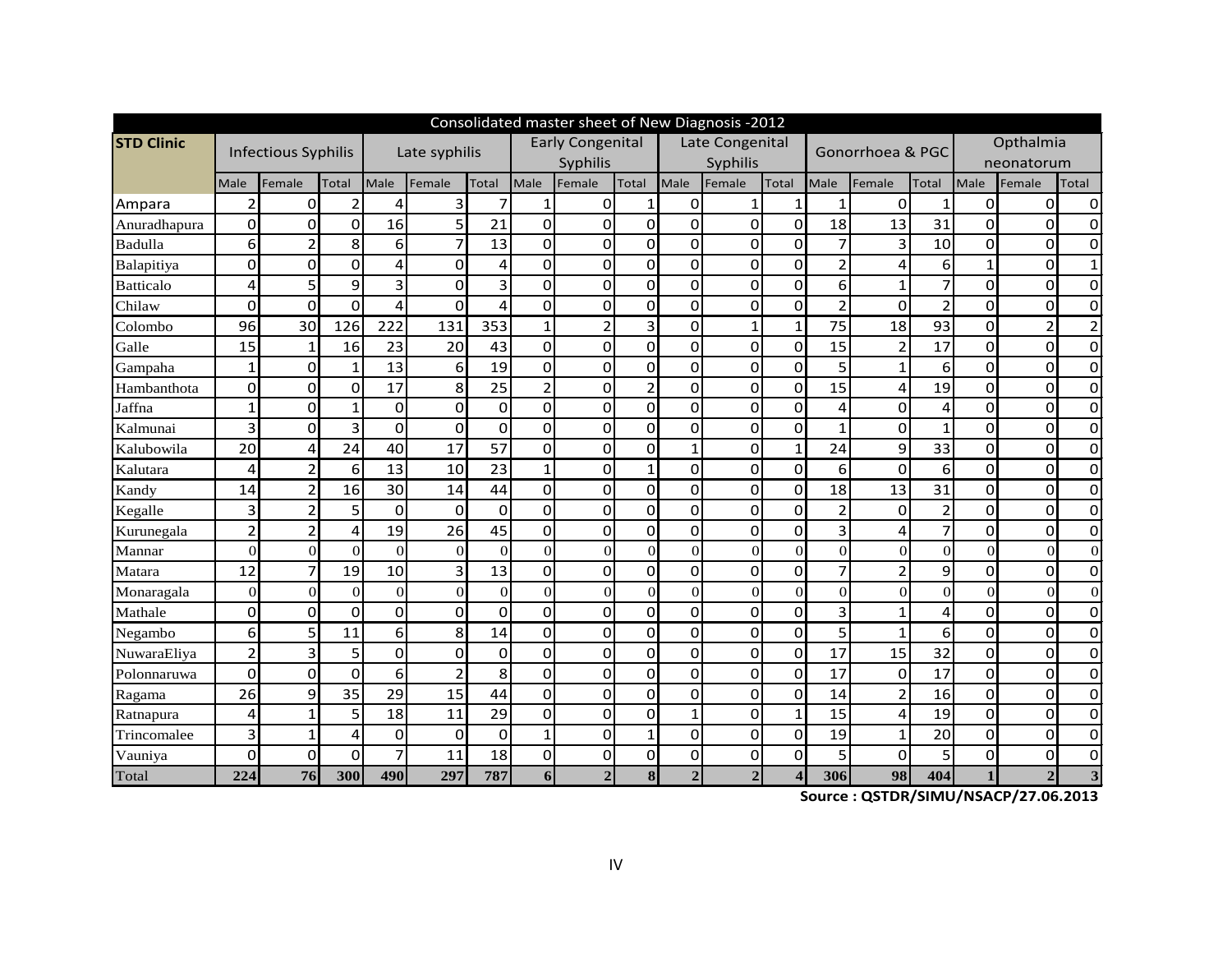|                  | Consolidated master sheet of New Diagnosis -2012<br><b>HIV infection</b><br><b>STD Clinic</b><br><b>Genital Herpes</b><br><b>Genital Warts</b> |                 |                |                |                |                  |                |                |          |  |  |  |  |  |
|------------------|------------------------------------------------------------------------------------------------------------------------------------------------|-----------------|----------------|----------------|----------------|------------------|----------------|----------------|----------|--|--|--|--|--|
|                  | Male                                                                                                                                           | Female          | Total          | Male           | Female         | Total            | Male           | Female         | Total    |  |  |  |  |  |
| Ampara           | 1                                                                                                                                              | $\Omega$        | $\mathbf{1}$   | 14             | 21             | 35               | 21             | 12             | 33       |  |  |  |  |  |
| Anuradhapu       | $\vert$ 0                                                                                                                                      | $\Omega$        | $\mathbf{O}$   | 58             | 47             | 105              | 66             | 48             | 114      |  |  |  |  |  |
| <b>Badulla</b>   | $\mathbf{O}$                                                                                                                                   | 1               | $\mathbf{1}$   | 33             | 70             | 103              | 13             | 17             | 30       |  |  |  |  |  |
| Balapitiya       | $\mathbf{1}$                                                                                                                                   | $\mathbf{1}$    | $\overline{2}$ | 26             | 41             | 67               | 15             | 11             | 26       |  |  |  |  |  |
| <b>Batticalo</b> | $\mathbf 0$                                                                                                                                    | $\vert$ 0       | $\mathbf 0$    | $\mathbf{1}$   | 6              | $\overline{7}$   | 6              | $\overline{2}$ | 8        |  |  |  |  |  |
| Chilaw           | 5                                                                                                                                              | 1               | 6              | 39             | 58             | 97               | 34             | 21             | 55       |  |  |  |  |  |
| Colombo          | 46                                                                                                                                             | 7 <sup>1</sup>  | 53             | 195            | 225            | 420              | 233            | 115            | 348      |  |  |  |  |  |
| Galle            | $\overline{7}$                                                                                                                                 | 5 <sup>1</sup>  | 12             | 34             | 66             | 100              | 37             | 36             | 73       |  |  |  |  |  |
| Gampaha          | $\overline{c}$                                                                                                                                 | $\mathbf{1}$    | 3              | 45             | 74             | 119              | 32             | 32             | 64       |  |  |  |  |  |
| Hambanthot       | $\Omega$                                                                                                                                       | $\mathbf{O}$    | O              | 23             | 26             | 49               | 25             | 8              | 33       |  |  |  |  |  |
| Jaffna           | 1                                                                                                                                              | $\mathbf{1}$    | $\overline{2}$ | 11             | $\overline{7}$ | 18               | 3              | 4              |          |  |  |  |  |  |
| Kalmunai         | $\mathbf 0$                                                                                                                                    | $\vert$ 0       | $\mathbf 0$    | $\overline{2}$ | 4              | $6 \overline{6}$ | $\mathbf{O}$   | $\mathbf{1}$   |          |  |  |  |  |  |
| Kalubowila       | $\overline{2}$                                                                                                                                 | $\mathbf{1}$    | 3              | 128            | 166            | 294              | 102            | 86             | 188      |  |  |  |  |  |
| Kalutara         | $\overline{2}$                                                                                                                                 | $\vert$ 0       | $\overline{2}$ | 37             | 71             | 108              | 27             | 36             | 63       |  |  |  |  |  |
| Kandy            | 2                                                                                                                                              | $\mathbf{1}$    | 3              | 80             | 107            | 187              | 63             | 45             | 108      |  |  |  |  |  |
| Kegalle          | $\mathbf{O}$                                                                                                                                   | $\mathbf{O}$    | $\overline{O}$ | 11             | 16             | 27               | 22             | 21             | 43       |  |  |  |  |  |
| Kurunegala       | $\mathbf{1}$                                                                                                                                   | $\vert 4 \vert$ | 5              | 94             | 109            | 203              | 71             | 66             | 137      |  |  |  |  |  |
| Mannar           | $\mathbf{O}$                                                                                                                                   | $\vert$ 0       | $\vert$ 0      | $\mathbf{0}$   | $\mathbf{O}$   | $\overline{0}$   | $\theta$       | $\Omega$       |          |  |  |  |  |  |
| Matara           |                                                                                                                                                | $\vert$ 0       | $\mathbf{1}$   | 54             | 77             | 131              | 26             | 22             | 48       |  |  |  |  |  |
| Monaragala       | $\mathbf{O}$                                                                                                                                   | $\mathbf{O}$    | $\mathbf{O}$   | $\vert$ 0      | $\mathbf{0}$   | $\mathbf{O}$     | $\mathbf{O}$   | $\overline{O}$ | $\Omega$ |  |  |  |  |  |
| Mathale          | $\vert$ 0                                                                                                                                      | $\vert$ 0       | $\mathbf{O}$   | $\overline{7}$ | 20             | 27               | 5              | $\overline{7}$ | 12       |  |  |  |  |  |
| Negambo          | $\vert 3 \vert$                                                                                                                                | $\mathbf{1}$    | 4              | 32             | 44             | 76               | 45             | 24             | 69       |  |  |  |  |  |
| NuwaraEliya      | $\Omega$                                                                                                                                       | $\mathbf{O}$    | $\mathbf{O}$   | 10             | 6              | 16               | $\overline{7}$ | 9              | 16       |  |  |  |  |  |
| Polonnaruwa      | $\mathbf 0$                                                                                                                                    | 0               | $\overline{O}$ | 31             | 54             | 85               | 30             | 27             | 57       |  |  |  |  |  |
| Ragama           | 11                                                                                                                                             | $\overline{3}$  | 14             | 58             | 70             | 128              | 72             | 55             | 127      |  |  |  |  |  |
| Ratnapura        | $\overline{4}$                                                                                                                                 | $\vert 3 \vert$ | $\overline{7}$ | 74             | 102            | 176              | 49             | 36             | 85       |  |  |  |  |  |
| Trincomalee      | $\mathbf{O}$                                                                                                                                   | $\vert$ 0       | $\mathbf 0$    | 23             | 18             | 41               | 17             | $6 \mid$       | 23       |  |  |  |  |  |
| Vauniya          | $\mathbf{O}$                                                                                                                                   | $\mathbf 0$     | $\overline{O}$ | 39             | 13             | 52               | 15             | $\overline{2}$ | 17       |  |  |  |  |  |
| Total            | 89                                                                                                                                             | 30              | 119            | 1159           | 1518           | 2677             | 1036           | 749            | 1785     |  |  |  |  |  |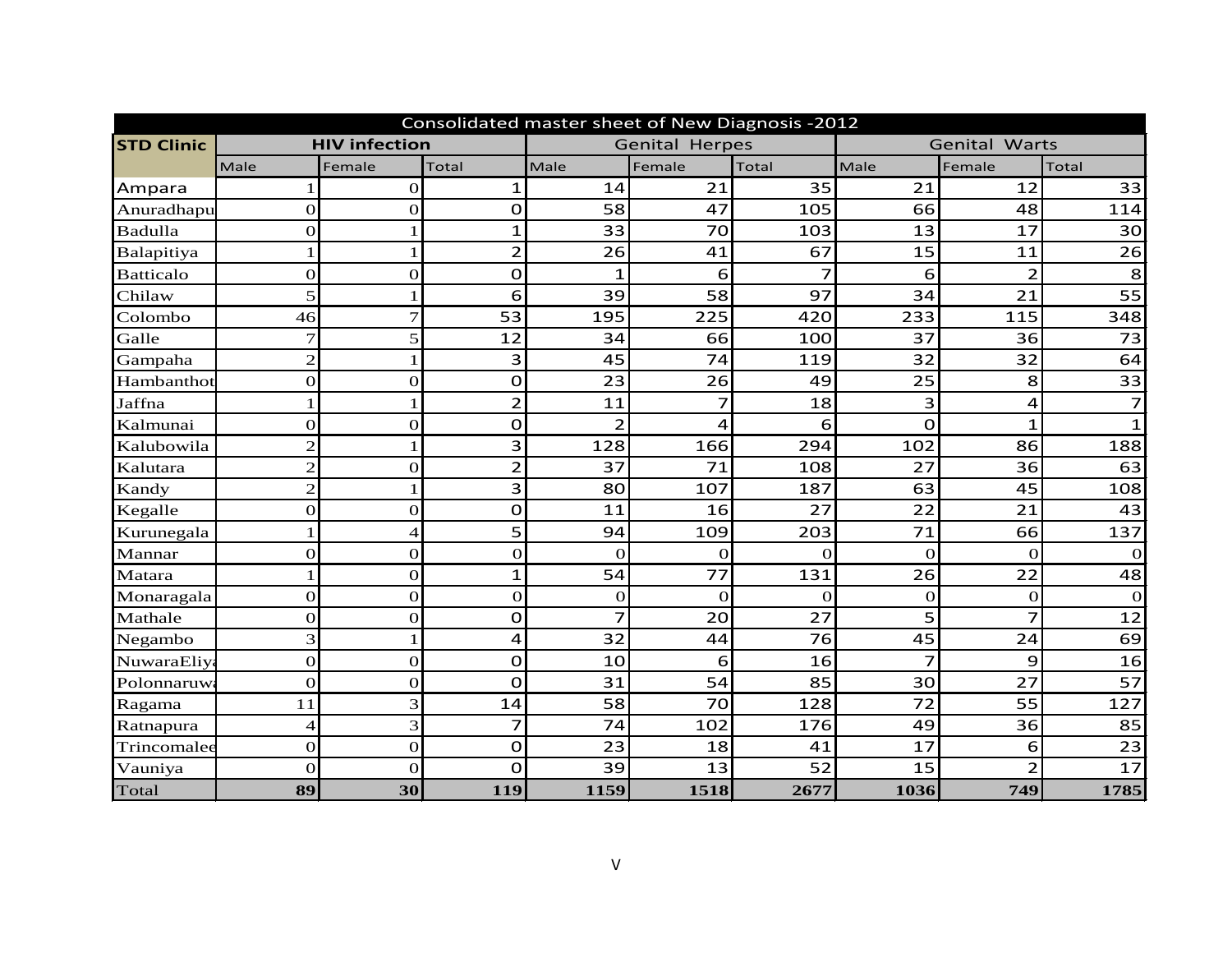|                   |              |                  |                         |                  |                  |                 | Consolidated master sheet of New Diagnosis -2012 |                  |                |                            |          |                |           |                |
|-------------------|--------------|------------------|-------------------------|------------------|------------------|-----------------|--------------------------------------------------|------------------|----------------|----------------------------|----------|----------------|-----------|----------------|
| <b>STD Clinic</b> | Chancroid    |                  |                         | Trichomonasis    |                  |                 | Candidiasis                                      |                  |                | <b>Bacterial Vaginosis</b> |          |                | Other STI |                |
|                   | Female       | Total            | Male                    | Female           | Total            | Male            | Female                                           | Total            | Male           | Female                     | Total    | Male           | Female    | Total          |
| Ampara            | 0            | $\Omega$         | $\Omega$                | $\Omega$         | $\Omega$         | 33              | 34                                               | 67               | $\Omega$       | 5 <sub>l</sub>             | 5        | 23             | $\Omega$  | 23             |
| Anuradhapu        | 0            | $\overline{0}$   | $\overline{0}$          | $\overline{0}$   | $\Omega$         | 24              | 24                                               | 48               | $\Omega$       | 27                         | 27       | 19             | 6         | 25             |
| Badulla           | 0            | $\overline{0}$   | $\overline{0}$          | 4                | 4                | 17              | 80                                               | 97               | $\overline{0}$ | 30                         | 30       | 8              | 5         | 13             |
| Balapitiya        | 0            | $\overline{0}$   | $\overline{0}$          | $\mathbf{1}$     |                  | 18              | 27                                               | 45               | $\Omega$       | 24                         | 24       | 18             | 25        | 43             |
| <b>Batticalo</b>  | 0            | $\overline{0}$   | 0                       | $\overline{0}$   | $\Omega$         | $\overline{3}$  | 3                                                | 6                | $\Omega$       | $\overline{0}$             | $\Omega$ | 10             | 8         | 18             |
| Chilaw            | 0            | $\overline{0}$   | $\overline{0}$          | $\mathbf{1}$     | 1                | 19              | 46                                               | 65               | $\overline{0}$ | 39                         | 39       | 11             | 5         | 16             |
| Colombo           | 0            | $\overline{0}$   | 1                       | 30               | 31               | 273             | 235                                              | 508              | $\Omega$       | 322                        | 322      | 110            | 8         | 118            |
| Galle             | 0            | $\overline{0}$   | 0                       | 3                | 3                | 42              | 46                                               | 88               | $\Omega$       | 37                         | 37       |                | 8         | $\overline{9}$ |
| Gampaha           | 0            | $\overline{0}$   | $\Omega$                | $1\,$            | $\mathbf{1}$     | 66              | 141                                              | 207              | $\Omega$       | 101                        | 101      | $\overline{2}$ | Λ         | 6              |
| Hambanthot        | 0            | $\overline{0}$   | $\Omega$                | $\overline{0}$   | $\Omega$         | $\mathbf{1}$    | 20                                               | 21               | $\Omega$       | $6 \mid$                   | $6 \mid$ | 55             | 10        | 65             |
| Jaffna            | 0            | $\overline{0}$   | $\overline{0}$          | $\overline{0}$   | $\Omega$         | $\overline{0}$  | 1                                                | $\mathbf{1}$     | $\Omega$       | $\Omega$                   | $\Omega$ | $\Omega$       |           | $\overline{2}$ |
| Kalmunai          | 0            | $\overline{0}$   | $\overline{0}$          | $\overline{0}$   | $\overline{0}$   | $\overline{2}$  | $\Omega$                                         | $\overline{2}$   | $\overline{0}$ | $1\vert$                   | 1        | 2              |           | 3              |
| Kalubowila        | 0            | $\overline{0}$   | $\overline{0}$          | $6 \overline{6}$ | $6 \overline{6}$ | 91              | 160                                              | 251              | $\Omega$       | 85                         | 85       | 25             | 16        | 41             |
| Kalutara          | 0            | $\overline{0}$   | $\overline{0}$          | $\overline{0}$   | $\Omega$         | $\overline{35}$ | 40                                               | 75               | $\Omega$       | $\overline{26}$            | 26       | 5              | 4         | 9              |
| Kandy             | 0            | $\overline{0}$   | $\overline{0}$          | 12               | 12               | 25              | 126                                              | 151              | $\overline{0}$ | 106                        | 106      | 10             | 11        | 21             |
| Kegalle           | 0            | $\overline{0}$   | 0                       | $\overline{0}$   | $\Omega$         | 17              | 27                                               | 44               | $\Omega$       | 13                         | 13       | 3              |           | 10             |
| Kurunegala        | 0            | $\overline{0}$   | 1                       | $\mathbf 1$      | 2                | 29              | 79                                               | 108              | $\Omega$       | 21                         | 21       | 4              |           | 5              |
| Mannar            | $\theta$     | $\overline{0}$   | $\Omega$                | $\overline{0}$   | $\Omega$         | $\mathbf{0}$    | $\Omega$                                         | $\Omega$         | $\theta$       | $\overline{0}$             | $\Omega$ | $\Omega$       |           | $\Omega$       |
| Matara            | 0            | $\overline{0}$   | 0                       | 4                | 4                | 9               | 65                                               | 74               | $\Omega$       | 56                         | 56       | 19             |           | 23             |
| Monaragala        | $\theta$     | $\overline{0}$   | $\theta$                | $\Omega$         | $\Omega$         | $\overline{0}$  | $\Omega$                                         | $\Omega$         | $\theta$       | $\Omega$                   | $\Omega$ | $\theta$       |           | $\mathbf{0}$   |
| Mathale           | 0            | $\overline{0}$   | $\overline{0}$          | $\overline{0}$   | $\Omega$         | $\mathbf{1}$    | 5                                                | $6 \overline{6}$ | $\Omega$       | $\vert$                    | 3        | $\overline{2}$ |           | 4              |
| Negambo           | 0            | $\overline{0}$   | $\Omega$                | $\mathbf{1}$     |                  | 22              | 67                                               | 89               | $\Omega$       | 74                         | 74       | 16             | 9         | 25             |
| NuwaraEliy        | 0            | $\overline{0}$   | $\overline{0}$          | $\Omega$         | $\Omega$         | 10              | 6                                                | 16               | $\Omega$       | $\overline{3}$             | 3        | $\Omega$       | $\Omega$  | $\mathbf 0$    |
| Polonnaruw        | 0            | $\overline{0}$   | $\overline{0}$          | $\overline{0}$   | $\Omega$         | $\overline{2}$  | 9                                                | 11               | $\overline{0}$ | 32                         | 32       | 44             | 81        | 125            |
| Ragama            | 0            | $\overline{0}$   | $\overline{0}$          | $\mathbf{1}$     |                  | 76              | 97                                               | 173              | $\Omega$       | 74                         | 74       | 18             |           | 25             |
| Ratnapura         | 0            | $\overline{0}$   | 1                       | 3                | 4                | 57              | 58                                               | 115              | $\Omega$       | 54                         | 54       | $\overline{2}$ | 6         | 8              |
| Trincomalee       | 0            | $\overline{0}$   | $\overline{0}$          | $\overline{0}$   | $\Omega$         | $\overline{5}$  | 4                                                | 9                | $\Omega$       | $\mathbf{1}$               |          | $\overline{9}$ |           | 12             |
| Vauniya           | 0            | $\overline{0}$   | $\overline{0}$          | $\overline{0}$   | $\Omega$         | $\mathbf{1}$    |                                                  | $\overline{2}$   | $\Omega$       | $\Omega$                   | $\Omega$ | 5              | $\Omega$  | 5              |
| Total             | $\mathbf{0}$ | $\boldsymbol{0}$ | $\overline{\mathbf{3}}$ | 68               | 71               | 878             | 1401                                             | 2279             | $\bf{0}$       | 1140                       | 1140     | 421            | 233       | 654            |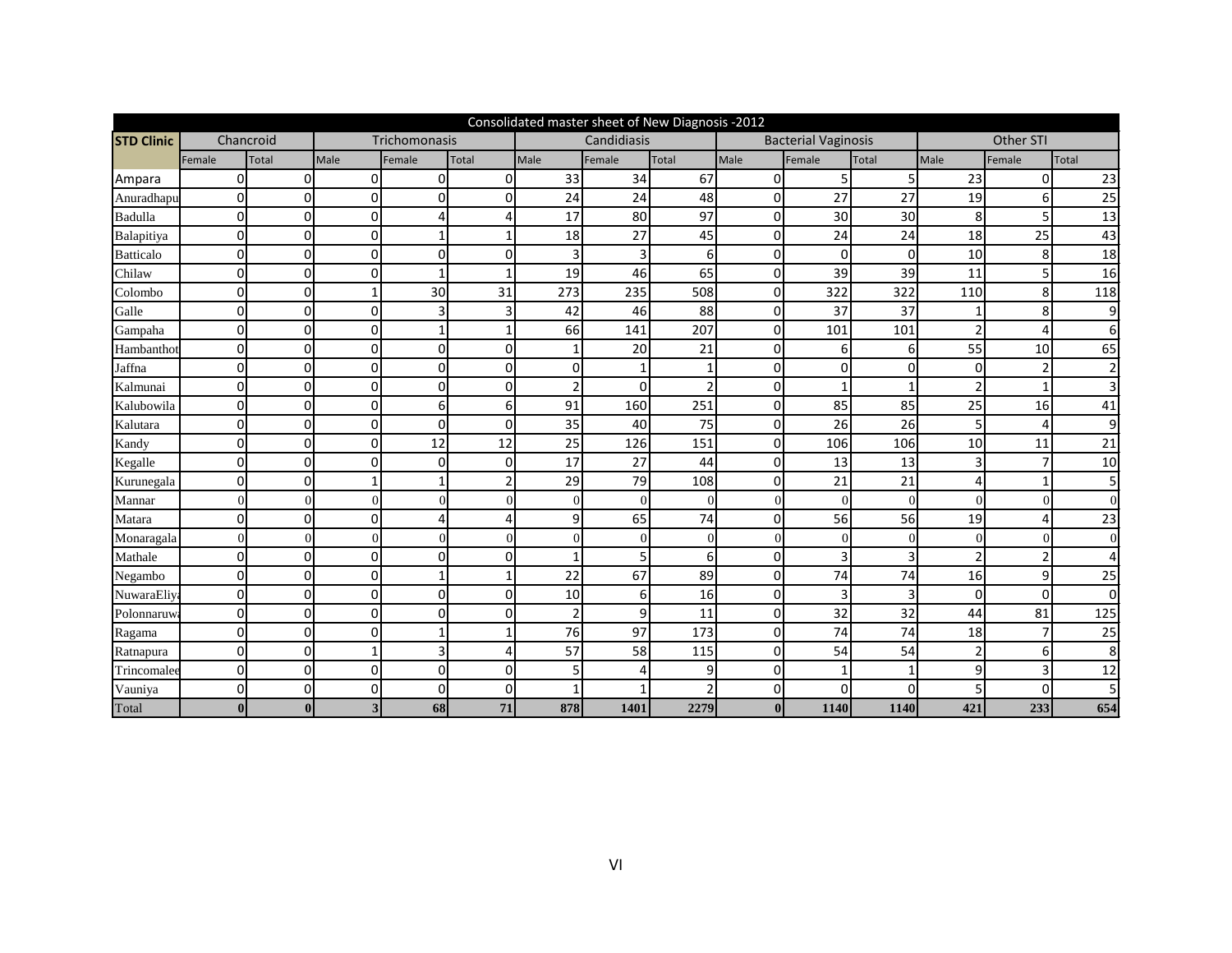### <span id="page-55-0"></span>**Annex II-Clinic and Medical Staff details in the STD clinics during 2012**

### **Ampara District**

#### **1. STD clinic – Ampara**

**Address:** STD clinic, District General Hospital, Ampara **Email:** stdclinic.ampara@gmail.com **Telephone**: 063-3-636301

| <b>Medical Staff information: Ampara</b> |                 |  |  |  |  |  |  |
|------------------------------------------|-----------------|--|--|--|--|--|--|
| Dr. Lalindi Hathurusinghe                | Medical Officer |  |  |  |  |  |  |
| Dr. RRAB Kushari Jayawardana             | Medical Officer |  |  |  |  |  |  |

#### **2. STD clinic – Kalmunai**

**Address:** STD Clinic, Base Hospital A, Kalmunai **Email:** stdclinic.kalmunai@gmail.com **Telephone/Fax:** 067-2-223660 **RDHS office Fax:** 067-2-222711

#### **Medical Staff information: Kalmunai**

Dr. S M A Azees Medical Officer

### **Anuradhapura District**

#### **STD clinic - Anuradhapura**

**Address**: STD clinic, Teaching Hospital,Anuradhapura **Email**: [stdclinic.anuradhapura@gmail.com](mailto:stdclini.anuradhapura@gmail.com) **Telephone:** 025-2236461 **Fax:** 025-2236461

### **Staff information: Anuradhapura**

Dr. Nalin Premadasa Medical Officer

#### **Badulla District**

**STD clinic – Badulla Address:** STD clinic, Provincial General Hospital, Badulla **Email**: [stdclinic.badulla@gmail.com](mailto:stdclinic.badulla@gmail.com) **Telephone:** 055-2-222578

### **Medical Staff information:Badulla**

| Dr. HG Chrishan Vethanayagam | Medical Officer In Charge |
|------------------------------|---------------------------|
| Dr. DMP Dissanayake.         | Medical Officer           |

#### **Batticaloa District**

**STD clinic – Batticaloa Address:** STD clinic, Teaching Hospital, Batticaloa **Email:** [stdclinic.batticaloa@gmail.com](mailto:stdclinic.batticaloa@gmail.com) **Telephone:** 065-2-222261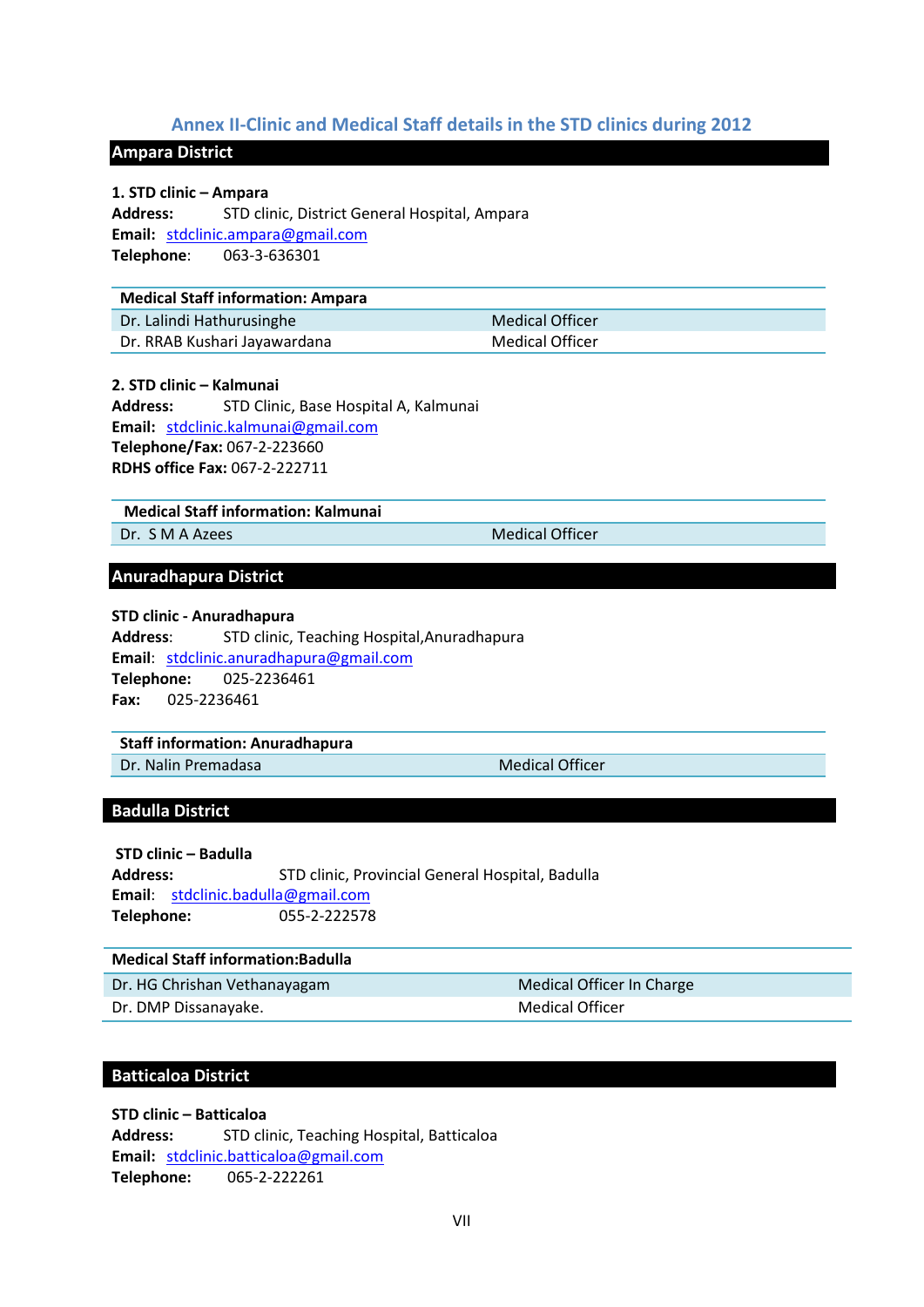### **Medical Staff information: Batticaloa**

Dr. Sopanaa Susil Medical Officer

### **Colombo District**

### **STD clinic - Colombo**

**Address:** National STD/AIDS Control Programme , 29, De saram Place, Colombo 10 **Email:** stdclinic.colombo@gmail.com **Telephone:** 011-2-667163 **Hotlines:** 011-2-695420 (Female), 011-2-695430 (Male) **Fax:** 011-5-336873

| <b>Director</b><br>Dr. Sisira Liyanage<br>Dr. RMPLI Rajapakse<br>Venereologist<br>Venereologist<br>Dr. C Wickramasuriya<br>Dr. KAM Ariyaratne<br>Venereologist<br>Dr. G Weerasinghe<br>Venereologist<br>Epidemiologist<br>Dr. S Benaragama<br>Microbiologist<br>Dr. JP Alwitigala<br>Dr. HMJP Vidanapathirana<br><b>Community Physician</b><br>Dr. LHNNM Punchihewa<br><b>Medical Officer</b><br>Medical Officer<br>Dr. CM Jayalath<br><b>Medical Officer</b><br>Dr. C N Malavige<br>Dr. NSS DE Silva<br><b>Medical Officer</b><br>Dr. ALTP Amarawickrama<br><b>Medical Officer</b><br>Medical Officer (Tem)<br>Dr. MYM Ajwath | <b>Medical Staff Information: Colombo</b> |  |
|--------------------------------------------------------------------------------------------------------------------------------------------------------------------------------------------------------------------------------------------------------------------------------------------------------------------------------------------------------------------------------------------------------------------------------------------------------------------------------------------------------------------------------------------------------------------------------------------------------------------------------|-------------------------------------------|--|
|                                                                                                                                                                                                                                                                                                                                                                                                                                                                                                                                                                                                                                |                                           |  |
|                                                                                                                                                                                                                                                                                                                                                                                                                                                                                                                                                                                                                                |                                           |  |
|                                                                                                                                                                                                                                                                                                                                                                                                                                                                                                                                                                                                                                |                                           |  |
|                                                                                                                                                                                                                                                                                                                                                                                                                                                                                                                                                                                                                                |                                           |  |
|                                                                                                                                                                                                                                                                                                                                                                                                                                                                                                                                                                                                                                |                                           |  |
|                                                                                                                                                                                                                                                                                                                                                                                                                                                                                                                                                                                                                                |                                           |  |
|                                                                                                                                                                                                                                                                                                                                                                                                                                                                                                                                                                                                                                |                                           |  |
|                                                                                                                                                                                                                                                                                                                                                                                                                                                                                                                                                                                                                                |                                           |  |
|                                                                                                                                                                                                                                                                                                                                                                                                                                                                                                                                                                                                                                |                                           |  |
|                                                                                                                                                                                                                                                                                                                                                                                                                                                                                                                                                                                                                                |                                           |  |
|                                                                                                                                                                                                                                                                                                                                                                                                                                                                                                                                                                                                                                |                                           |  |
|                                                                                                                                                                                                                                                                                                                                                                                                                                                                                                                                                                                                                                |                                           |  |
|                                                                                                                                                                                                                                                                                                                                                                                                                                                                                                                                                                                                                                |                                           |  |
|                                                                                                                                                                                                                                                                                                                                                                                                                                                                                                                                                                                                                                |                                           |  |

#### **STD clinic – Kalubowila**

**Address:** STD Clinic, Teaching Hospital, Kalubowila **Email:** stdclinic.kalubowila@gmail.com **Telephone:** 011-4-891055 **Fax:** 011-4-891055 **Medical Staff Information: Kalubowila** Dr. Nalaka Abeygunasekara Venereologist Dr. Sumudu Perera **Medical Officer** Medical Officer Dr. Ajitha Wijewardana Medical Officer Dr. Nishamani Wijeratne Medical Officer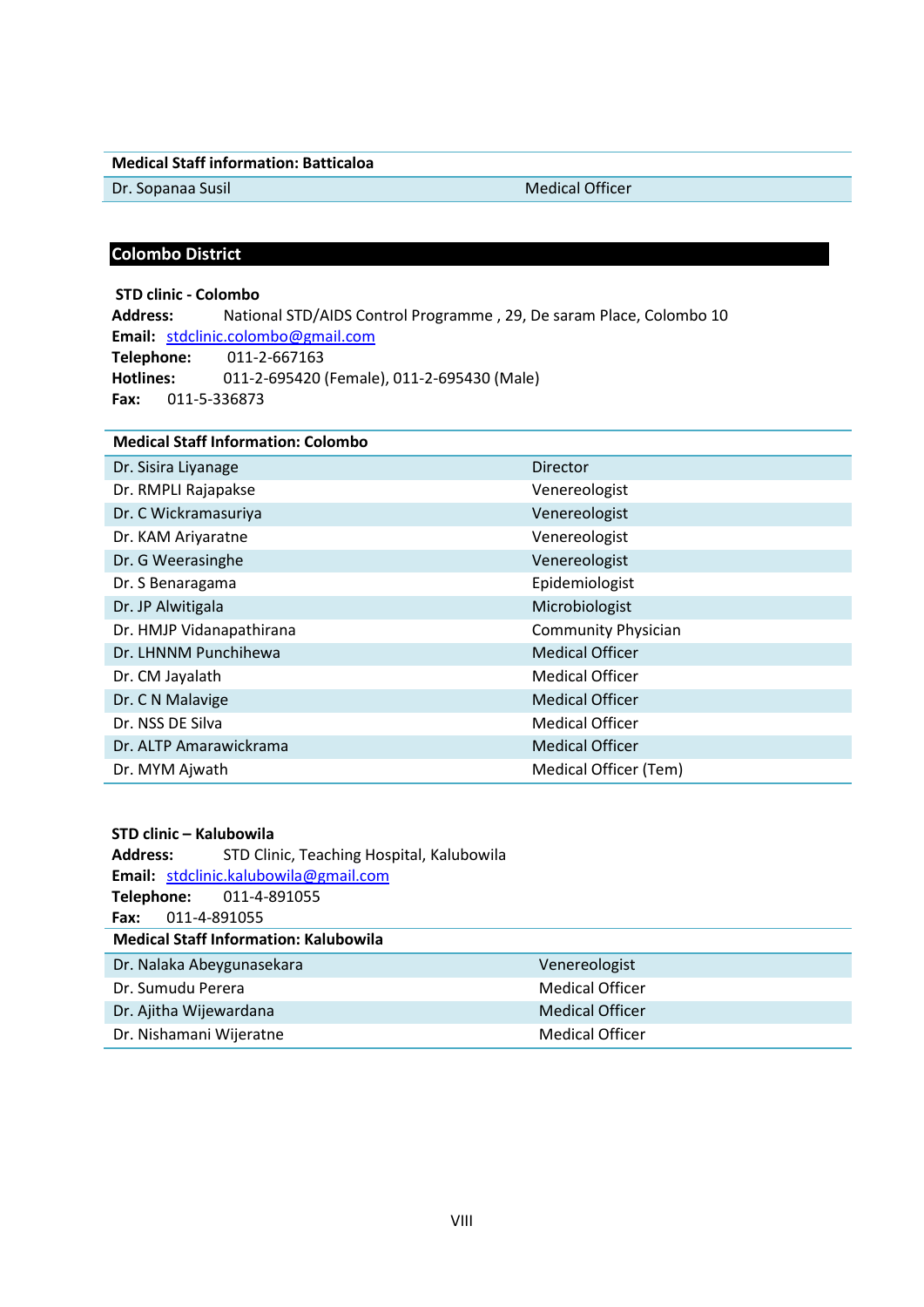### **Galle District**

#### **1. STD clinic – Balapitiya**

**Address**: STD Clinic, Base Hospital, Balapitiya **Email**: [stdclinic.balapitiya@gmail.com](mailto:stdclinic.balapitiya@gmail.com) **Telephone:** 091-3-094667

### **Medical Staff information: Balapitiya**

Dr. PHD Sarath Nihal Medical Officer

### **2. STD clinic –Mahamodara**

**Address:** STD clinic, Teaching Hospital, Mahamodara **Email:** stdclinic.mahamodara@gmail.com **Telephone:** 091-2-245998

| <b>Medical Staff information: Mahamodara</b> |                 |
|----------------------------------------------|-----------------|
| Dr. MHF Fahumia                              | Medical Officer |
| Dr. J. Hettiarachchi                         | Medical Officer |
| Dr. Channa Liyanage                          | Medical Officer |

### **Gampaha District**

### **1. STD clinic – Negambo**

**Address:** STD clinic, Base Hospital, Negambo **Email:** stdclinic.negambo@gmail.com **Telephone:** 031-2-224156

#### **Medical Staff information: Negambo**

Dr. Laianal Hlahakon Medical Officer

#### **2. STD clinic – Ragama**

Address: STD clinic, Teaching Hospital, Ragama **Email:** stdclinic.ragama@gmail.com **Telephone:** 011-2-960224 **Fax:** 011-2-960224

| <b>Medical Staff information: Ragama</b> |                        |
|------------------------------------------|------------------------|
| Dr. RGJD Ranathunge                      | Venereologist          |
| Dr. MR Seneviratne                       | <b>Medical Officer</b> |
| Dr. PSK Batagalla                        | Postgraduate Trainee   |
| Dr. Samadhi thilakaratne                 | Medical Officer(tem)   |
| Dr. Prithi Perera                        | Medical Officer(tem)   |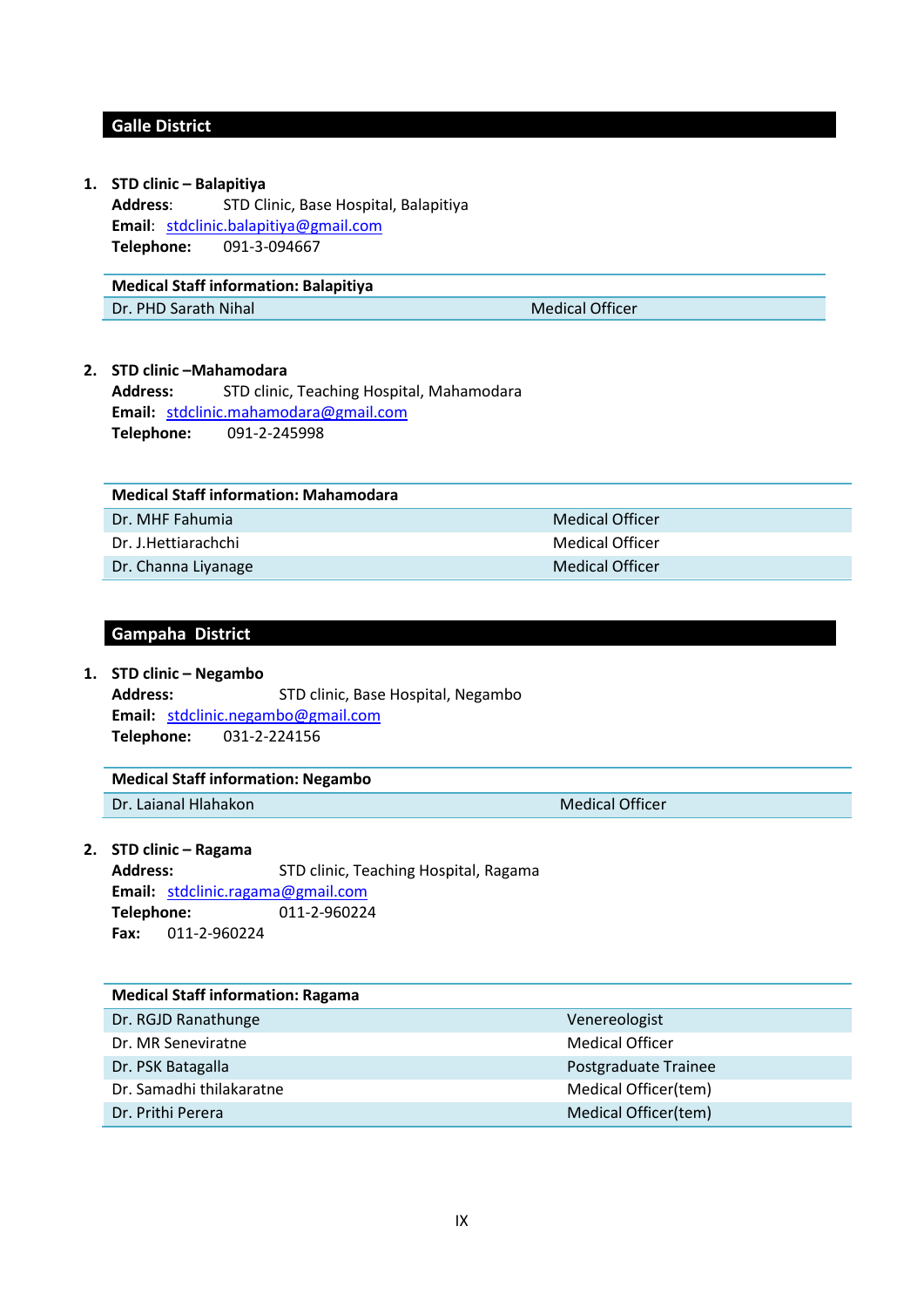### **3. STD clinic – Gampaha**

**Address:** STD Clinic, Base Hospital, Gampaha **Email:** [stdclinic.gampaha@gmail.com](mailto:stdclinic.gampaha@gmail.com) **Telephone:** 033-2-234383

| <b>Medical Staff information: Gampaha</b> |                        |
|-------------------------------------------|------------------------|
| Dr. CT Rathnayake                         | Venereologist          |
| Dr. SC Kumari                             | Medical Officer        |
| Dr. Jayantha Amarasinghe                  | <b>Medical Officer</b> |

#### **4. STD clinic – Wathupitiwala**

Address: STD Clinic, Base Hospital, Wathupitiwala Telephone: 033-2-280261 Fax - 0332280927

#### **Medical Staff information:Wathupitiwala**

Dr. DPGN Dhanuska Medical Officer

### **Hambantota District**

### **STD clinic – Hambantota**

**Address:** STD clinic, Base Hospital, Hambantota **Email:** stdclinic.hambantota@gmail.com **Telephone:** 047-2-222247

#### **Medical Staff information: Hambanthota**

Dr. ALG Nalin Chaminda Medical Officer

### **Jaffna District**

**STD clinic – Jaffna Address:** STD Clinic, Teaching Hospital, Jaffna **Email:** stdclinic.jaffna@gmail.com **Telephone:** 021-2-222261

### **Medical Staff information: Jaffna**

Dr. C Ganeshalingam Medical Officer Incharge(relief)

### **Kalutara District**

**STD clinic – Kalutara Address:** STD Clinic, District General Hospital, Kalutara **Email:** stdclinic.kalutara@gmail.com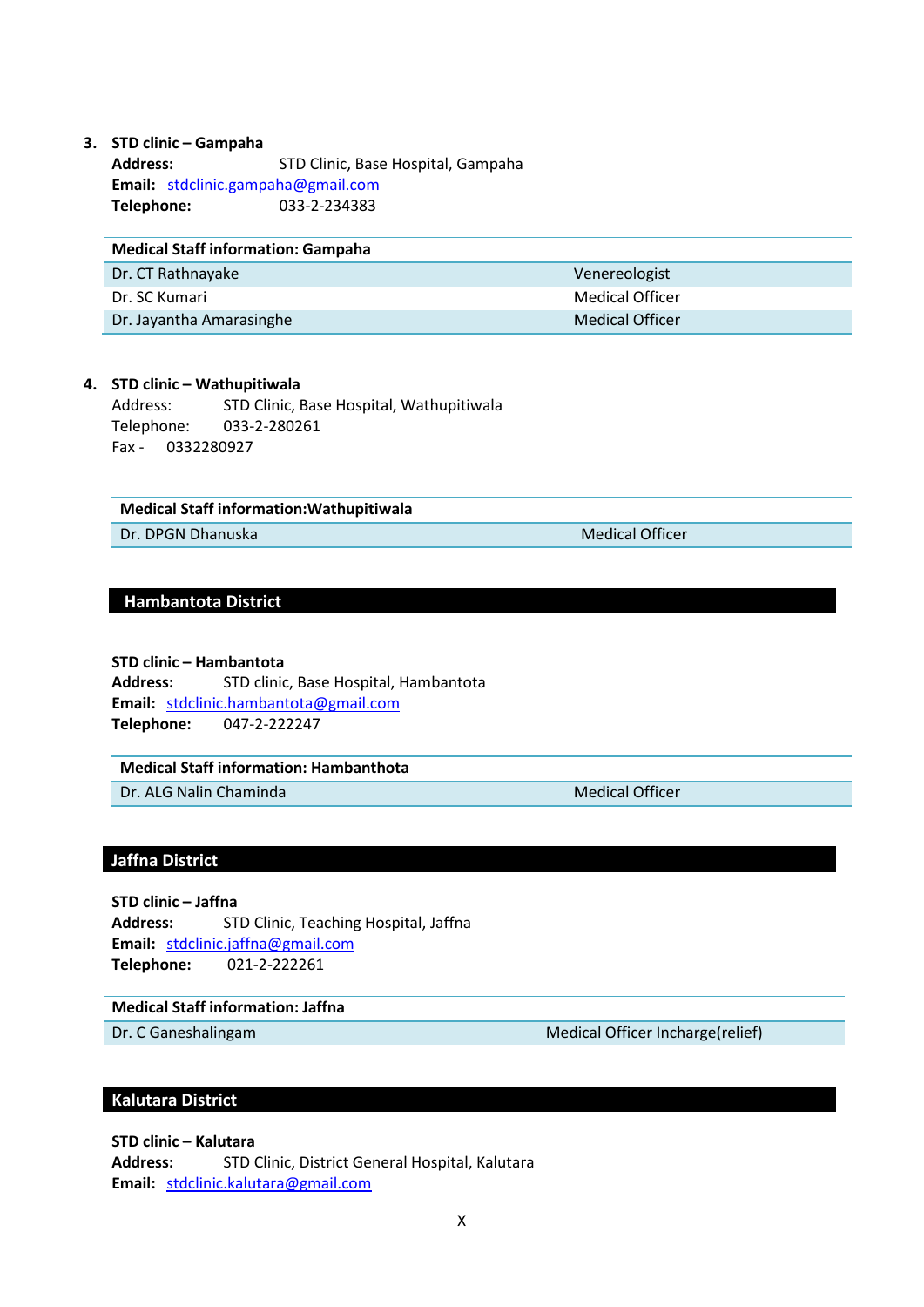**Telephone:** 034-2-236937 **Fax:** 034-2-236937

| <b>Medical Staff information: Kalutara</b> |                        |
|--------------------------------------------|------------------------|
| Dr. Himali Perera                          | Venereologist          |
| Dr. DM Abeyratne                           | Medical Officer        |
| Dr. AV Ilangaratne                         | <b>Medical Officer</b> |

### **Kandy District**

**STD clinic – Kandy Address:** STD clinic, P.O. Box 207, Kandy **Email:** stdclinic.kandy@gmail.com **Telephone:** 081-2-203622 **Fax:** 081-2-203622

### **Medical Staff information: Kandy**

| Dr. Ganga Pathirana  | Venereologist             |
|----------------------|---------------------------|
| Dr. KAS Jayawardane  | Medical Officer In charge |
| Dr. TN Thennakoon    | <b>Medical Officer</b>    |
| Dr. RL Karunarathne  | <b>Medical Officer</b>    |
| Dr. Nirmala Rodrigo  | <b>Medical Officer</b>    |
| Dr. JMCH Jayawardana | <b>Medical Officer</b>    |
| Dr. R.Jagath         | Senior Registrar          |

### **Kegalle District**

**STD clinic - Kegalle** Address: STD clinic, District General Hospital Kegalle **Email:** stdclinic.kegalle@gmail.com **Telephone:** 035-2-231222

### **Medical Staff information: Kegalle**

Dr. MA Sunethra Buddhadasa Medical Officer Incharge

### **Kurunegala District**

**STD clinic – Kurunegala Address:** STD Clinic, Teaching Hospital, Kurunegala **Email:** stdclinic.kurunegala@gmail.com **Telephone:** 037-2-224339 **Fax:** 037-2-224339

**Medical Staff information: Kurunegala**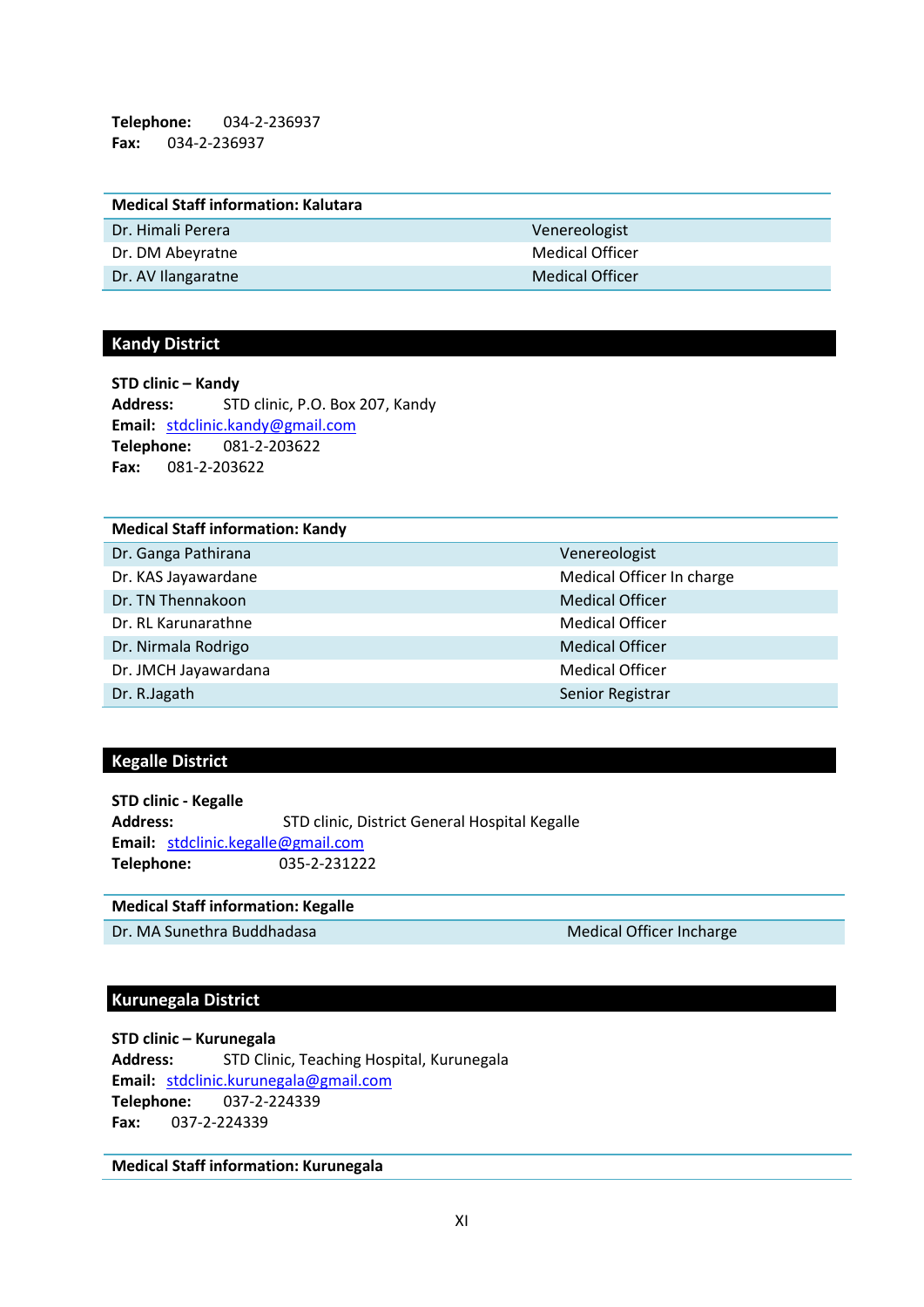| Dr. Nihal Edirisinghe | Medical Officer Incharge |
|-----------------------|--------------------------|
| Dr. WCPG Weerasena    | Medical Officer          |
| Dr. SPKHK Senarath    | Medical Officer          |
|                       |                          |

### **Mannr District**

**STD clinic – Mannar Address:** STD clinic, District General, Hospital Mannar **Email:** stdclinic.mannar@gmail.com **Telephone:** 023-2-250573 **Fax:** 023-2-250573

### **Medical Staff information: Mannar**

Dr. Priyadharshan Medical Officer

### **Matale District**

**STD clinic - Matale Address:** STD clinic, District General Hospital, Matale **Email:** stdclinic.matale@gmail.com **Telephone**: 066—2222261-extention 146

**Medical Staff information: Matale**

Dr. Azam Medical Officer

### **Matara District**

**STD clinic - Matara Address:** STD clinic, District General Hospital, Matara **Email:** stdclinic.matara@gmail.com **Telephone:** 041-2-232302 **Fax:** 041-2-232302

| Medical Officer |
|-----------------|
| Medical Officer |
|                 |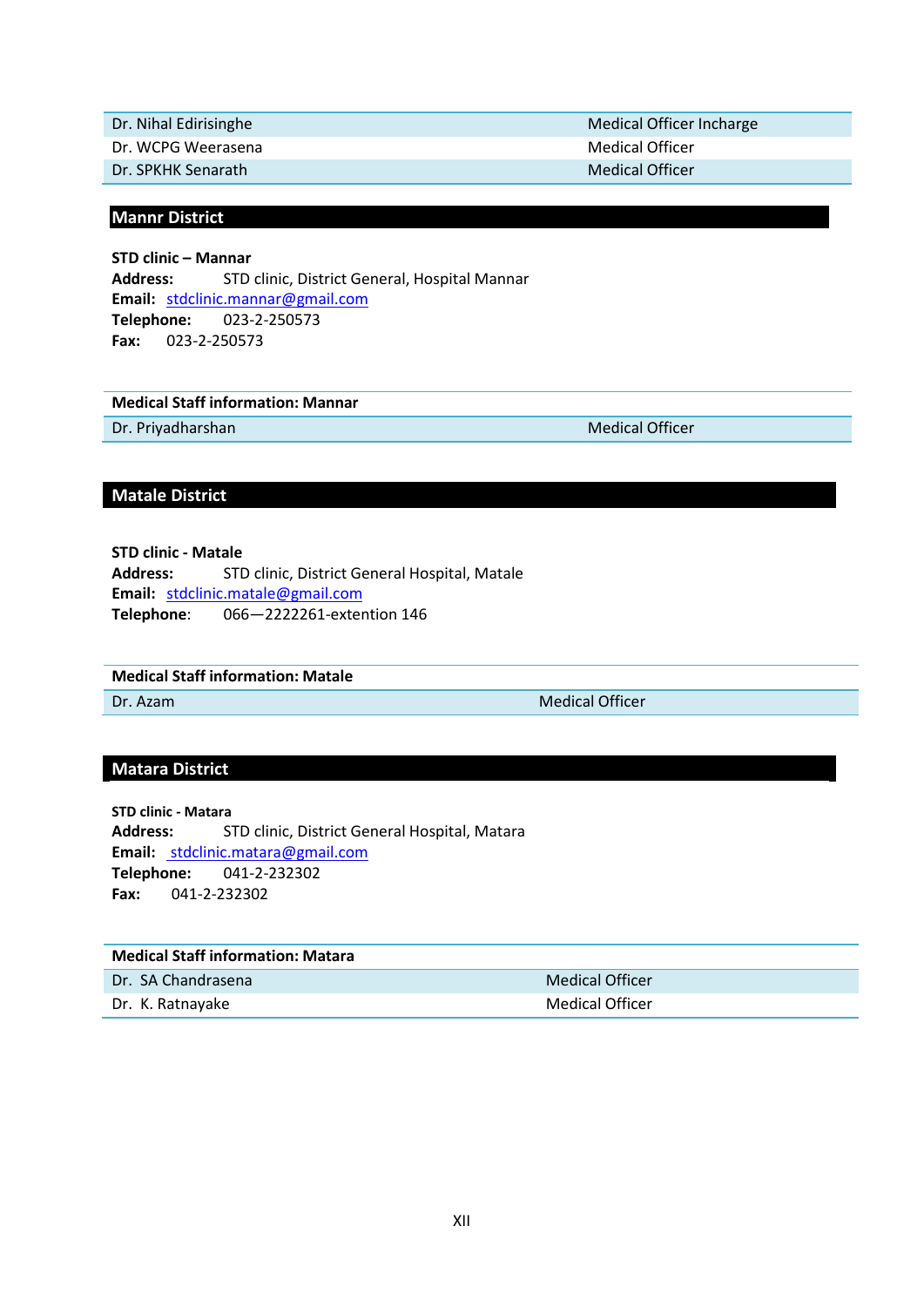### **Monaragala District**

#### **STD clinic- Monaragala**

**Address:** STD clinic, District General Hospital, Monaragala **Email:** stdclinic.monaragala@gmail.com **Telephone:** 055-2-276261 **Fax**: 055-2-276700

#### **Medical Staff information: Moneragala**

Dr. FD Mujithaba Medical Officer

### **Nuwaraeliya District**

**STD clinic – Nuwaraeliya Address:** STD clinic, District General Hospital Nuwaraeliya **Email:** stdclinic.nuwaraeliya@gmail.com **Telephone:** 052-2-223210

#### **Medical Staff information: Nuwera Eliya**

Ms. AGLK Wimalasena Nursing Officer

#### **Polonnaruwa District**

**STD clinic – Polonnaruwa Address:** STD clinic, District General Hospital, Polonnaruwa **Email:** [stdclinic.polonnaruwa@gmail.](mailto:stdclinic.polonnaruwa@gmail)com **Telephone:** 027-2-225787

#### **Staff information: Polonnaruwa**

Dr. Nihal Jayaweera Medical Officer Incharge

#### **Puttalam District**

**STD clinic – Chilaw Address:** STD clinic, District General Hospital, Chilaw **Email:** [stdclinic.chilaw@gmail.com](mailto:stdclinic.chilaw@gmail.com) **Telephone:** 032-2-220750

### **Medical Staff information: Puttalam**

Dr. WDS Amarasiri Medical Officer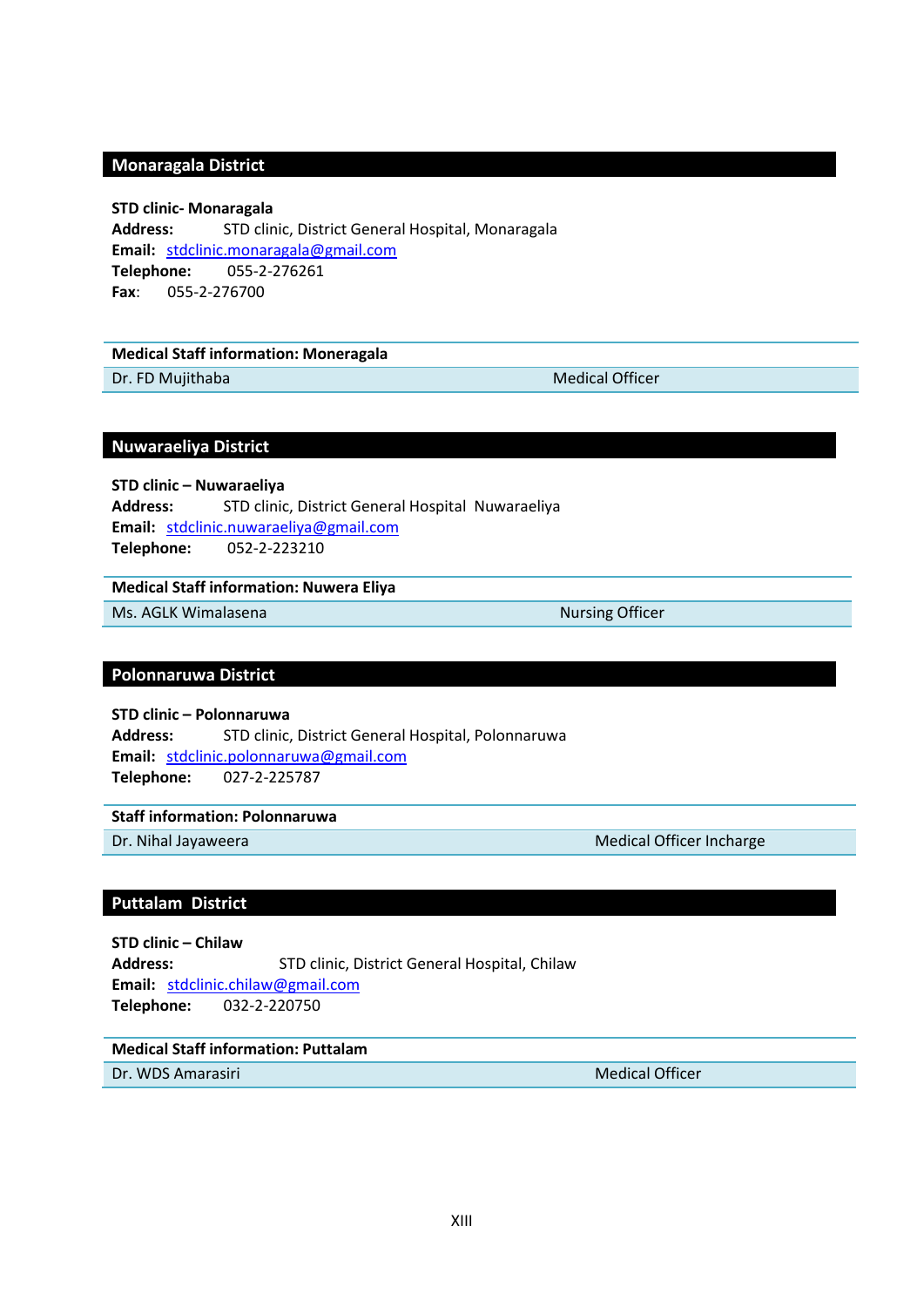### **Ratnapura District**

**STD clinic – Ratnapura Address**: STD clinic, Provincial General Hospital Ratnapura **Email:** stdclinic.ratnapura@gmail.com **Telephone:** 045-2-226561

#### **Medical Staff information: Ratnapura**

Dr. Azmi Thaibdeen Medical Officer Incharge Dr. H D M H Dissanayaka Medical Officer

### **Trincomalee District**

**STD clinic – Trincomalee** Address: STD clinic, District General Hospital, Trincomalee **Email:** stdclinic.trincomalee@gmail.com **Telephone:** 026-2-222261

### **Medical Staff information: Trincomalee**

Dr. K Sunmugathas Medical Officer

#### **Vavuniya District**

**STD clinic – Vavuniya Address:** STD clinic, District General Hospital, Vavuniya **Email:** stdclinic.vavuniya@gmail.com **Telephone:** 024-2-224575 **Fax:** 024-2-224575

#### **Medical Staff information: Vavuniya**

Dr. K Chandrakumar Medical Officer Incharge(acting)